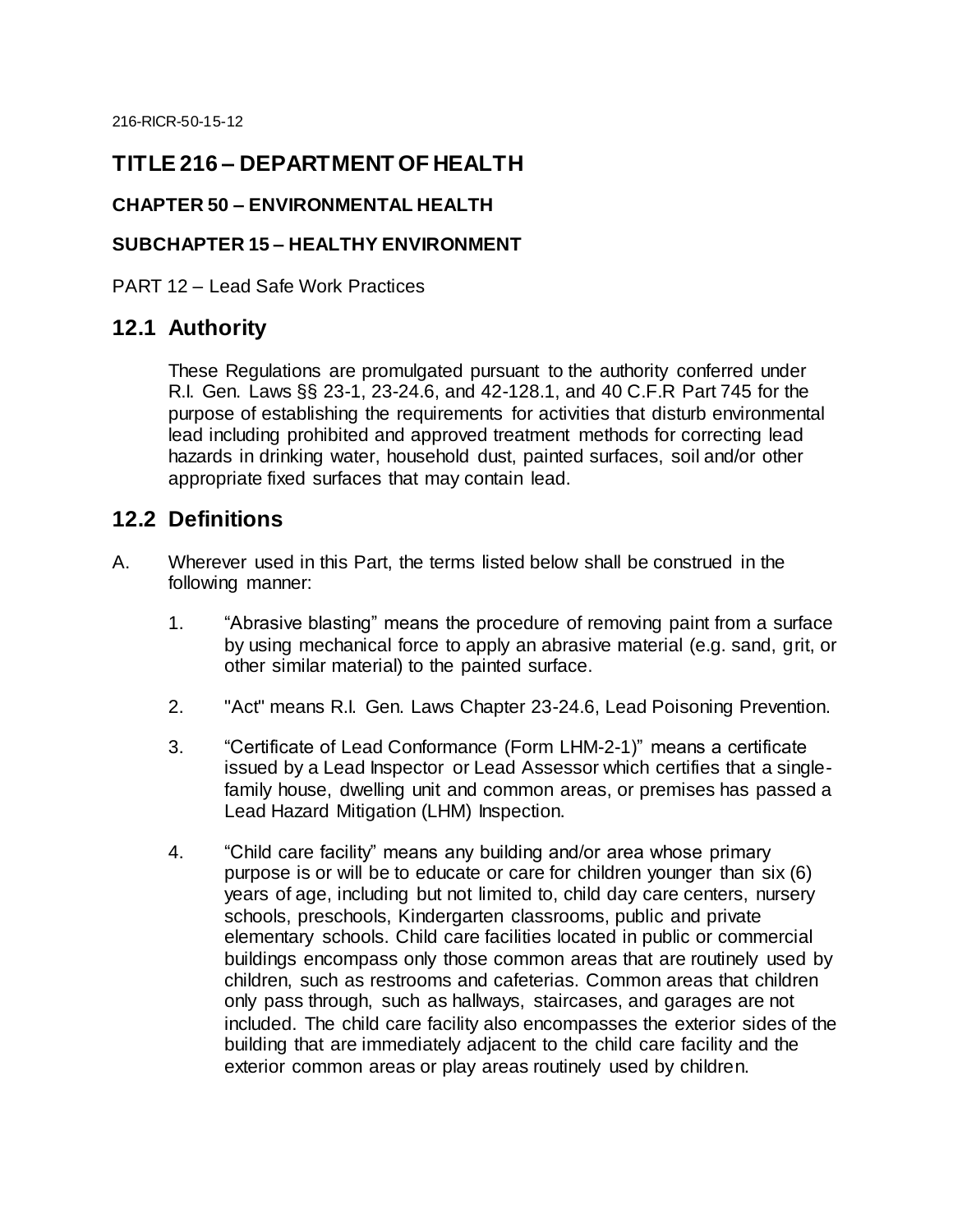- 5. "Cleaning verification card" or "CV card" means a card developed and distributed, or otherwise approved, by EPA for the purpose of determining, through comparison of wet and dry disposable cleaning cloths with the card, whether post-renovation cleaning has been properly completed.
- 6. "Cleaning verification procedure" or "CV" means the EPA procedure for determining whether post-renovation cleaning has been properly completed through comparison of wet and dry disposable cleaning cloths with an EPA-approved cleaning verification card.
- 7. "Clearance inspection" means a visual assessment and lead testing, as applicable, done at the conclusion of a renovation, repair, and painting (RRP), lead hazard control (LHC), or lead hazard reduction (LHR) project to determine compliance with § 5.8.4 of this Subchapter.
- 8. "Common area(s)" means a portion of a residential property that is available for shared use by occupants of more than one (1) dwelling unit, such as hallways, stairways, lobbies, community rooms, recreational rooms, laundry rooms, garages, playgrounds, and boundary fences; in general, any area not kept locked.
- 9. "Component or building component" means specific design or structural elements or fixtures of a building or residential dwelling that are distinguished from each other by form, function, and location. These include, but are not limited to, interior components such as: ceilings, crown molding, walls, chair rails, doors, door trim, floors, fireplaces, radiators and other heating units, shelves, shelf supports, stair treads, stair risers, stair stringers, newel posts, railing caps, balustrades, windows and trim (including sashes, window heads, jambs, sills or stools and wells or troughs), built in cabinets, columns, beams, bathroom vanities, counter tops, and air conditioners; and exterior components such as: painted roofing, chimneys, flashing, gutters and downspouts, ceilings, soffits, fascias, rake boards, corner boards, bulkheads, doors and door trim, fences, floors, joists, lattice work, railings, and railing caps, siding, handrails, stair risers and treads, stair stringers, columns, balustrades, window sills or stools and wells or troughs, casings, sashes, and air conditioners.
- 10. "Conditional Lead-Safe Certificate (Form PBLC-15)" means a certificate issued by a Lead Inspector, typically at the conclusion of a lead hazard control (LHC)or lead hazard reduction (LHR) project, which certifies that a child care center, single-family house, dwelling unit and common areas, or premises had a Comprehensive Environmental Lead Inspection and meets the conditional lead safe standards for paint, dust, soil, and water in § 12.7 of this Part and § 5.8 of this Subchapter. Routine maintenance and renewal inspections every two (2) years are required to re-certify conditional compliance.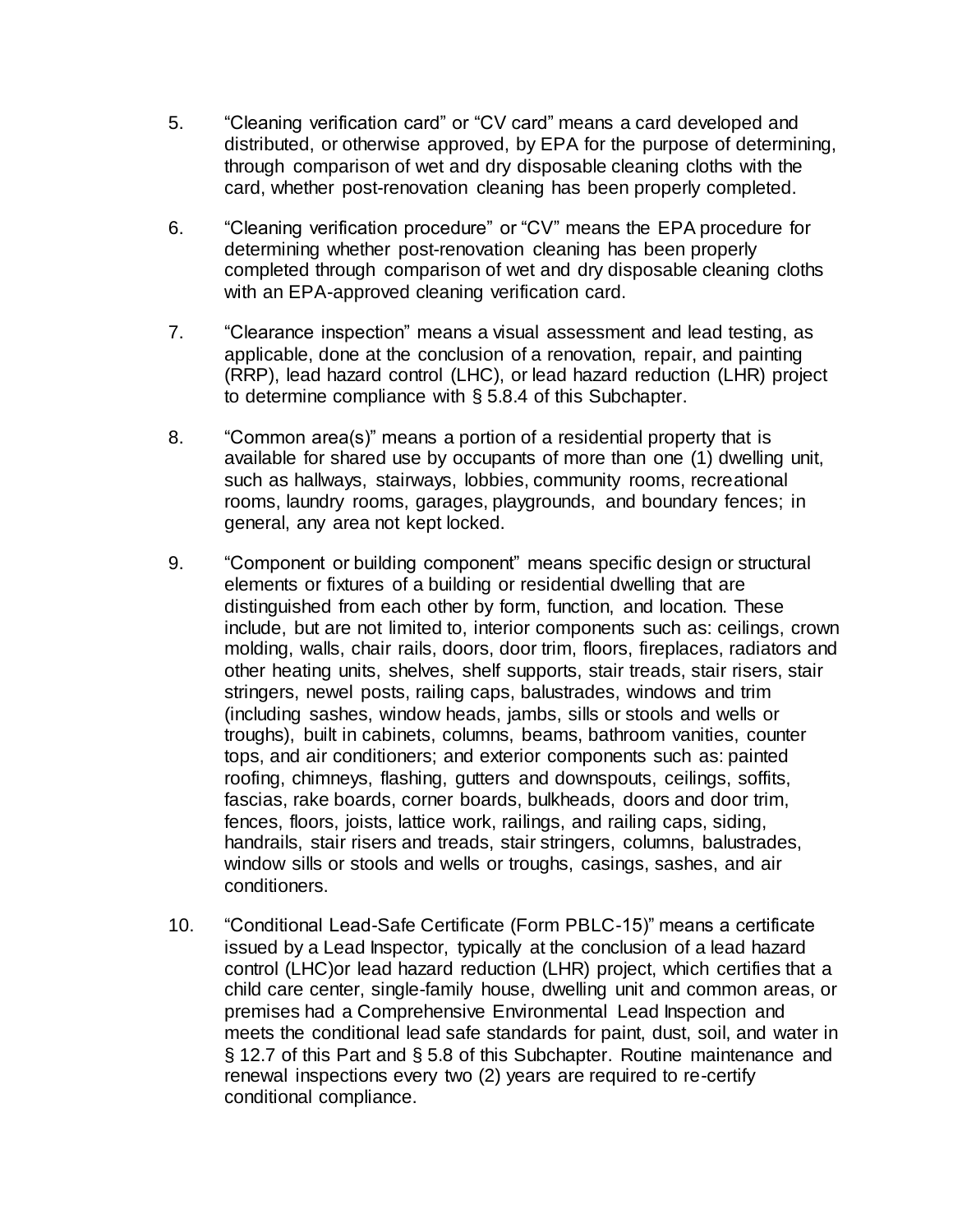- 11. "Conditionally lead safe" means intact lead-based paint and/or covered soil for which the lead concentrations are above the lead-safe thresholds in § 12.7 of this Part and § 5.8 of this Subchapter. See "lead safe".
- 12. "Containment or containment barriers" means physical measures taken to ensure that a process for protecting workers, residents, and the environment by controlling lead exposures with a system of temporary barriers, typically plastic sheeting or other impenetrable material, used to isolate a work area so that no dust, paint chips, or other debris escapes while work that will disturb known or assumed lead-based paint is being performed.
- 13. "DEM" means the Rhode Island Department of Environmental Management.
- 14. "Demolition" means, for the purposes of this Part, the removal of any structural member, architectural component, or fixture by destruction, as distinguished from removing the component whole or piece by piece.
- 15. "Department" means the Rhode Island Department of Health.
- 16. "Director" means the Director of the Rhode Island Department of Health or his/her agents, subordinates to whom the Director has delegated the powers and duties vested in the Director by these Regulations.
- 17. "DOT" means the Rhode Island Department of Transportation.
- 18. "Dry disposable cleaning cloth" means a commercially available dry, electrostatically charged, white disposable cloth designed to be used for cleaning hard surfaces such as uncarpeted floors or counter tops.
- 19. "Dust wipe sample" means a sample collected by wiping a representative surface of a measured area, as determined by ASTM E1728, Standard Practice for Field Collection of Settled Dust Samples Using Wipe Sampling Methods for Lead Determination by Atomic Spectrometry Techniques, or an equivalent method approved in writing by the Department.
- 20. "Dwelling" or "dwelling unit" means, as defined by R.I. Gen. Laws Chapter 42-128.1, an enclosed space used for living and sleeping by human occupants as a place of residence, including, but not limited to: a house, an apartment, or condominium, but for the purpose of this Chapter, shall not include hotels or temporary housing.
- 21. "Encapsulation" means any covering or coating that acts as a barrier between lead-based paint and the environment which relies for its durability on adhesion between the encapsulant and the existing painted surface, and on the integrity of the bonds between the paint layers with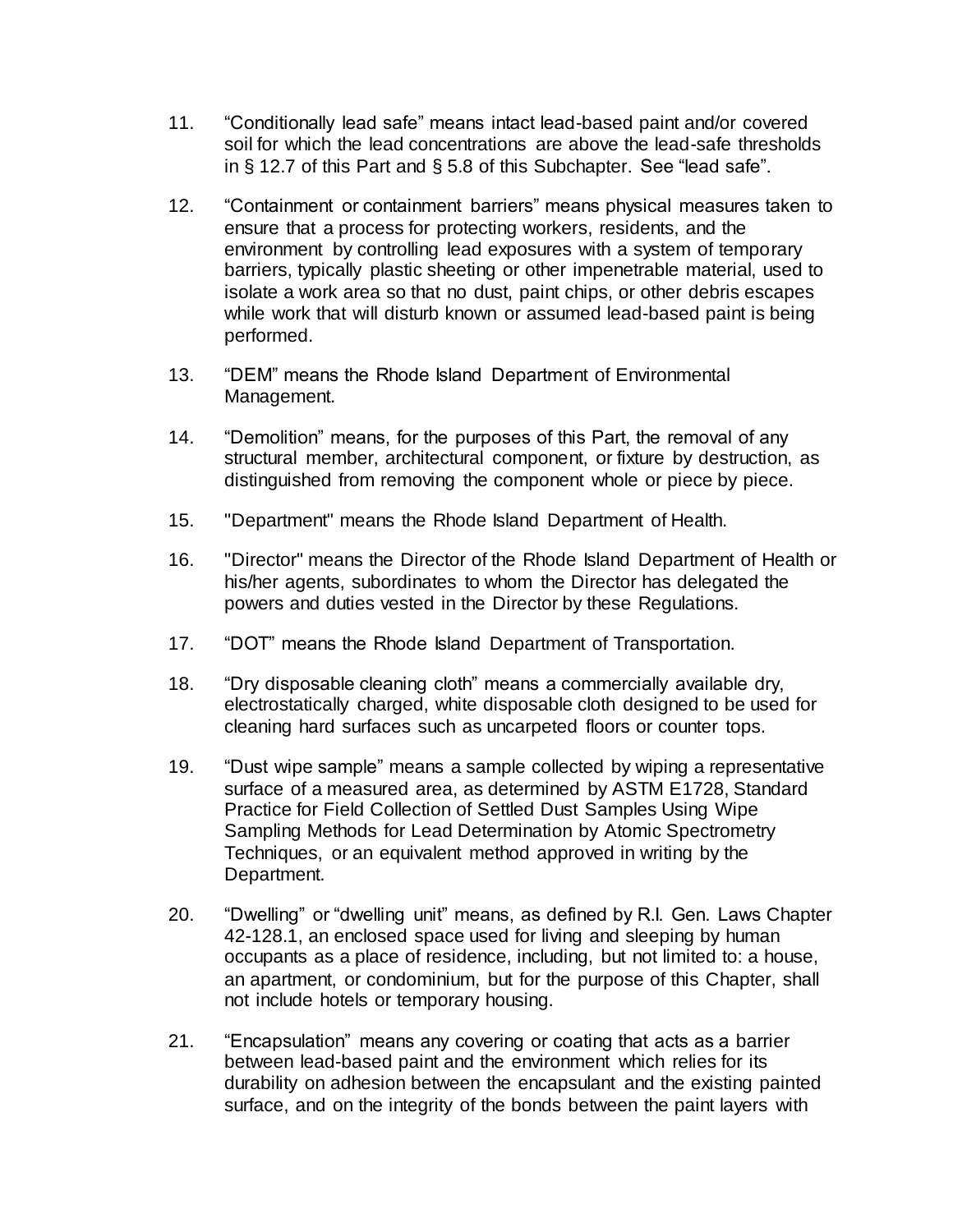each other and with the substrate. Encapsulation may be used as an abatement method only if it is designed and guaranteed to be "permanent."

- 22. "Enclosure" means the use of rigid, durable construction materials which are mechanically fastened to the substrate, and sealed or caulked, in order to act as a barrier between lead-based paint and the environment. Enclosure may be used as an abatement method only if it is designed to be "permanent."
- 23. "EPA" means the United States Environmental Protection Agency.
- 24. "Feathering" means light sanding of interior surfaces, performed after damaged material has been removed by scraping, to soften abrupt transitions between bare substrate and remaining intact paint; or exposed layers of intact paint; or patching materials and the surrounding surface. Proper feathering will produce a surface which, after painting, has no edges that can be lifted with a fingernail.
- 25. "First-draw water sample" means a sample of tap water collected after the household water has been unused for at least six (6) hours.
- 26. "Flushed water sample" means a sample of tap water collected after the tap has been allowed to run at its maximum flow rate until cold, or at least one (1) minute, before the sample collection.
- 27. "Friction surface" means a surface that is subject to abrasion, such as certain door, window, floor, and stair surfaces, that may generate dust from abrasion during normal use.
- 28. "Full Lead-Safe Certificate (Form PBLC-21)" means a certificate issued by a Lead Inspector, typically at the conclusion of a lead hazard control (LHC) or lead hazard reduction (LHR) project, which certifies that a child care center, single-family house, dwelling unit and common areas, or premises had a Comprehensive Environmental Lead Inspection and meets the lead-safe standards for paint, dust, soil, and water in § 12.7 of this Part. A Full Lead-Safe Certificate does not expire.
- 29. "HEPA filter" means a high-efficiency particulate air filter, used in respirators and vacuum systems, capable of capturing particles of 0.3 microns with 99.97% efficiency.
- 30. "HEPA vacuum" means a vacuum cleaner which has been designed with a HEPA filter as the last filtration stage. The vacuum cleaner must be designed so that all the air drawn into the machine is expelled through the HEPA filter with none of the air leaking past it. HEPA vacuums must be operated and maintained in accordance with the manufacturer's instructions.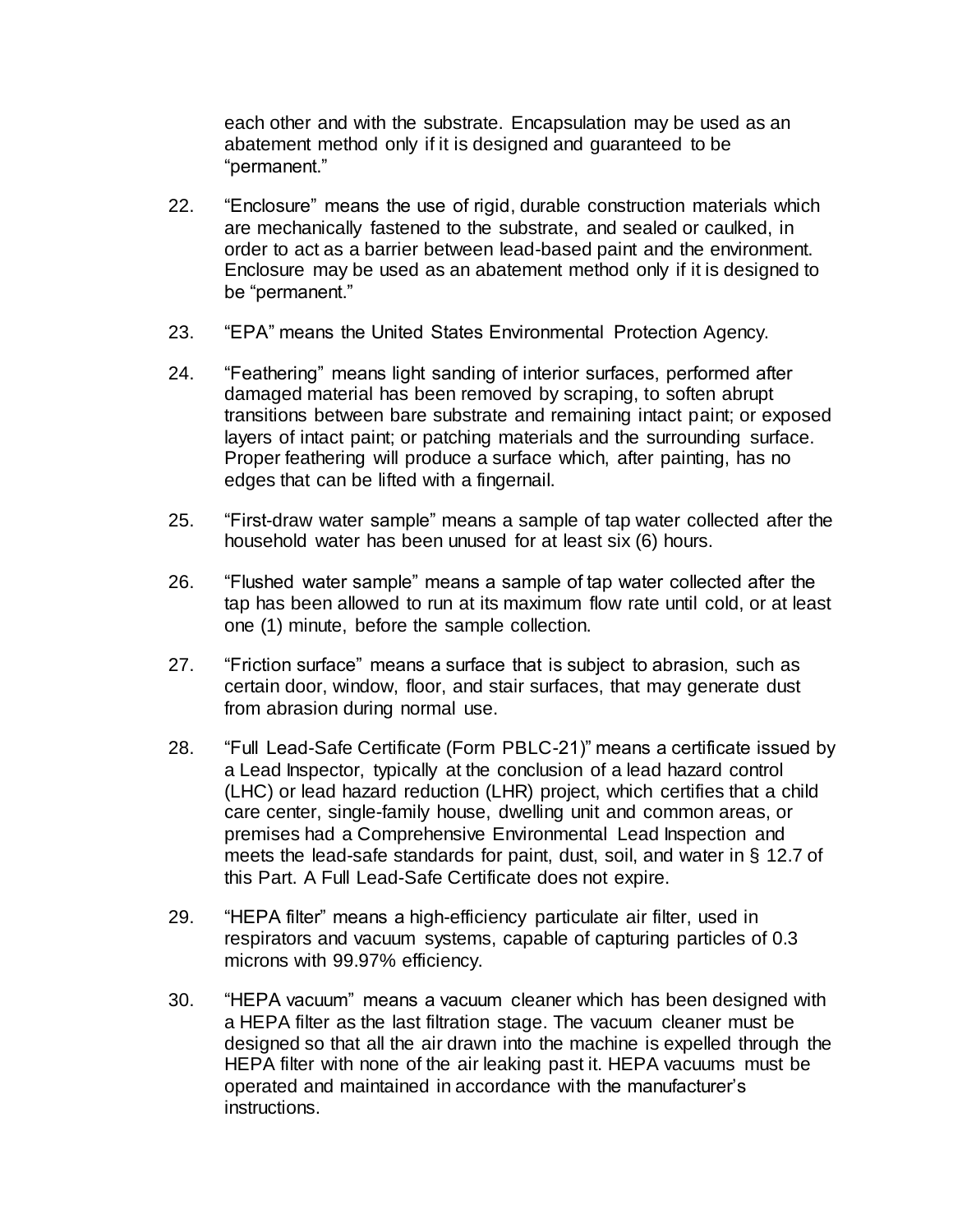- 31. "Impact surface" means a surface that either moves or meets with a moveable surface and is subject to damage by repeated sudden force, impact, or contact, such as doors and windows with certain parts of their frames.
- 32. "Interim controls" means a set of measures designed to temporarily reduce human exposure to lead hazards, including specialized cleaning, repairs, maintenance, painting, non-permanent encapsulation or enclosure, and ongoing monitoring of lead-based paint or potential lead hazards, and the establishment and operation of management and resident education programs.
- 33. "Lead assessor" means a person, either authorized to act as an enforcing officer under the housing code or a designated employee of a Federal, State or municipal agency with jurisdiction over housing, occupational health, child welfare and/or environmental standards who successfully completed a Lead Assessor training course and obtained a license, pursuant to Part 11 of this Subchapter, to conduct lead inspections within the purview of their employment.
- 34. "Lead-based paint" means any paint or other surface coating that contains lead in excess of the Lead-Safe thresholds specified in § 5.8 of this Subchapter.
- 35. "Lead contractor" means, any person or entity engage in lead hazard reduction as a business and licensed pursuant to Part 11 of this Subchapter.
- 36. "Lead free" means paint below the Consumer Product Safety Commission (CPSC) limit on lead in paint (16 C.F.R. § 1303.1) and plumbing materials which meet the lead-free definition under the EPA Safe Drinking Water Act (40 C.F.R. Part 141).
- 37. "Lead hazard" means a condition that presents a clear and significant health risk to occupants of a child care center, single-family house, dwelling unit and common areas, or premises, particularly where children reside. Lead concentrations in damaged paint, interior dust, bare soil, and/or drinking water which exceed the Lead-Safe thresholds in § 5.8 of this Subchapter are an immediate lead exposure hazard requiring corrective action at a regulated facility.
- 38. "Lead hazard control" or "LHC" means any window replacement and/or interim controls intended to correct lead hazards identified in a lead inspection report or standard treatments to remove lead-based paint and/or minimize lead exposure, which may include measures to reduce the concentration of lead in paint, dust, soil, and/or water using approved treatment methods specified in this Part.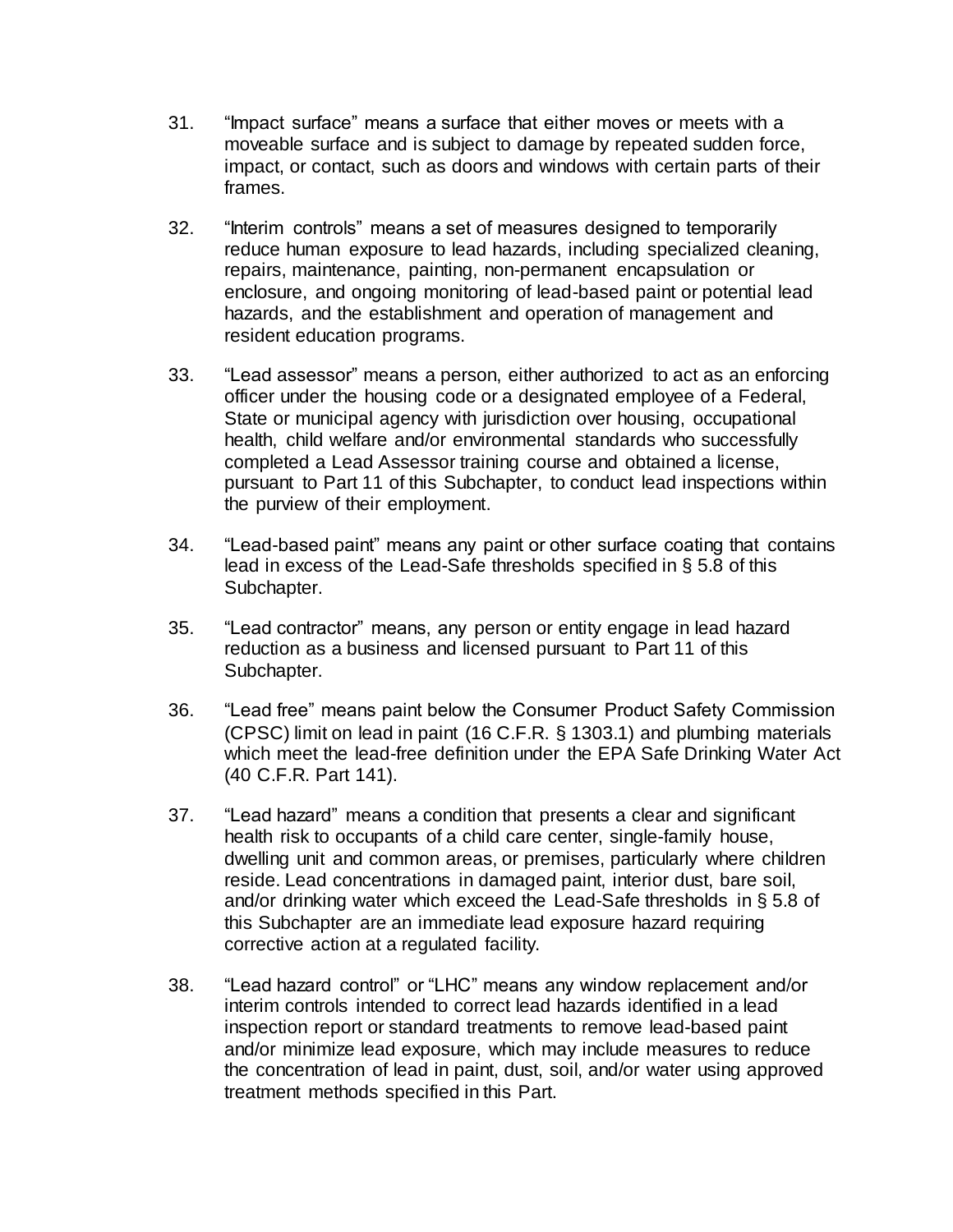- 39. "Lead hazard control project" or "LHC project" means a project being done by a Lead Renovation Firm for the purpose of controlling lead hazards. An LHC Clearance Inspection is required at the conclusion of an LHC project.
- 40. "Lead hazard mitigation" or "LHM" means spot removal or minor repair and maintenance activities by a property owner or designated person at a residential rental unit intended to correct lead hazards, which may include measures to reduce friction, stabilize paint, and cover bare soil for the purpose of obtaining a Certificate of Lead Conformance (FormLHM-2-1).
- 41. "Lead hazard mitigation project" or "LHM Project" means a project being done by an owner or designated person for the purpose of mitigating lead hazards. An LHM Clearance Inspection is required at the conclusion of an LHM project to obtain a Certificate of Lead Conformance (FormLHM-2-1), required for non-exempt residential rental units.
- 42. "Lead hazard reduction" means, as defined by R.I. Gen. Laws § 23-24.6-4, any action or actions designed to reduce exposure to toxic levels of lead which impose an unacceptable risk of exposure in any dwelling or dwelling unit where a child under the age of six (6) years with environmental intervention blood lead levels or greater resides, or on any premises and may include, but is not limited to: repair, enclosure, encapsulation, or removal of lead based paint and/or lead contaminated dust, soil or drinking water relocation of occupants; and cleanup measure or ongoing maintenance measures which may include, activities and/or measures that do not present an undue risk to children under age six (6).
- 43. "Lead hazard reduction project" or "LHR project" means a project being done by a Lead Contractor for the purpose of reducing lead hazards. An LHR Clearance Inspection is required at the conclusion of an LHR project.
- 44. "Lead inspection" means any type of physical investigation of a child care center, single-family house, dwelling unit, or premises to identify the presence of environmental lead, lead hazards, or compliance with the cleaning requirements and lead standards in § 5.8 of this Subchapter for paint, dust, soil, and/or water.
- 45. "Lead inspection report" means a written report, on forms provided or approved by the Department, which documents the results of a lead inspection, conducted pursuant to Part 5 of this Subchapter, and includes the visual assessment, field testing, sample analysis results, summary of findings, and, for regulated facilities and target housing, lead hazard reduction or lead hazard control requirements and site-specific recommendations, as applicable.
- 46. "Lead inspector" means an individual, who successfully completed a certified Lead Inspector training course, passed the Lead Inspector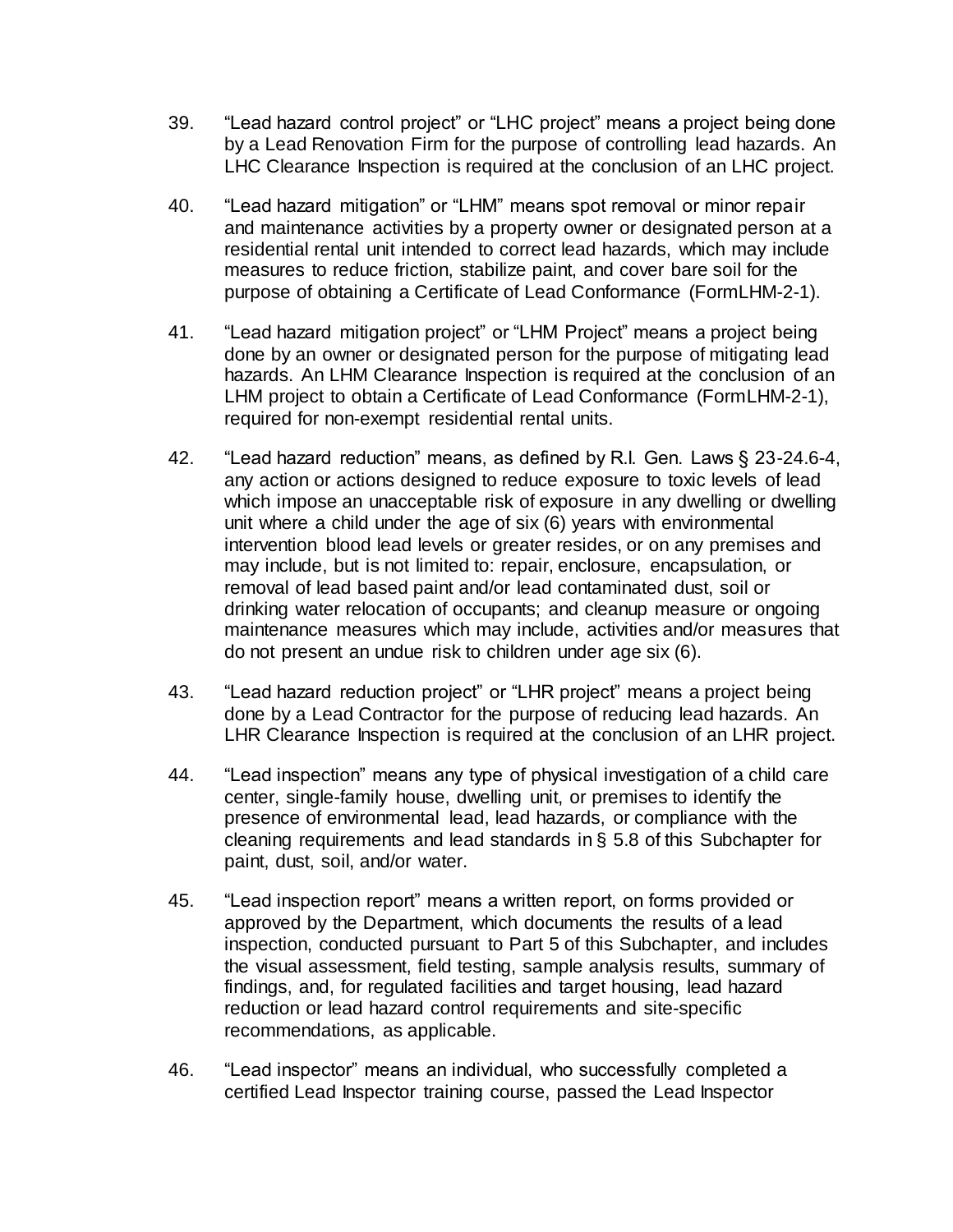Department examination, completed a supervised field apprenticeship, and obtained a license, pursuant to Part 11 of this Subchapter, to conduct lead inspections.

- 47. "Lead professional" means an occupational grouping of individuals and organizations licensed or certified pursuant to Part 11 of this Subchapter.
- 48. "Lead renovation firm" means any person or organization engaged in renovation, repair, and painting (RRP) or lead hazard control (LHC) as a business and licensed pursuant to Part 11 of this Subchapter.
- 49. "Lead renovator" means an individual who successfully completed a certified Lead Renovator training course and obtained a valid training certificate, pursuant to Part 11 of this Subchapter, to perform renovation, repair, and painting (RRP) and lead hazard control (LHC) work.
- 50. "Lead safe" means paint, dust, soil, and/or water for which the lead concentrations are below the lead safe thresholds in § 12.7 of this Part. A lead safe concentration does not require corrective action and would be expected to persist indefinitely unless additional lead is added. See "conditionally lead safe."
- 51. "Lead supervisor" means an individual who successfully completed a certified Lead Supervisor training course, passed the Lead Supervisor Department examination, and obtained a license, pursuant to Part 11 of this Subchapter, to perform and/or supervise lead hazard reduction (LHR) work.
- 52. "Lead worker" means an individual who successfully completed a certified Lead Worker training course and obtained a license, pursuant to Part 11 of this Subchapter, to perform lead hazard reduction work.
- 53. "Mechanical paint removal" means the use of any mechanical force to remove paint from a surface, including, but not limited to, electrical or other power equipment or abrasive blasting.
- 54. "Minor repair and maintenance" means work activities, including minor heating, ventilation, and air conditioning (HVAC) work, electrical work, or plumbing work that disturbs less than six square feet  $(6 \text{ ft}^2)$  of lead-based paint per room for interior activities or less than twenty square feet  $(20 \text{ ft}^2)$ of lead based-paint for exterior activities where none of the work practices prohibited or restricted by this Part are used and where the work does not involve window replacement or demolition of painted surfaces. For the purposes of this Part, the term minor repair and maintenance shall be synonymous with spot removal. See "Spot removal."
- 55. "Occupant" means, as defined by R.I. Gen. Laws § 23-24.6-4, any person who legally resides in, or regularly uses, a dwelling, dwelling unit, or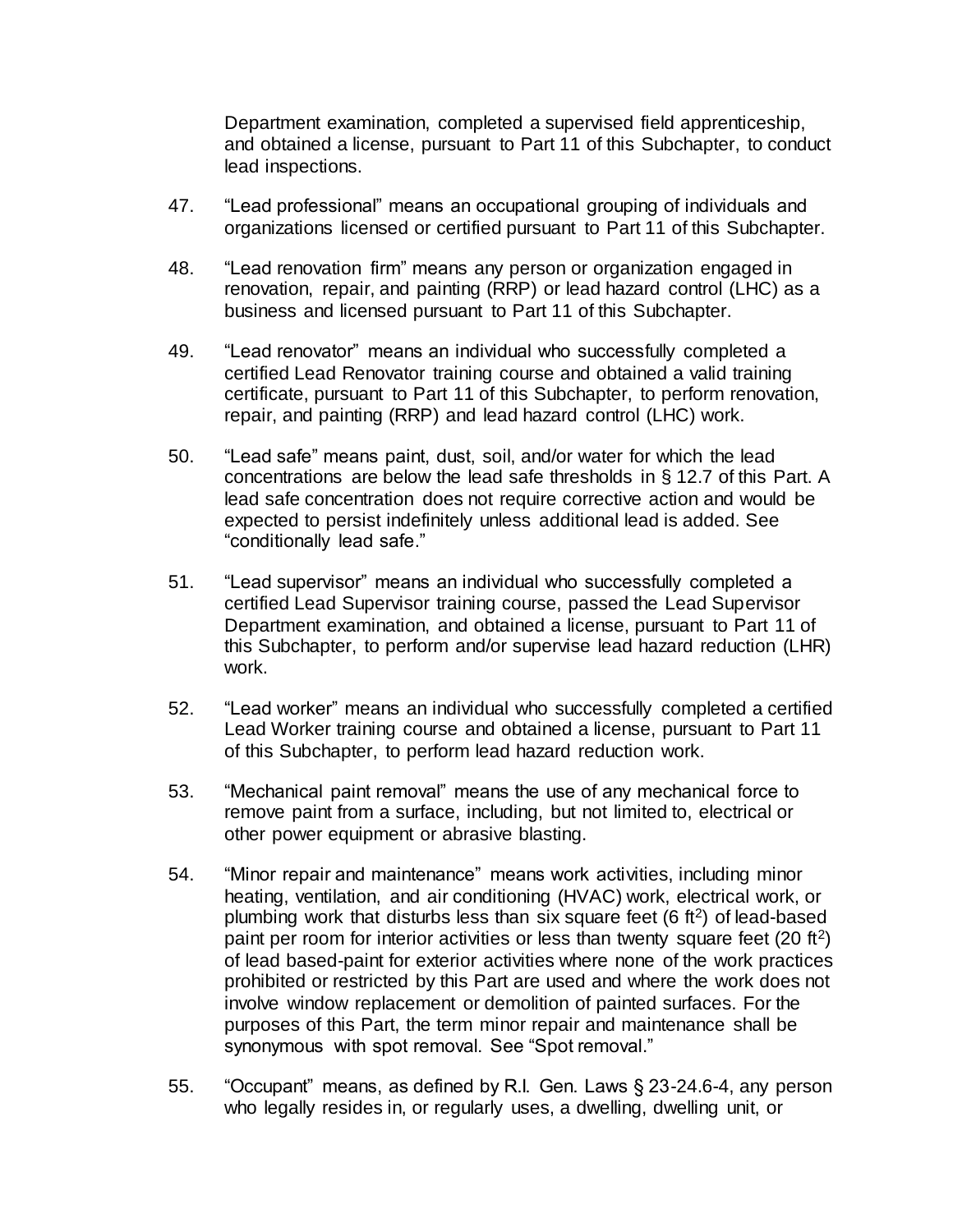structure; provided, however, that a guest of any age shall not be considered an occupant for the purposes of this Chapter.

- 56. "OSHA" means the United States Occupational Safety and Health Administration.
- 57. "Owner" means any person who, alone or jointly or severally with others:
	- a. Shall have legal title to any dwelling or dwelling unit with or without accompanying actual possession of it; or
	- b. Shall have charge, care, or control of any dwelling or dwelling unit as owner or agent of the owner or an executor, administrator, trustee, or guardian of the estate of the owner. Any person representing the actual owner shall be bound to comply with the provisions of this chapter and with Rules and Regulations adopted pursuant to this Chapter to the same extent as if that person were the owner. An agent of the owner excludes real estate and property management functions where the agent is only responsible for the property management and does not have authority to fund capital and/or major property rehabilitation on behalf of the owner.
	- c. For purposes of publicly owned property only, the owner shall be defined to be the Chief Executive Officer of the municipal or State agency which owns, leases or controls the use of the property.
- 58. "Paint" means any substance applied to a surface as a surface coating, including, but not limited to, household paints, varnishes and stains.
- 59. "Paint removal" means a method of abatement that permanently eliminates lead-based paint from surfaces; or surface preparation by stripping, scraping or sanding, as part of paint stabilization, or prior to encapsulation.
- 60. "Paint stabilization" means repairing any physical defects in the substrate of a painted surface that is causing paint deterioration, removing loose paint and other material from the surface to be treated, and applying a new protective coating or paint to achieve intact status.
- 61. "Paint stripper" means any chemical and/or caustic substance applied to a surface for the purpose of removing paint.
- 62. "Painted surface" means a component surface covered in whole or in part with paint or other surface coatings.
- 63. "Painted surface to be disturbed" means a painted surface that is to be stripped, scraped, sanded, cut, penetrated or otherwise affected by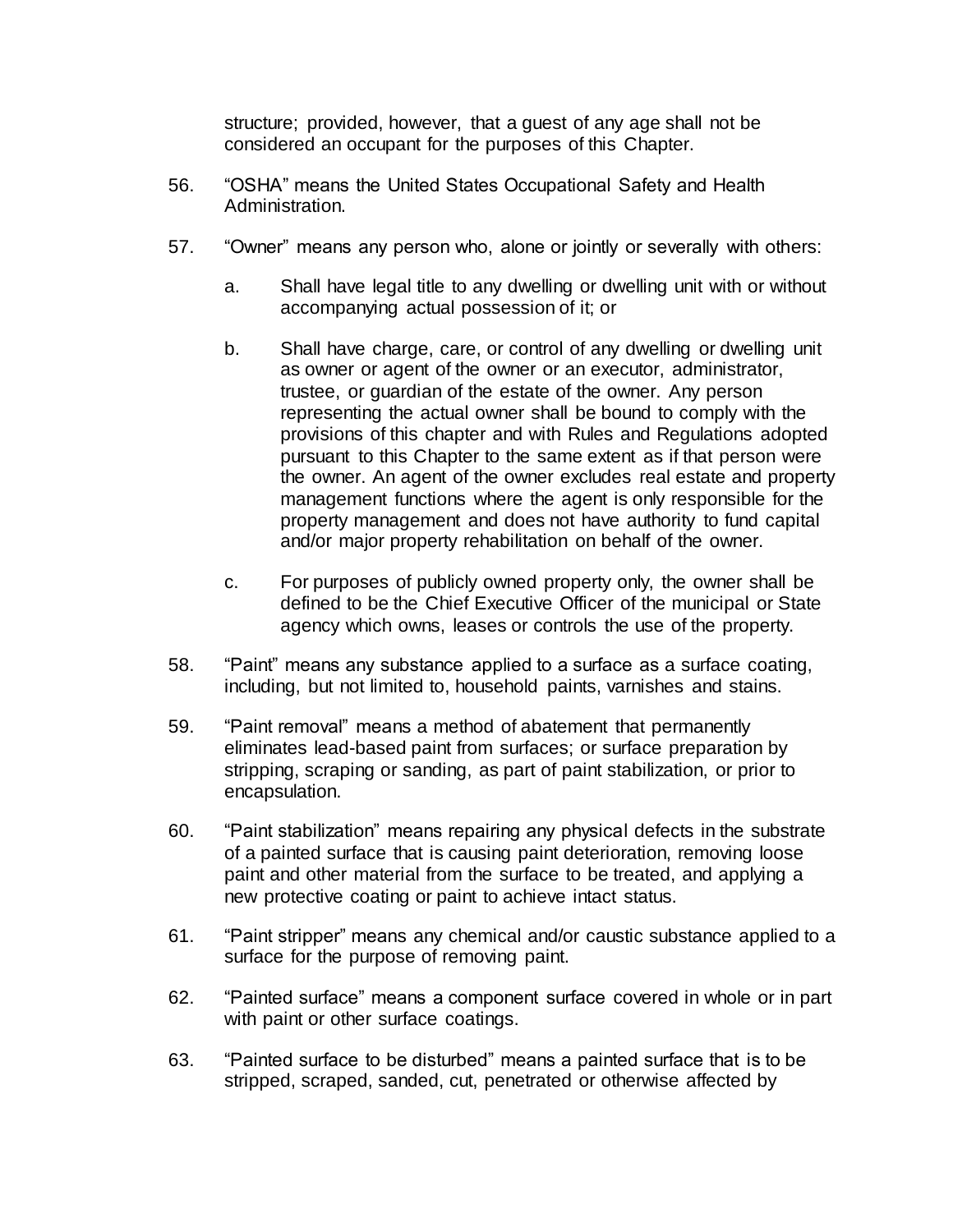renovation or rehabilitation work in a manner that could potentially create a lead hazard by generating dust, fumes, or paint chips.

- 64. "Permanent" means an expected design life of at least twenty (20) years.
- 65. "Personal protective equipment" or "PPE" means any equipment such as disposable gloves, eye, face, foot or hair coverings, respirators, as well as outerwear which is either disposable or which must be laundered separately, worn to protect workers from lead exposure.
- 66. "Premises" means, as defined by R.I. Gen. Laws § 23-24.6-4, a platted lot or part thereof or unplatted lot or parcel of land, occupied by a dwelling or structure and includes any building, accessory structure or other structure thereon which is or will be frequently used by children under the age of six (6) years.
- 67. "Regulated facility" means any child care facility, single-family house, dwelling unit and common areas, or premises, as specified in § [3.2.2](https://rules.sos.ri.gov/regulations/part/216-50-15-3) of this Subchapter, which is subject to the requirements of this Part.
- 68. "Renovation" means the modification of any existing structure, or portion thereof that results in the disturbance of lead-painted surfaces, unless that activity is performed as part of a lead hazard control (LHC) or lead hazard reduction (LHR) project. The term renovation includes, but is not limited to: the removal, modification or repair of painted surfaces or painted components (e.g. modification of painted doors, surface restoration, window repair); surface preparation activities such as sanding, scraping, or other such activities which may generate paint dust; the removal of building components (e.g. walls, ceilings, plumbing, windows); weatherization projects (e.g. cutting holes in painted surfaces to install blown-in insulation or to gain access to attics, planning thresholds to install weather-stripping); and interim controls that disturb lead-painted surfaces. A renovation performed for converting a building, or part of a building, into target housing or child care facilities is a renovation under this Part. The term renovation does not include minor repair and maintenance activities.
- 69. "Renovation, repair, and painting project" or "RRP project" means a project which is being done by a Lead Renovation Firm for purposes other than removing lead-based paint or correcting lead hazards (although it may result in this). The purpose of an RRP project is to ensure that renovations performed at a regulated facility or for compensation at target housing are done safely and prevent lead exposure to owners, occupants and neighbors of the property where the work is performed. Any additional work which disturbs lead-based paint, other than emergency renovation operations, performed in the same room or area within the same thirty (30) day period must be considered the same RRP project for the purpose of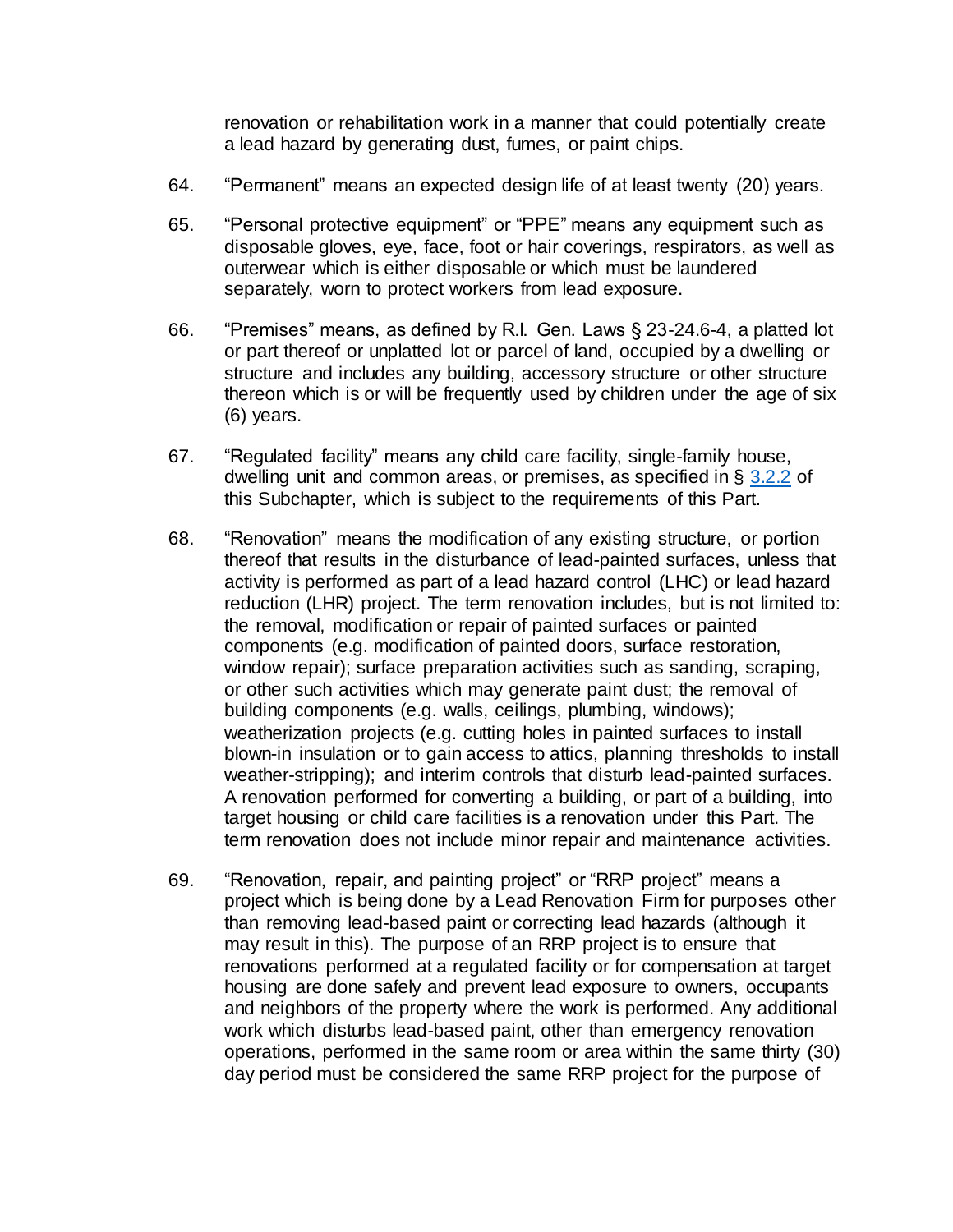determining whether the work is spot removal or renovation, repair, and painting (RRP).

- 70. "Sample" means an individual sample collected at one (1) time and in one (1) place, such as a "grab" sample of soil or a single-surface dust wipe.
- 71. "Spot removal or *de minimis*" means minor repair and maintenance activities, which do not involve window replacement or demolition of painted surface areas, and disturb less than six square feet (6 ft<sup>2</sup>) of interior lead-based paint per room or less than twenty square feet  $(20 \text{ ft}^2)$ of exterior lead-based paint, and provided that no prohibited work practices are used. When removing painted components, or portions of painted components the entire surface area removed is the amount of lead-based paint being disturbed. Any additional work which disturbs leadbased paint, performed in the same room or area within the same thirty (30) day period of an RRP project must be considered the same RRP project and not spot removal.
- 72. "Standard treatments" means a series of lead hazard control or lead hazard reduction measures designed to correct assumed lead hazards without the benefit of a lead inspection. See "treatments."
- 73. "Substrate" means the material directly beneath the painted surface out of which the components are constructed. The underlying surface which remains after paint is removed. Examples of substrates include wood, plaster, sheetrock, concrete, and metal.
- 74. "Target housing" means any pre-1978 residential dwelling, except housing for the elderly or persons with disabilities or zero (0) bedroom units in which no child resides.
- 75. "Temporary lead hazard control measures" means a set of measures designed to temporarily reduce human exposure or likely exposure to lead hazards, including but not limited to, specialized cleaning, temporary containment (e.g. plastic sheeting and/or duct tape), ongoing monitoring, and the establishment and operation of lead management and resident education programs.
- 76. "Tenant" means any person, other than the owner, who enters into an agreement to rent, lease, or sublease a single-family house, dwelling unit, or premises.
- 77. "Treatments" means any methods designed to control or reduce lead exposure hazards. Treatments include lead abatement, interim controls, or a combination of both. See "standard treatments."
- 78. "Vertical containment" means a vertical barrier consisting of plastic sheeting or other impenetrable material over scaffolding or a rigid frame,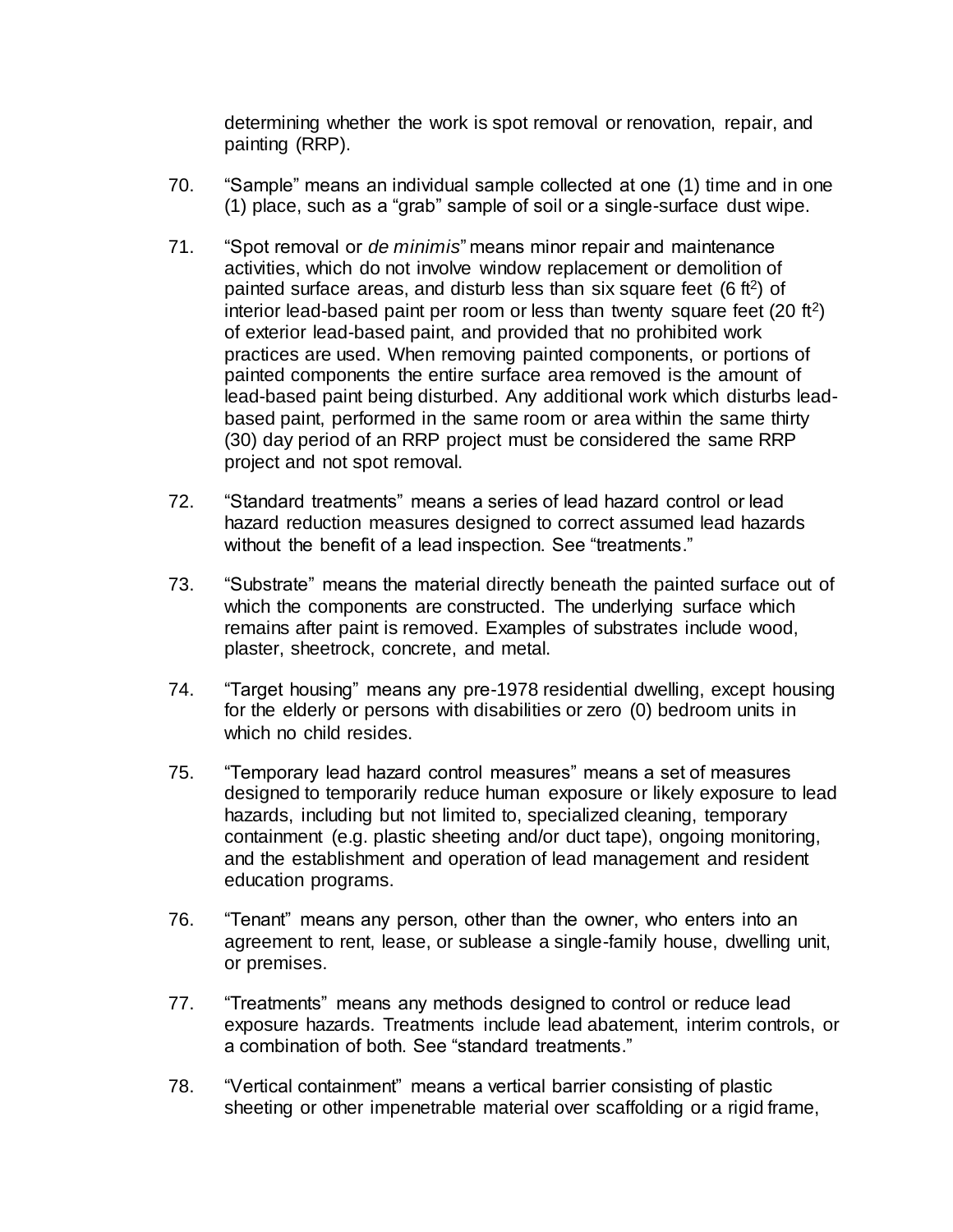or an equivalent system of containing the work area. Vertical containment is required for some exterior renovations, but it may be used on any renovation.

- 79. "Wet cleaning" means a process of eliminating lead contamination from surfaces and objects by using water or detergent solutions and rinsing with clean water.
- 80. "Wet disposable cleaning cloth" means a commercially available, premoistened white disposable cloth designed to be used for cleaning hard surfaces such as uncarpeted floors or counter tops.
- 81. "Work area" means the area established by an appropriately licensed or certified lead professional to contain the dust and debris generated by activities that disturb painted surfaces.

## **12.3 Regulated Activities**

- A. Spot Removal or Minor Repair and Maintenance
	- 1. A Lead Renovation Firm or Lead Contractor licensed by the Department is not required for spot removal or minor repair and maintenance activities.
	- 2. Spot removal or minor repair and maintenance activities include activities that disturb less than six square feet  $(6 \text{ ft}^2)$  of interior lead-based paint per room or less than twenty square feet  $(20 \text{ ft}^2)$  of exterior lead-based paint, provided that the work does not include:
		- a. Any window removal/replacement (no *de minimis*);
		- b. Any interior mechanical paint removal (no *de minimis*);
		- c. Interior or partial demolition activities (no *de minimis*); or
		- d. Prohibited work practices specified in § 12.5.8 of this Part.
	- 3. Disturbing lead-based paint in excess of the spot removal *de minimis* at a regulated facility or for compensation at target housing must be done by a Lead Renovation Firm or Lead Contractor licensed by the Department.
	- 4. When removing painted components, or portions of painted components the entire surface area to be removed is the amount of lead-based paint being disturbed.
	- 5. Any work that disturbs lead-based paint, other than emergency renovation operations, performed in the same room or area within the same thirty (30) day period must be considered the same project for the purpose of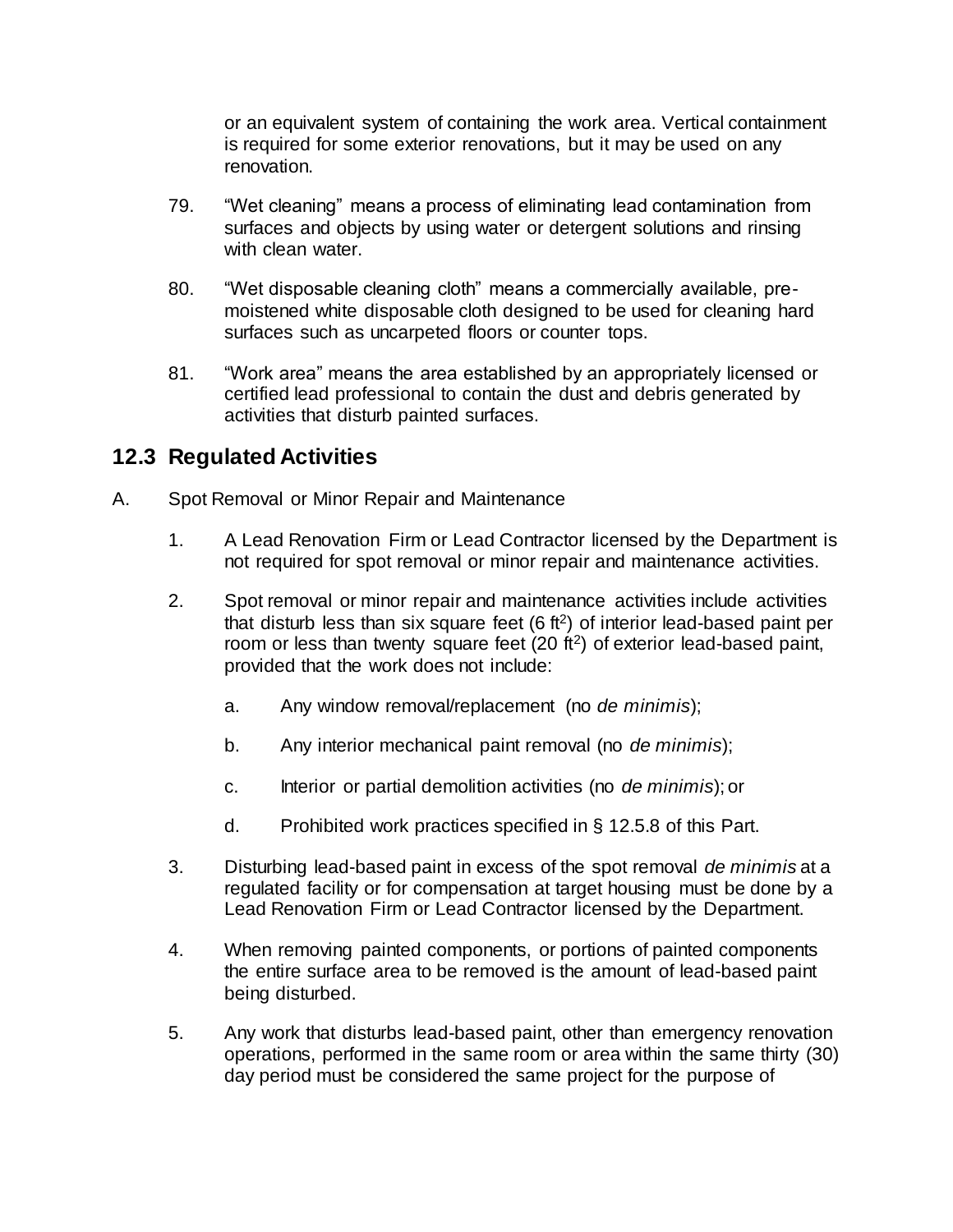determining whether the work is spot removal or renovation, repair, and painting (RRP).

- B. Lead Hazard Mitigation (LHM)
	- 1. An owner or his/her designated person who completed a Department approved lead hazard awareness seminar may perform spot removal or minor repair and maintenance activities at their own rental properties.
	- 2. The owner or designated person must be a certified Lead Renovator working under the authority of a Lead Renovation Firm license from the Department for any work that includes:
		- a. Disturbing painted surfaces in excess of the spot removal *de minimis* thresholds;
		- b. Any window removal/replacement (no *de minimis*);
		- c. Any interior mechanical paint removal (no *de minimis*); or
		- d. Interior or partial demolition activities (no *de minimis*).
- C. Renovation, Repair, and Painting (RRP) and Lead Hazard Control (LHC)
	- 1. RRP and LHC activities must be performed by a Lead Renovation Firm licensed by the Department.
	- 2. The purpose of an RRP project is to perform renovations, repairs, painting and related construction work for reasons other than correcting environmental lead hazards.
	- 3. The purpose of an LHC project is to perform lead hazard control to correct known or assumed environmental lead hazards at a residential dwelling or child care facility.
- D. Lead Hazard Reduction (LHR).
	- 1. Lead hazard reduction (LHR) activities must be performed by a Lead Contractor licensed by the Department.
	- 2. The purpose of an LHR project is to perform lead hazard reduction to eliminate all environmental lead hazards at a residential dwelling.

#### **12.3.1 Exemptions**

A. A Lead Renovation Firm or Lead Contractor is not required for the following activities which are not considered RRP, LHC, or LHR projects for the purposes of this Part: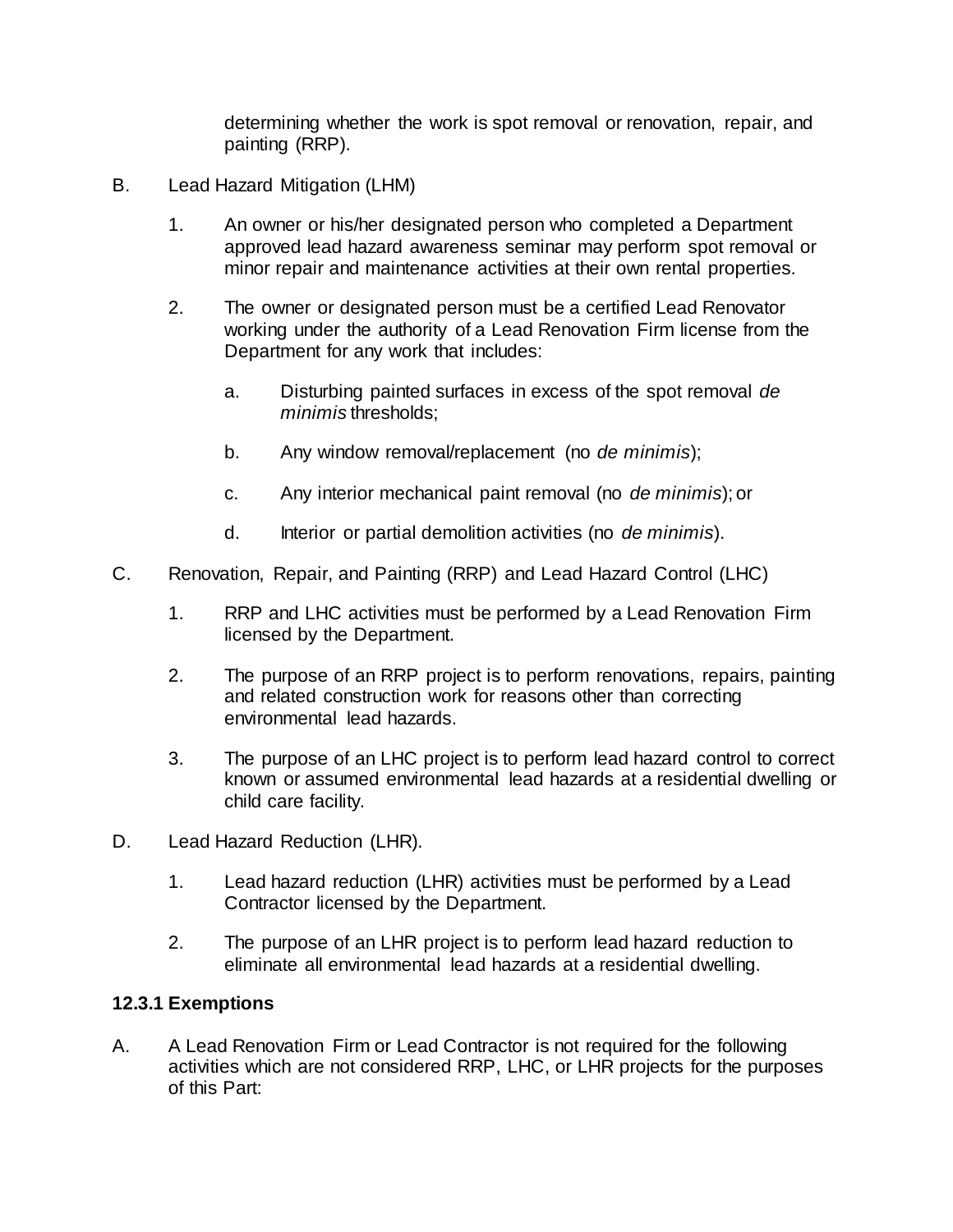- 1. Disturbing painted surfaces which do not contain lead-based paint, as determined by a Lead Inspector, Lead Assessor, or Lead Renovator, pursuant to § 5.7.2 of this Subchapter;
- 2. Temporary lead hazard control measures, provided that no lead-based paint is disturbed;
- 3. Spot removal or minor repair and maintenance activities that disturb less than six square feet  $(6 \text{ ft}^2)$  of lead-based paint per interior room, provided that no prohibited work practices, as specified in § 12.5.8 of this Part are used, and the work does not involve window removal/replacement, interior mechanical paint removal, or interior demolition activities;
- 4. Spot removal or minor repair and maintenance activities that disturb less than twenty square feet  $(20 \text{ ft}^2)$  of exterior lead-based paint, provided that no prohibited work practices specified in § 12.5.8 of this Subchapter or Removal of Lead Based Paint from Exterior Surfaces [\(250-RICR-120-05-](https://rules.sos.ri.gov/regulations/part/250-120-05-24) [24\)](https://rules.sos.ri.gov/regulations/part/250-120-05-24), are used and the work does not involve window removal/replacement or partial demolition activities;
- 5. Encapsulation or enclosure of painted surfaces, provided that the total amount of lead-based paint that is disturbed does not exceed the spot removal *de minimis*;
- 6. Remediation of lead-contaminated dust, which was not generated during RRP, LHC, or LHR activities;
- 7. Remediation of lead-contaminated soil;
- 8. Remediation of lead-contaminated drinking water; and/or
- 9. Complete razing of an entire free-standing building or structure, in accordance with all applicable DEM air pollution control requirements, when permitted for such by an appropriate municipal or State agency.

#### **12.3.2 Responsibilities**

- A. Lead Renovation Firm
	- 1. For each RRP or LHC project, the Lead Renovation Firm shall ensure that the following requirements are met (when applicable):
		- a. The firm is licensed by the Department pursuant to Part 11 of this Subchapter;
			- (1) Any subcontractors are licensed by the Department pursuant to Part 11 of this Subchapter;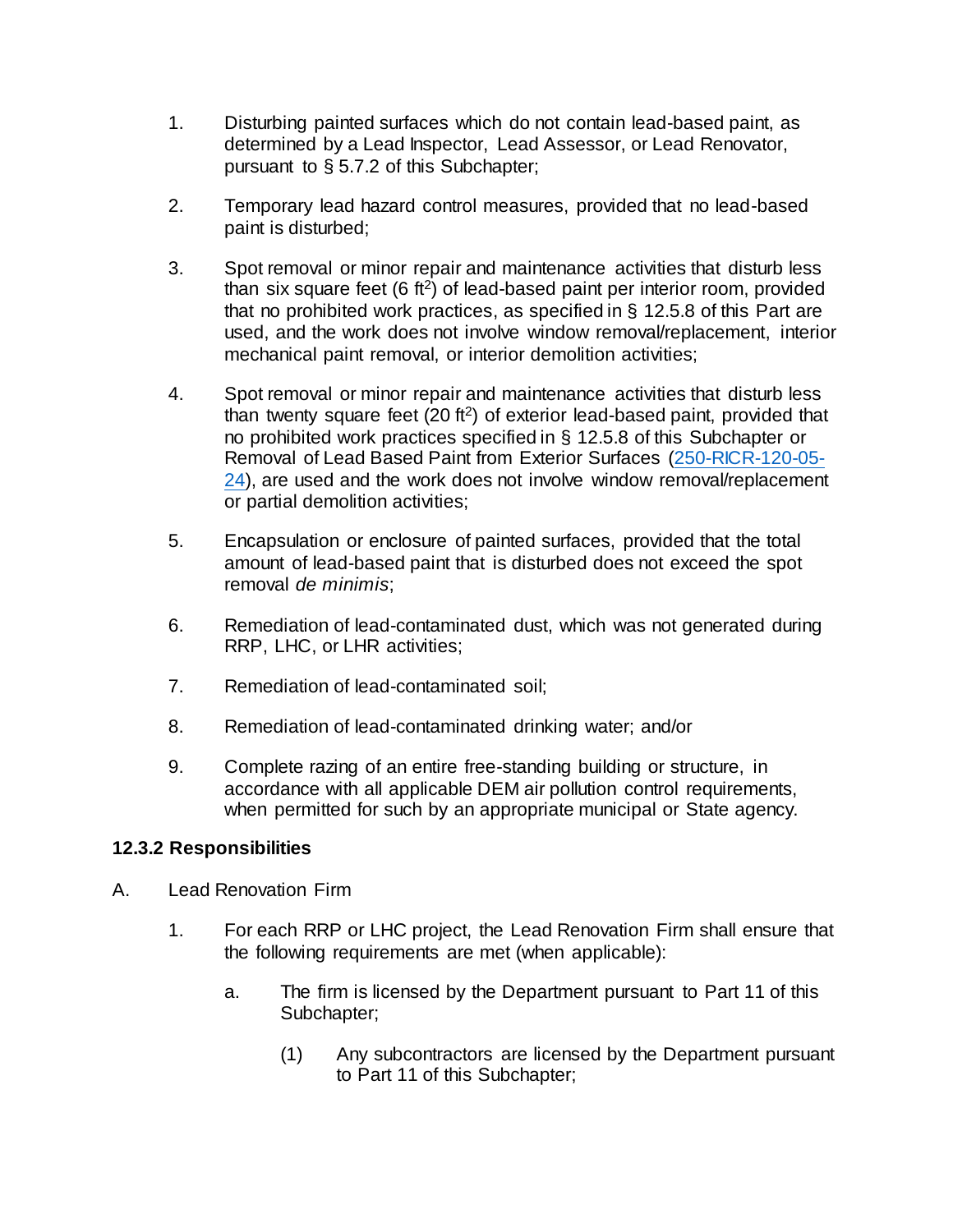- b. Pre-renovation education (PRE) information is distributed pursuant to § 12.4 of this Part;
- c. The property owner is informed of the cleaning verification procedure and/or clearance inspection requirements;
- d. For exterior work, Notification of Removal of Exterior Lead Based Paint is made pursuant to Removal of Lead-Based Paint from Exterior Surfaces [\(250-RICR-120-05-24\);](https://rules.sos.ri.gov/regulations/part/250-120-05-24)
- e. A certified Lead Renovator is assigned as the person responsible for oversight of each RRP or LHC project and discharges all the Lead Renovator responsibilities identified in § 12.3.2(B) of this Part;
- f. For RRP projects that include any window replacement, interior mechanical paint removal, demolition activities, or any variance from this Part granted by the Department, a Start Work Notification (Form PBLC-9), pursuant to § 12.4.1 of this Part, is received by the Department at least seven (7) days before the work begins;
- g. For all LHC projects, a Start Work Notification (Form PBLC-9), pursuant to § 12.4.1 of this Part, is received by the Department at least seven (7) days before the work begins;
- h. All individuals working on behalf of the Lead Renovation Firm are either certified Lead Renovators or have been trained by a certified Lead Renovator, pursuant to  $\S$  12.3.2(B)(1)(c) of this Part, and the training is documented.
- i. All RRP and LHC work is performed pursuant to §§ 12.5 and 12.6 of this Part, and/or Removal of Lead-Based Paint from Exterior Surfaces (250-120-05-24), as applicable;
- j. The worker protection requirements of OSHA 29 C.F.R. § 1926.62 and 29 C.F.R. § 1910.125 are met;
- k. The waste transportation and disposal requirements of DEM and DOT are met; and
- l. The recordkeeping requirements of § 12.8 of this Part are met.
- B. Lead Renovator
	- 1. For each RRP or LHC project, the Lead Renovator shall ensure that the following requirements are met (when applicable):
		- a. A certified Lead Renovator is physically on-site to perform and/or supervise all RRP or LHC activities;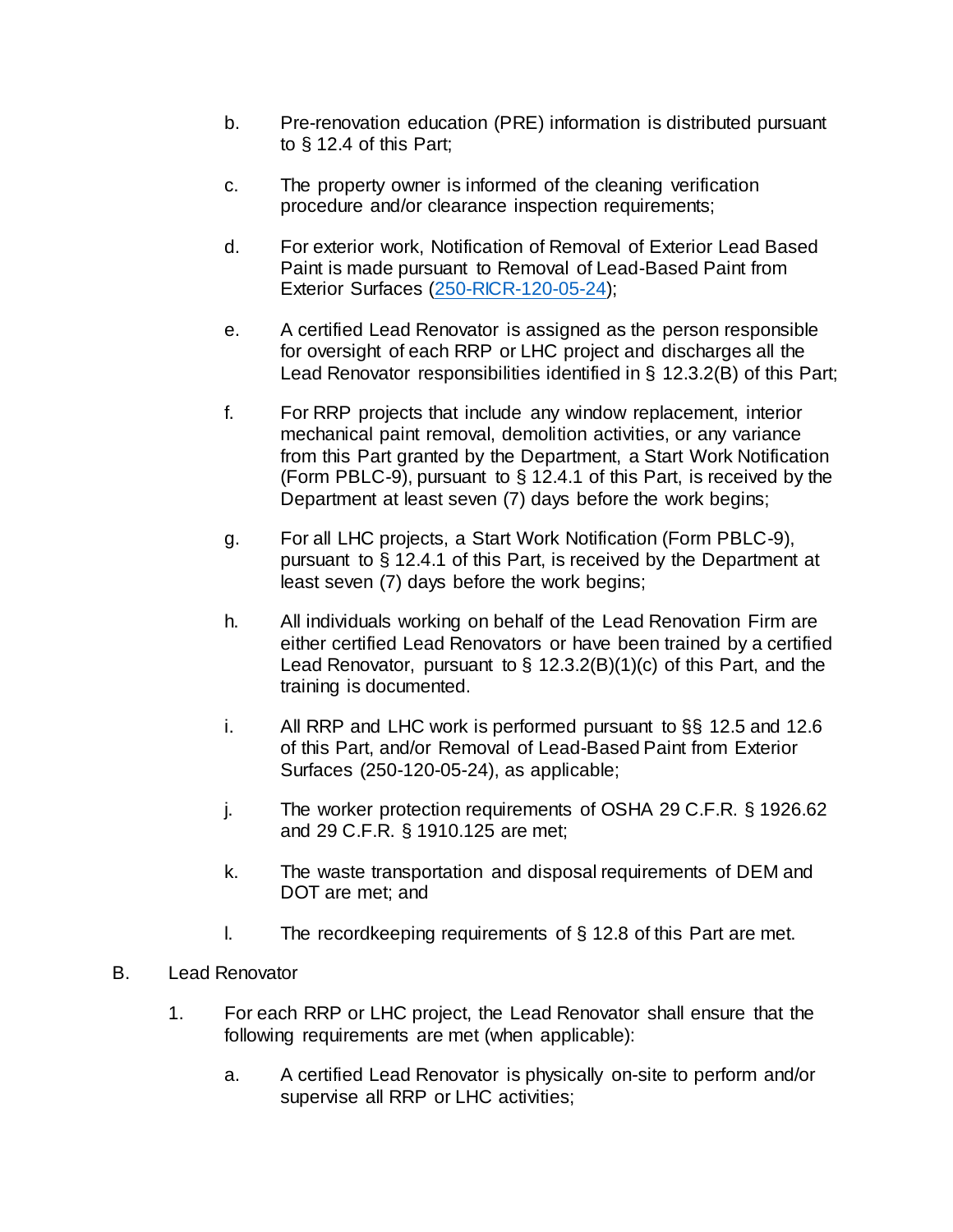- b. The work area(s) are contained so that no lead dust, paint chips, or other debris leave the containment area(s) while the RRP or LHC work is in progress;
- c. Any non-certified workers are trained in the lead-safe work practice requirements which they must follow in performing their assigned tasks, and the training is documented;
- d. All RRP or LHC tasks are performed following the lead-safe work practice requirements in §§ 12.5 and 12.6 of this Part, and/or Removal of Lead Based Paint from Exterior Surfaces [\(250-RICR-](https://rules.sos.ri.gov/regulations/part/250-120-05-24)[120-05-24\)](https://rules.sos.ri.gov/regulations/part/250-120-05-24), as applicable;
- e. The documentation specified in § 12.8(A) of this Part is maintained on-site for the duration of the project;
- f. The integrity of the containment is maintained for the duration of the project;
- g. All warning signs remain in place and readable for the duration of the project;
- h. The work area(s) are cleaned pursuant to § 12.6 of this Part;
- i. A visual assessment of the work area(s) is conducted at the conclusion of the RRP or LHC work;
- j. For RRP projects, the cleaning verification procedure is performed and documented on the RRP checklist;
- k. For LHC projects, the owner and Lead Inspector are notified when the project is ready for the clearance inspection;
- m. Warning signs and critical barriers are removed after the cleaning verification is successfully completed or dust wipe clearance is achieved;
- n. For RRP projects, the RRP checklist is completed, signed, and provided to the owner; and
- o. For LHC projects, a copy of the lead certificate, signed by the Lead Inspector who conducted the clearance inspection, is obtained.
- C. Lead Contractor Responsibilities
	- 1. For each LHR project, the Lead Contractor shall ensure that the following requirements are met (when applicable):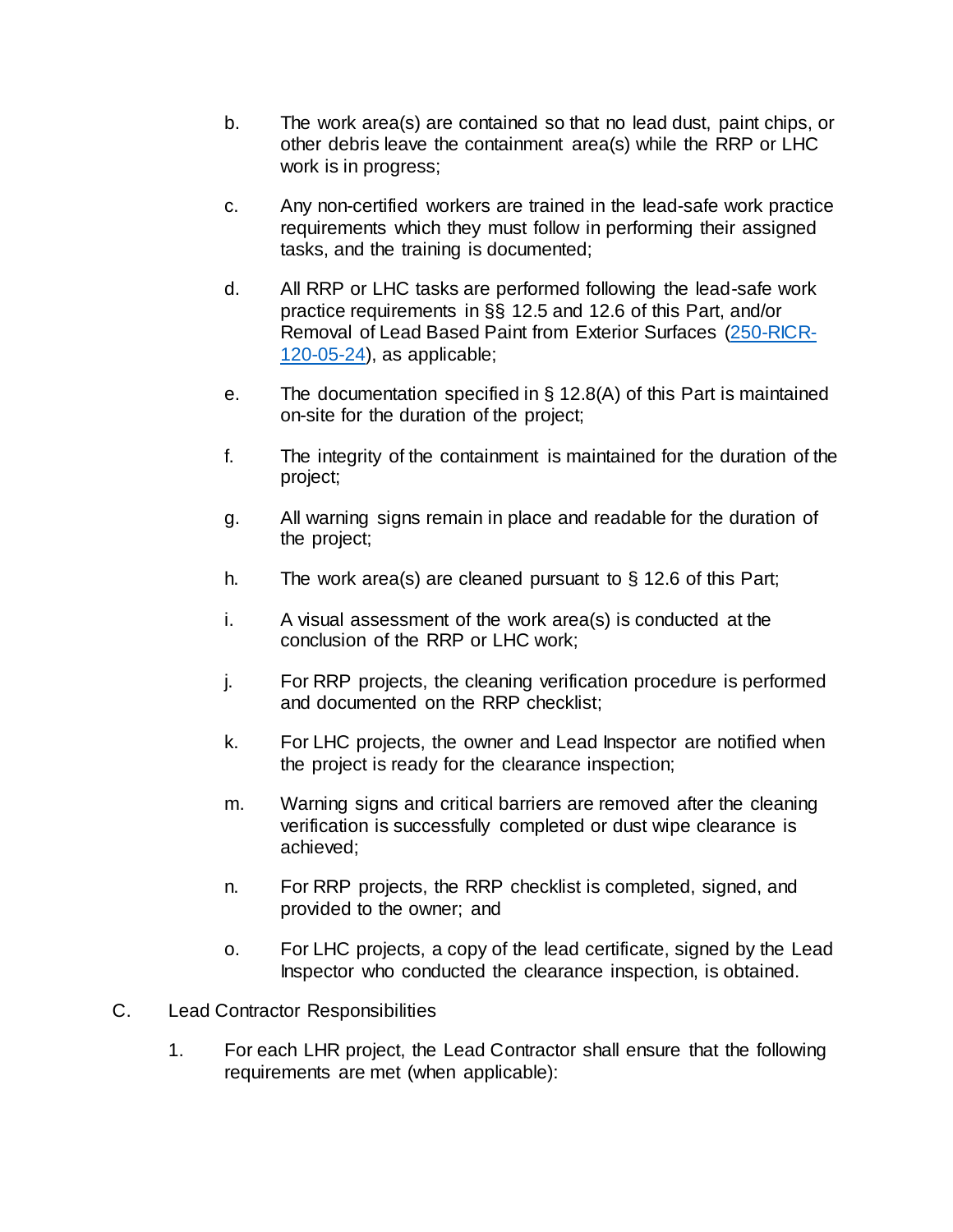- a. The organization is licensed by the Department pursuant to Part 11 of this Subchapter;
	- (1) Any subcontractors are licensed by the Department pursuant to Part 11 of this Subchapter;
- b. Pre-renovation education (PRE) information is distributed pursuant to § 12.4 of this Part;
- c. The property owner is informed of the clearance inspection and Conditional Lead-Safe Certificate (Form PBLC-15) or Full Lead-Safe Certificate (Form PBLC-21) requirements;
- d. For exterior work, Notification of Removal of Exterior Lead Based Paint is made pursuant to DEM Regulation Removal of Lead-Based Paint from Exterior Surfaces [\(250-RICR-120-05-24\)](https://rules.sos.ri.gov/regulations/part/250-120-05-24);
- e. A Start Work Notification (Form PBLC-9), pursuant to § 12.4.1 of this Part, is received by the Department at least seven (7) days before the work begins;
- f. The Lead Supervisor assigned to each LHR project discharges all the Lead Supervisor responsibilities delineated in § 12.3.2(B) of this Part;
- g. All individuals working on behalf of the Lead Contractor are licensed Lead Supervisors or Lead Workers;
- h. An access logbook with consecutively numbered pages is maintained at each LHR project site;
- i. All LHR work is performed pursuant to §§ 12.5 of this Part, and/or DEM Regulation Removal of Lead-Based Paint from Exterior Surfaces [\(250-RICR-120-05-24\)](https://rules.sos.ri.gov/regulations/part/250-120-05-24), as applicable;
- j. The worker protection requirements of 294 C.F.R. §§ 1926.62 and 1910.1025 are met;
- k. The waste transportation and disposal requirements of DEM and DOT are met; and
- l. The recordkeeping requirements of § 12.8 of this Part, are met.
- D. Lead Supervisor
	- 1. For each LHR project, the Lead Supervisor shall ensure that the following requirements are met (when applicable):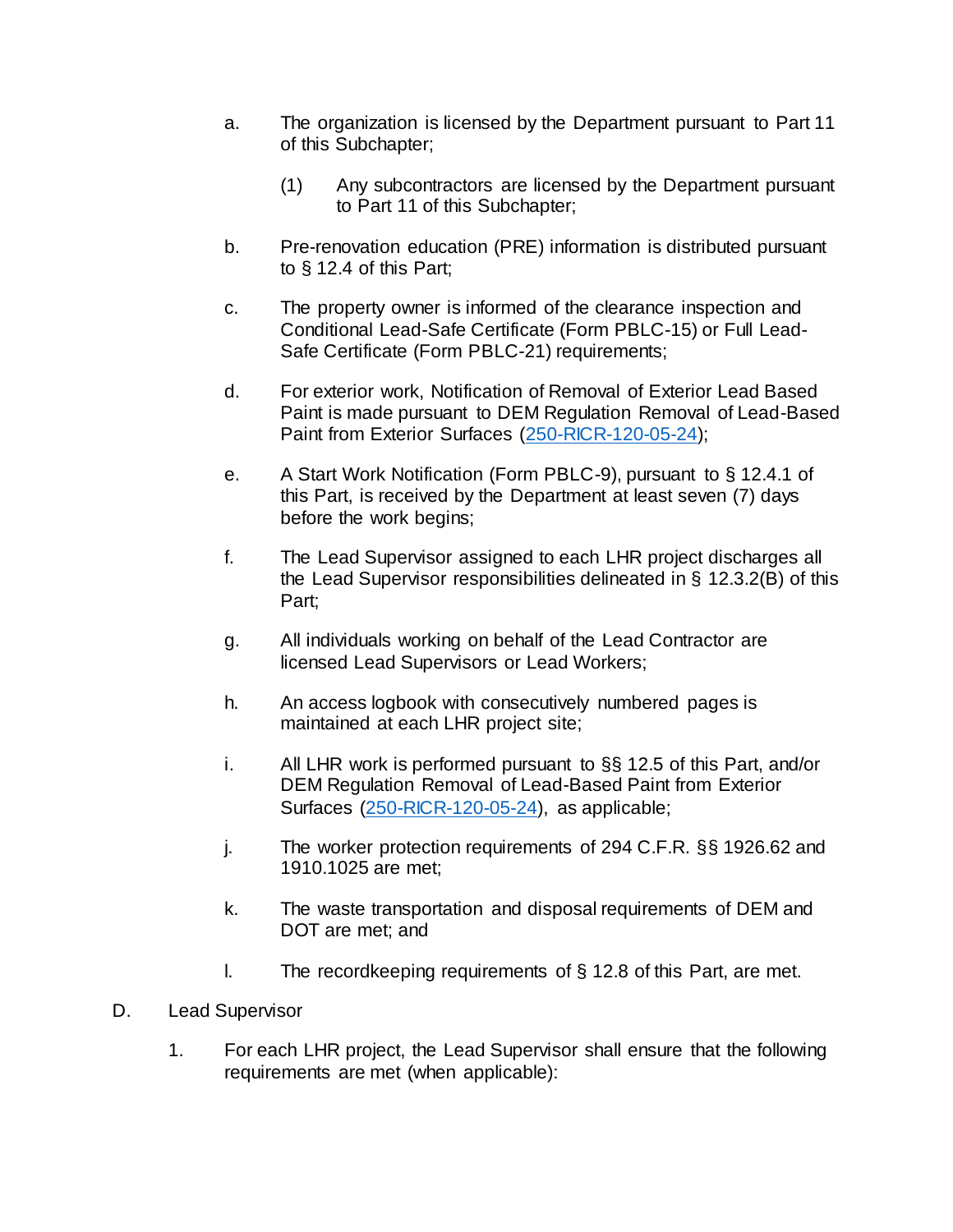- a. A Lead Supervisor is physically on-site to perform and/or supervise all LHR activities;
- b. The Department is notified by telephone, pursuant to § 12.4.1(H) of this Part, when on-site preparation for the LHR project begins;
- c. The work area(s) are contained so that no lead dust, paint chips, or other debris leave the containment area(s) while the LHR work is in progress;
- d. All Lead Supervisor and Lead Worker licenses are either worn or prominently posted at the LHR project site;
- e. Each person gaining access to a containment area prints and signs their name in the access logbook, documenting the date and time entering and leaving the containment area, and includes their LHR license number or affiliation and reason for entering the containment area;
- f. All LHR tasks are performed following the lead-safe work practice requirements pursuant to § 12.5 of this Part, and/or Removal of Lead-Based Paint from Exterior Surfaces [\(250-RICR-120-05-24\),](https://rules.sos.ri.gov/regulations/part/250-120-05-24) as applicable;
- g. The documentation requirements of § 12.8(A) of this Part are maintained on-site for the duration of the project;
- h. The integrity of the containment is maintained for the duration of the project;
- i. Warning signs remain in place and readable for the duration of the project;
- j. The work area(s) are cleaned pursuant to  $\S$  12.6 of this Part;
- k. The owner and Lead Inspector are notified when the project is ready for the clearance inspection;
- l. Warning signs and critical barriers remain in place until after dust wipe clearance is achieved; and
- m. A copy of the lead certificate, issued by the Lead Inspector who conducted the clearance inspection, is obtained.

## **12.4 Notification**

#### **12.4.1 Pre-Renovation Education (PRE)**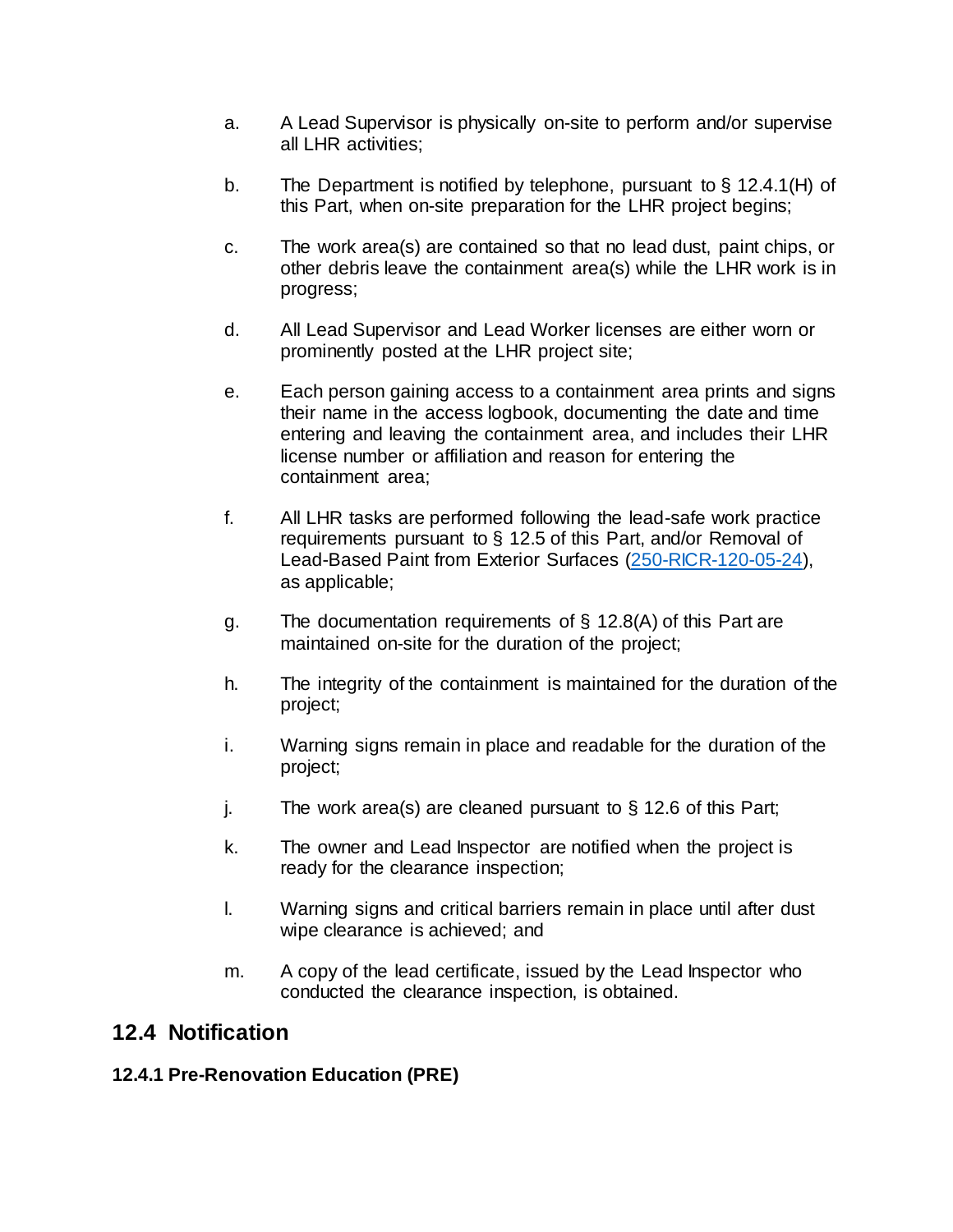#### A. Pamphlet

Not less than seven (7) days and no more than sixty (60) days before beginning an RRP, LHC, or LHR project, the Lead Renovation Firm or Lead Contractor, as applicable, shall provide a Department-approved pamphlet, available on the Department's website, to the owner, occupants, and/or parents, as applicable.

- B. Notification Form
	- 1. The Pre-Renovation Notification (Form PBLC-29), Pre-Abatement Notification (Form PBLC-12), or the equivalent, must include the following information:
		- a. The name, license number, and contact information for the Lead Renovation Firm or Lead Contractor, as applicable;
		- b. The nature and location of the work; and
		- c. The start date and end date of the work.
- C. Owner
	- 1. The Lead Renovation Firm or Lead Contractor, as applicable, shall inform the owner of the cleaning verification procedure and/or clearance inspection requirements and obtain:
		- a. PRE-Form PBLC-29 or PBLC-12, or the equivalent, signed by the owner; or
		- b. Proof of mailing the pamphlet and the US Postal Service delivery confirmation.
- D. Occupants
	- 1. If the owner does not occupy the dwelling unit, the Lead Renovation Firm or Lead Contractor, as applicable, shall:
		- a. Obtain PRE-Form PBLC-29 or PBLC-12, or the equivalent, signed by the tenant;
		- b. Indicate on PRE-Form PBLC-29 or PBLC-12, or the equivalent, the date and time the pamphlet was delivered, and the tenant was unavailable to sign the form or declined to sign the form; or
		- c. Obtain proof of mailing the pamphlet and a US Postal Service delivery confirmation.
- E. Common Areas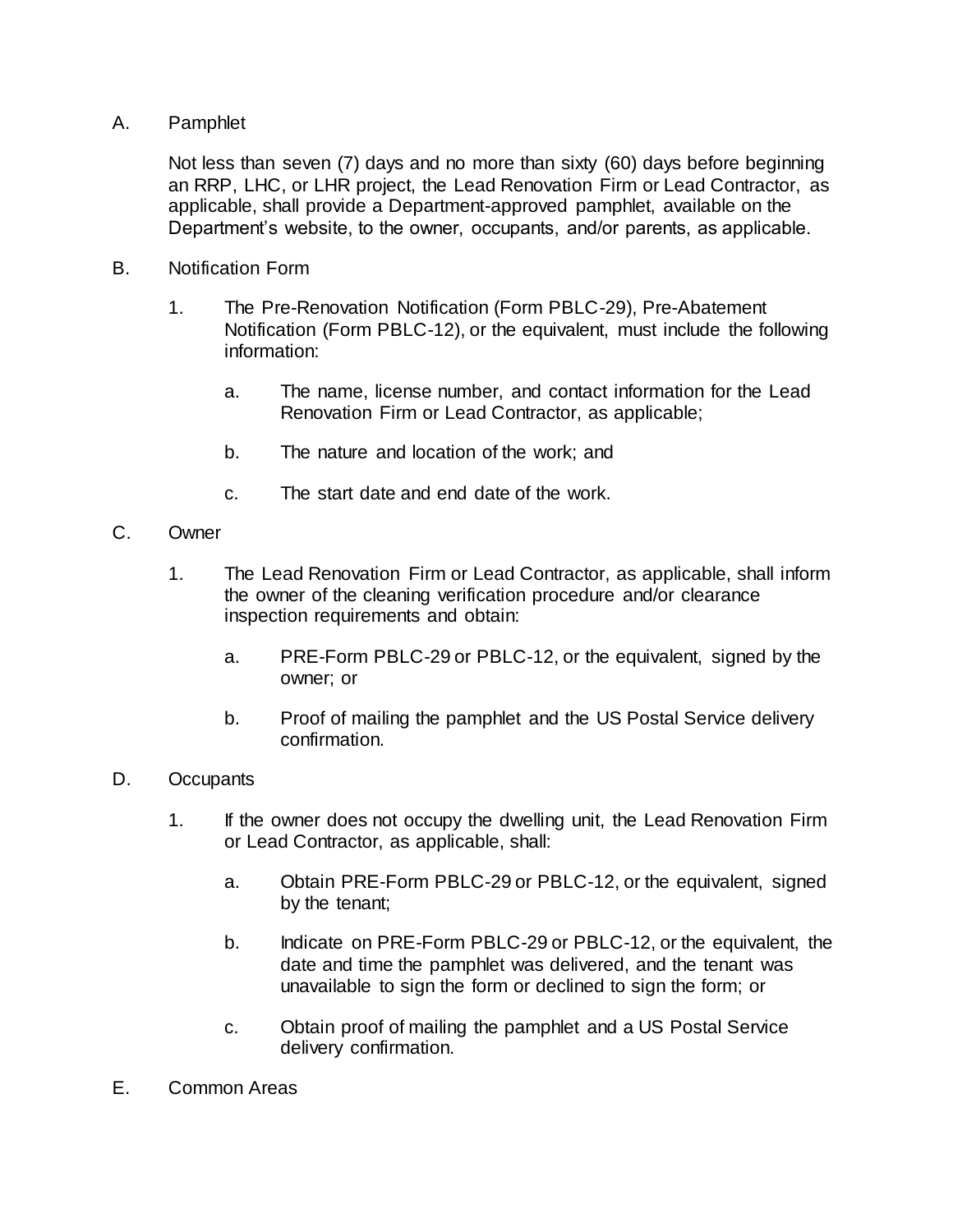- 1. The Lead Renovation Firm or Lead Contractor, as applicable, shall provide notification to the occupants of any affected dwelling units by:
	- a. Posting signs, where they are most likely to be seen by the affected tenants, containing the information required in § 12.4(B) of this Part and how to get a free copy of the pamphlet; or
	- b. Providing the pamphlet to all affected tenants and completing a PRE-Form PBLC-29 or PBLC-12, or the equivalent, to document how each pamphlet was delivered.
- F. Child care Facilities
	- 1. For RRP or LHC projects, the Lead Renovation Firm shall provide notification to the parents of all children using the facility by:
		- a. Posting signs, where they are most likely to be seen by the affected families, containing the information required in § 12.4(B) of this Part and how to get a free copy of the pamphlet; or
		- b. Providing the pamphlet to all affected families and completing a PRE-Form PBLC-29, or the equivalent, to document how each pamphlet was delivered.

#### **12.4.2 Start Work Notification (SWN)**

- A. For any RRP project that includes window replacement, interior mechanical paint removal, interior or partial demolition, or for which a variance from this Part was granted by the Department, a complete and accurate Start Work Notification (Form PBLC-9) must be received by the Department at least seven (7) days before the work begins.
- B. For all LHC projects, a complete and accurate Start Work Notification (Form PBLC-9) must be received by the Department at least seven (7) days before the work begins.
- C. For all LHR projects, a complete and accurate Start Work Notification (Form PBLC-9) must be received by the Department at least seven (7) days before the work begins. In addition, the Lead Supervisor shall notify the Department by telephone when on-site preparation for the project or phase begins.
- D. For any project for which a variance from this Part was granted by the Department, a copy of the variance request and approval letter must be submitted with the SWN Form PBLC- 9.
- D. If the project will be done in phases, a separate SWN Form PBLC-9 must be submitted for each phase of the project indicating the start and end dates of the phase.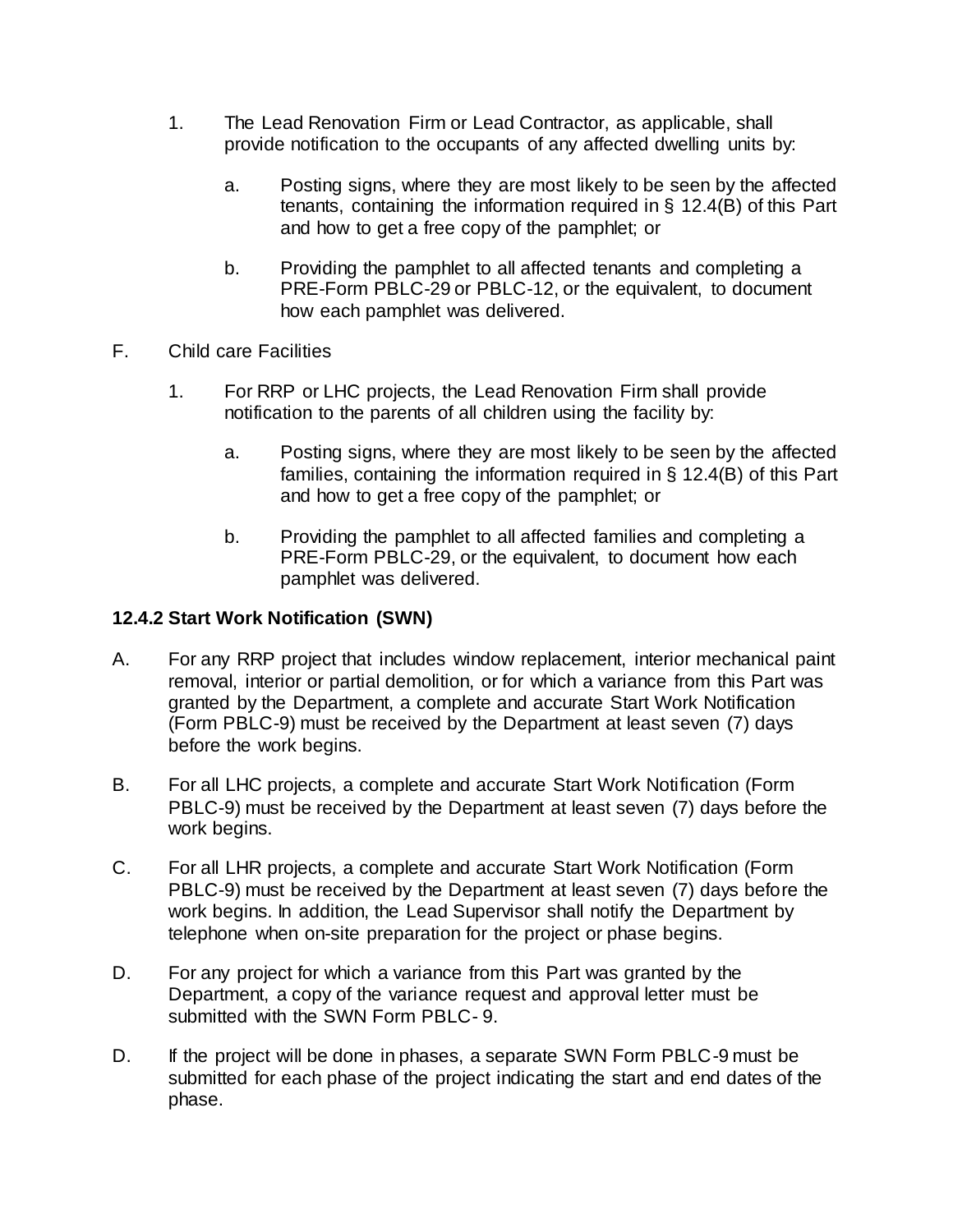- E. The work must not begin prior to the start date indicated on the SWN Form PBLC-9.
- F. If the work does not begin within seven (7) days of the start date and/or end within seven (7) days of the end date indicated on SWN Form PBLC-9, a revised SWN Form PBLC-9 must be submitted to the Department.
- G. If the project or phase is canceled, or postponed with no known start date, a canceled SWN Form PBLC-9 must be submitted to the Department.

### **12.5 Lead Safe Work Practices**

#### **12.5.1 Worker Protection**

- A. The OSHA requirements specified in 29 C.F.R. §§ 1926.62 and 1910.125 apply to all RRP, LHC, and LHR projects.
- B. The OSHA requirements also apply when the person disturbing lead or performing LHM, RRP, LHC, or LHR activities is an employee of the property owner.

#### **12.5.2 Occupant Protection**

- A. The owner shall make all reasonable efforts to ensure that occupants are not present during LHM, RRP, or LHC activities.
- B. The owner shall ensure that occupants vacate the premises for the duration of an LHR project.
- C. The Lead Renovator or Lead Supervisor, as applicable, shall ensure that occupants' belongings are protected from contamination by lead dust, paint chips, or other debris during the work by:
	- 1. Removing all movable objects from the work area or covering them with polyethylene sheeting secured in place with duct tape; and/or
	- 2. Covering all non-movable objects in the work area with polyethylene sheeting secured in place with duct tape.
	- 3. For LHR projects, HEPA vacuuming and/or wet cleaning all objects and surfaces in the contained work area of all visible dust, paint chips, or other debris before covering them. The thickness of the polyethylene sheeting must be six (6) mils.
- D. Both the owner and Lead Renovator or Lead Supervisor, as applicable, shall make reasonable efforts to ensure that no unauthorized person or pet enters or remains in a containment area until passing cleaning verification or dust wipe clearance, as applicable.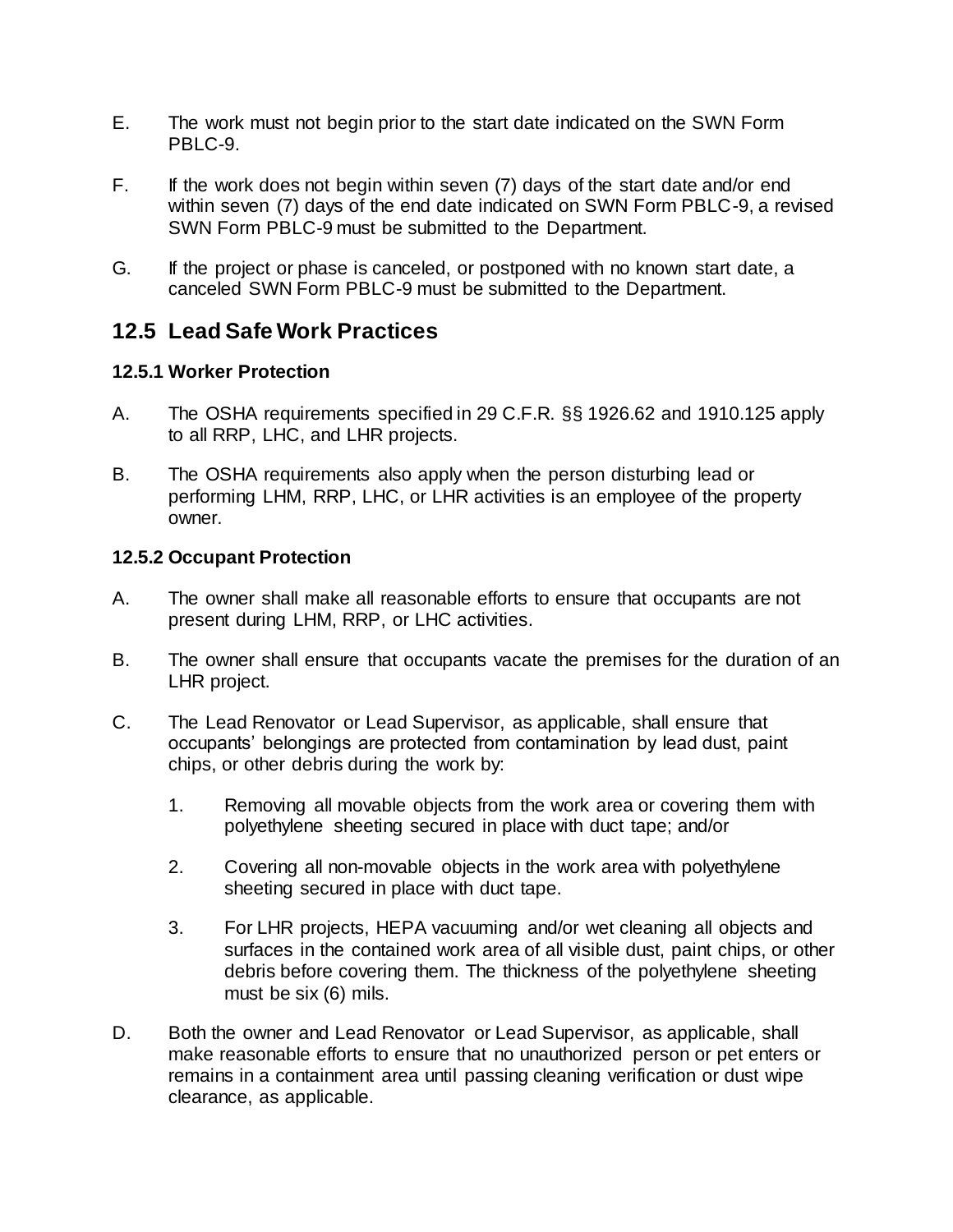- E. Warning signs must be posted at all entrances to the work area(s).
- F. The worksite must be secured against unauthorized entry.

#### **12.5.3 Control of Access**

- A. Warning Signs
	- 1. Warning signs must be posted at all entrances to the work area(s) before beginning any RRP, LHC, or LHR project and must be illuminated and cleaned as necessary so that the text is readily visible.
	- 2. The signs must contain at least the following text which is required by 29 C.F.R. § 1926.62(m):

Danger Lead Work Area

May Damage Fertility or the Unborn Child

Causes Damage to the Central Nervous System

Do Not Eat, Drink, or Smoke in this Area

- 3. The signs must contain a twenty-four (24) hour emergency contact telephone number.
- 4. To the extent practicable, these signs must be in the primary language of the occupants, be readily visible, and securely affixed in such a way that prevents their loss or unintentional removal.
- 5. The signs must remain in place and readable until cleaning verification or acceptable clearance, as applicable, is achieved.
- B. For LHR projects, the worksite must be secured against unauthorized entry by changing locks and/or the addition of padlocks to all entrances to an interior containment area, when practicable, provided that the entrance(s) can be locked without violating building safety or fire codes regarding means of egress.
	- 1. For the purposes of this Part, the following persons are permitted to enter an LHR containment area:
		- a. A licensed lead professional employed by the Lead Contractor;
		- b. An appropriately trained, licensed, and supervised subcontractor of the Lead Contractor;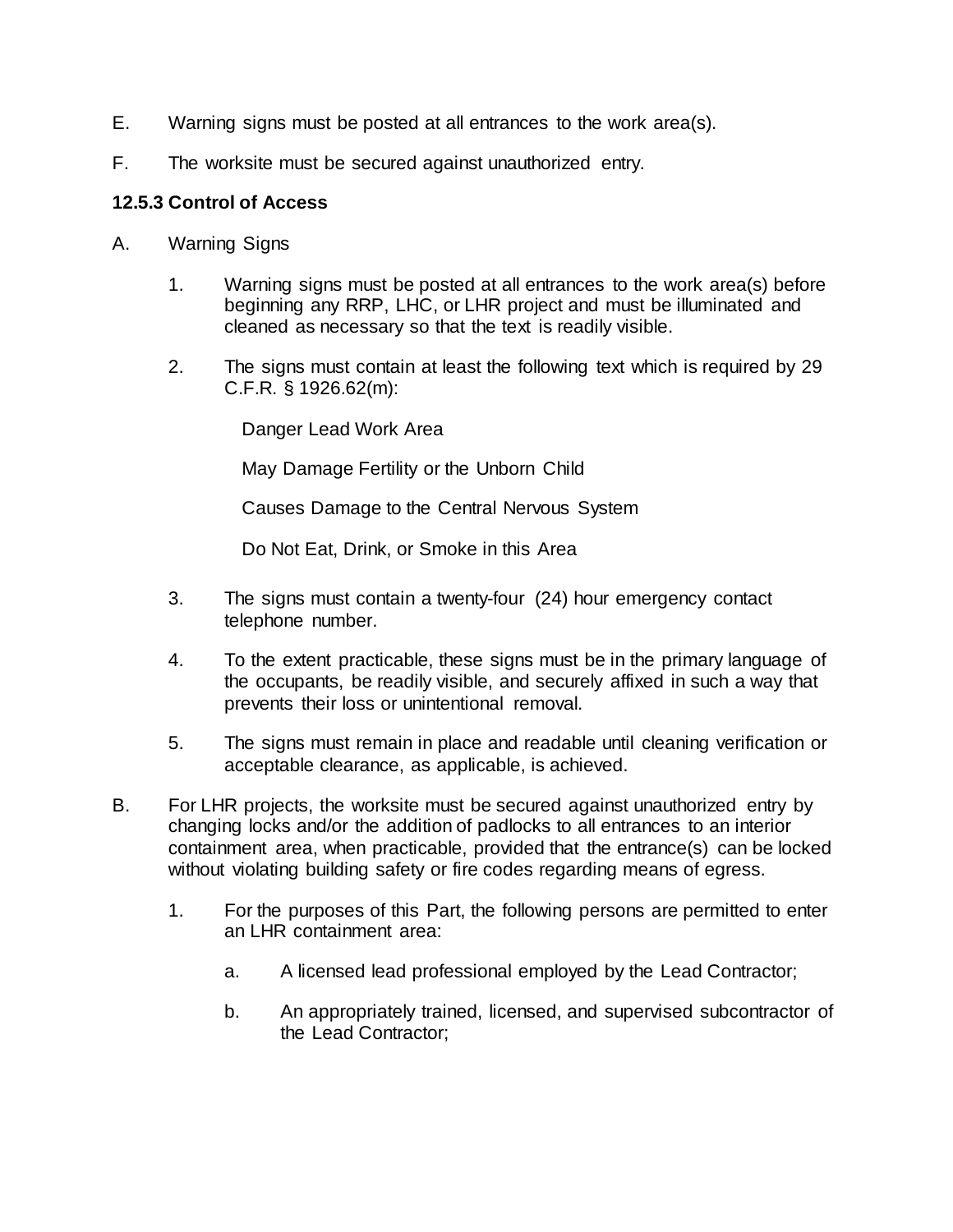- c. A Federal, State or local inspector/enforcement official with jurisdiction over one (1) or more of the activities within the work area;
- d. A tenant only to access a common hallway when no other means of access or egress is available; and
- e. Specialized trades people (e.g. plumbers, electricians) only when responding to an emergency, provided that a detailed explanation is submitted in writing to the Department on the next business day.
- 2. The following persons may enter a containment area only when accompanied by a Lead Supervisor, as appropriate:
	- a. The property owner or agent; or
	- b. An agent of a lender with a security interest in the dwelling.
- 3. The Lead Supervisor, who accompanies a person authorized to enter a containment area pursuant to this Section, shall warn such person of the danger of entering a containment area without respiratory protection.
- 4. The Lead Supervisor shall ensure that all persons who enter an LHR containment area print and sign their names in the access logbook, to document the date and time entering and leaving the containment area and include their lead professional license number or affiliation and reason for entering the containment area.

#### **12.5.4 Containment**

- A. Interior Containment.
	- 1. Before beginning any RRP, LHC, or LHR project, the Lead Renovator or Lead Supervisor, as applicable, shall ensure that any interior work area is contained so that no lead dust, paint chips, or other debris leave a work area while the work is in progress.
	- 2. The Lead Renovator or Lead Supervisor, as applicable, shall ensure that containment is installed in such a manner that it does not interfere with occupant or worker egress in an emergency.
	- 3. For LHR projects, the thickness of the polyethylene sheeting must be six (6) mils.
	- 4. Critical barriers between work areas and non-work areas must be constructed. Barriers must consist of at least one (1) layer of polyethylene sheeting, sized to minimize seams, and be attached securely in place with duct tape.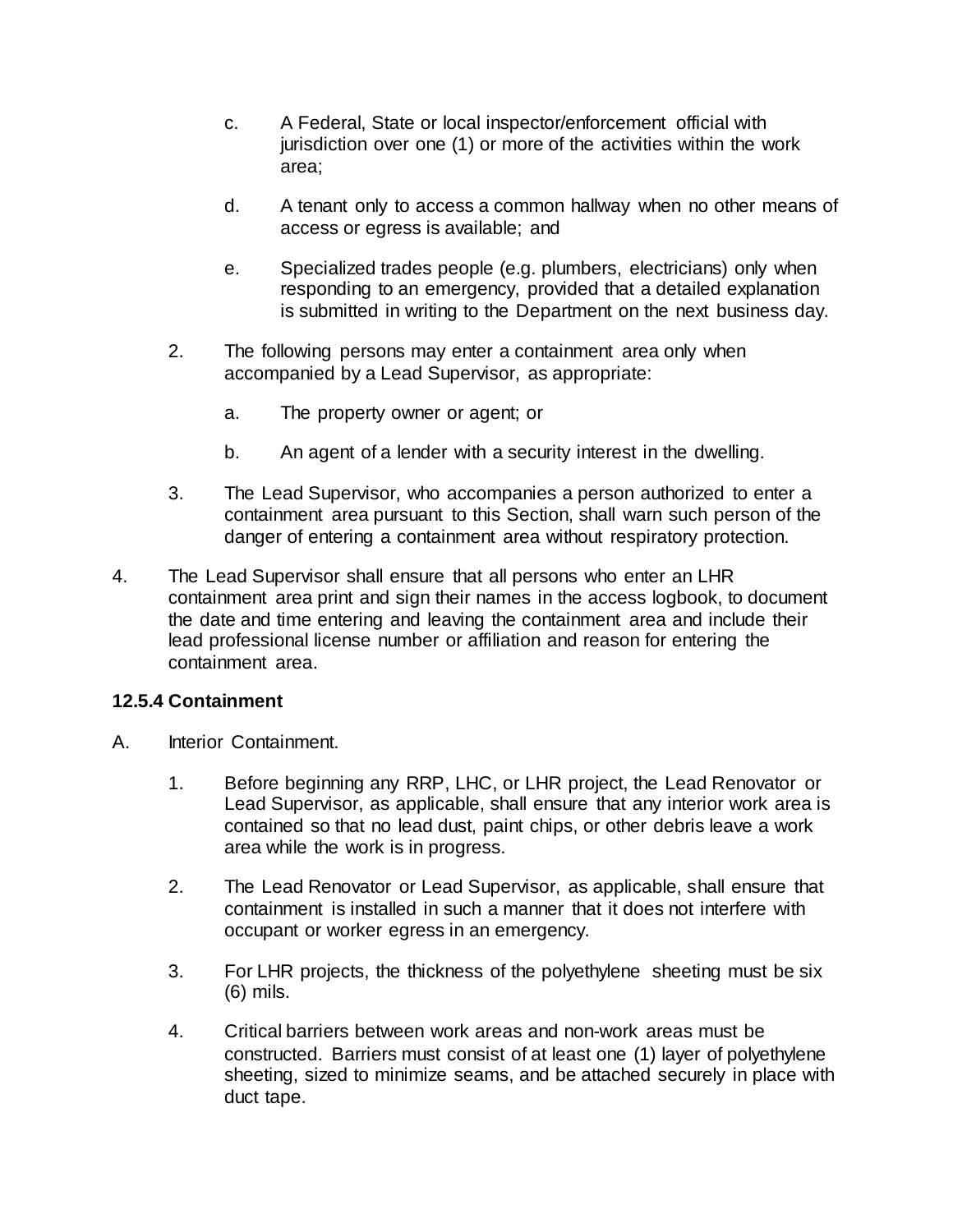- 5. All windows and doors in the work area must be closed.
- 6. Windows which open to an enclosed area must be securely locked or sealed with polyethylene sheeting and duct tape.
- 7. Doors used as an entrance to the work area must be covered with two (2) layers of polyethylene sheeting in a manner that allows workers to pass through while confining dust and debris to the work area.
- 8. A physical barrier, such as a cone or warning tape, must be placed outside the entry to the work area if the entry is not a door.
- 9. Installed carpeting may be removed and disposed, pursuant to § 12.5.12 of this Part, at the beginning of the project and the exposed subfloor must be covered with polyethylene sheeting secured with duct tape.
- 10. Floors, including any remaining installed carpeting in the work area, must be covered with polyethylene sheeting secured with duct tape.
- 11. If using chemical strippers, a second  $(2^{nd})$  smaller layer of floor sheeting must be placed immediately below the work area and duct taped to the top of the first  $(1<sup>st</sup>)$  layer.
- 12. When the RRP or LHC work area encompasses less than the entire dwelling unit, interior room, or common area, floor covering is required as follows:
	- a. All installed carpets in the room or area must be completely covered with at least one (1) layer of polyethylene sheeting secured with duct tape.
	- b. Uncarpeted floors must be covered a minimum of six feet (6') in all directions around the paint being disturbed or a sufficient distance to contain the dust, whichever is greater.
	- c. Disposable tack pads may be duct taped to an outer corner of the polyethylene sheeting to remove dust from feet. If used, the tack pads must be replaced at least once each day.
- 13. Containment may stop at the edge of the vertical barrier when using a vertical containment system consisting of impenetrable barriers that extend from the floor to the ceiling and are tightly sealed at joints with the floor, ceiling and walls.
- 14. All HVAC equipment in or passing through the work area must be shut down and locked out. All intake and exhaust openings, as well as any seams in system components within the work area, must be sealed with polyethylene sheeting and/or duct tape.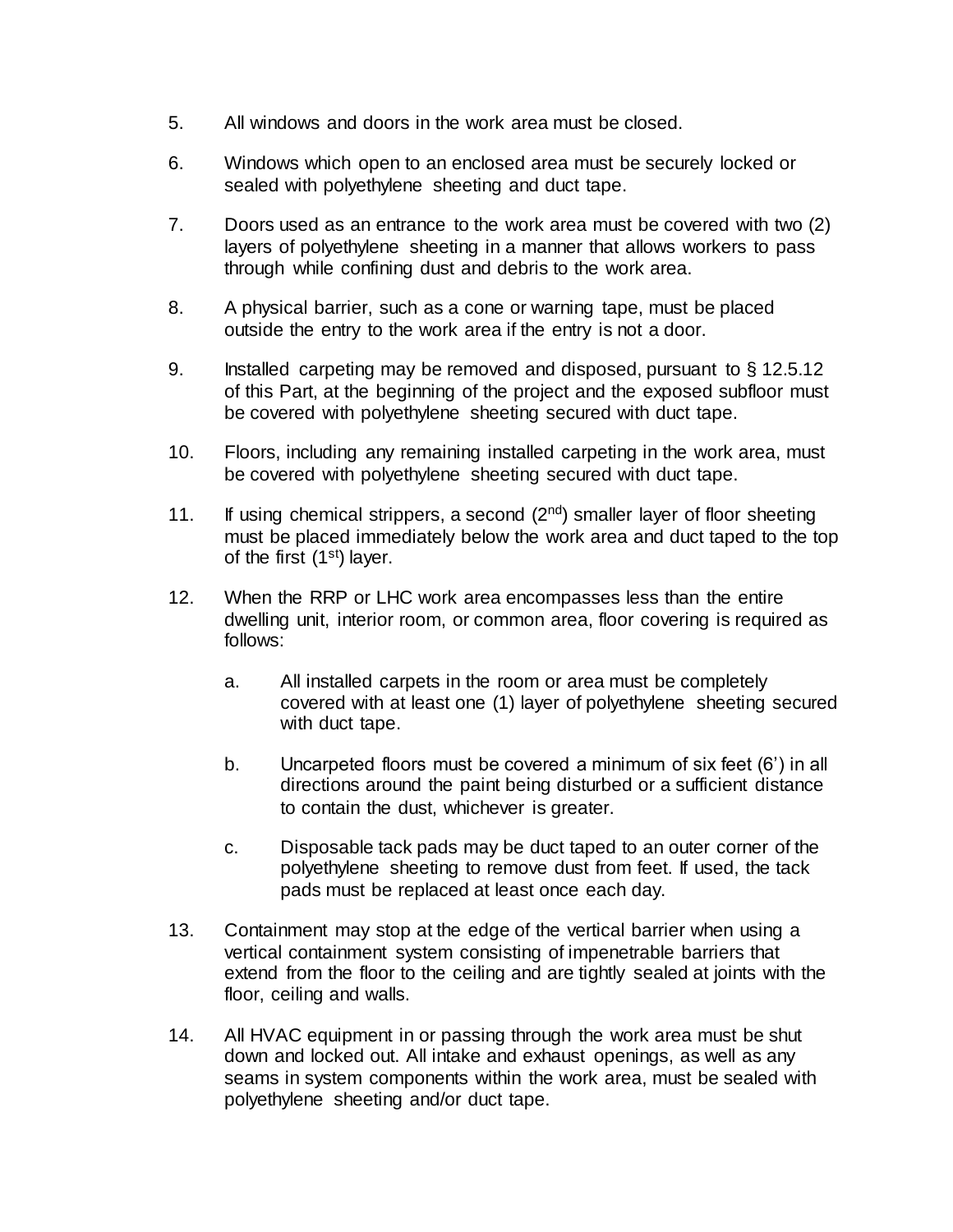- 15. All other openings between work areas and non-work areas, including but not limited to, doorways, drains, ducts, grills, grates, and diffusers must be sealed with polyethylene sheeting and duct tape.
- 16. The Lead Renovator or Lead Supervisor, as applicable, shall maintain the integrity of the containment by ensuring that the containment materials are not torn or displaced, and taking any other steps necessary to ensure that no lead dust, paint chips, or other debris leaves the work area during RRP, LHC, or LHR activities.
- 17. The interior work area(s) must be secured against unauthorized entry at the end of each workday.
- 18. At the conclusion of each workday and at the conclusion of the project, waste that has been collected from the work activities must be stored under containment, in an enclosure, or behind a barrier outside of the work area which prevents access by unauthorized persons prior to removal for disposal.
- B. Exterior Containment
	- 1. All toys and play equipment, including sandboxes, and outdoor furnishings within a minimum of fifty feet (50') from the work area and/or any other distance which spent abrasive, paint, particulate, dust and/or other debris may travel must be removed or covered with an impenetrable material.
	- 2. A twenty-foot (20') perimeter around the work area must be established, if space permits. Access can be limited with cones, sawhorses, and/or warning tape.
	- 3. Doors used as entrances to the work area must be covered with two (2) layers of polyethylene sheeting in a manner that allows workers to pass through while confining dust and debris to the work area.
	- 4. All windows and doors that are within twenty feet (20') of the work area must be closed. On multi-story buildings, all windows and doors within twenty feet (20') of the work area on the same floor and all windows and doors on all floors below, which are the same horizontal distance, must be closed.
	- 5. If using abrasive blasting or mechanical paint removal equipment, all windows and doors on walls which will be disturbed must be closed and securely sealed from the outside. Air conditioning units on those walls must be turned off and covered with polyethylene sheeting secured with duct tape.
	- 6. The ground below the work area must be covered with an impenetrable material to keep any and all spent abrasive, paint, particulate, dust, and/or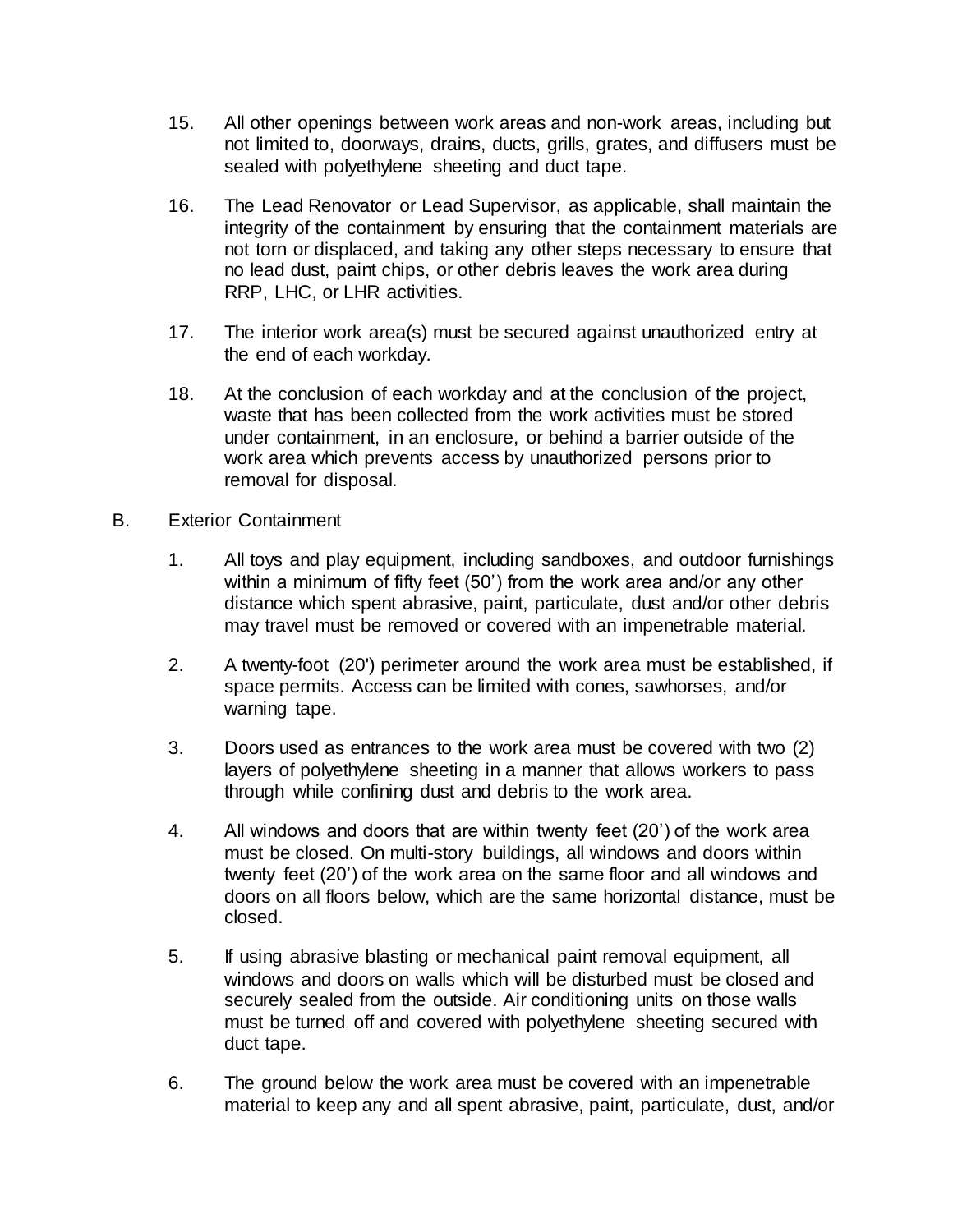other debris from being deposited on the ground. The ground sheeting must extend a minimum of ten feet (10') from the work area, if space permits. The ground sheeting must be attached by staking, weighing down, or any other method to ensure that it remains in place during the work activities.

- 7. Vertical containment shrouds must be erected if space does not permit the ground sheeting to extend a minimum of ten feet (10') from the work area and/or if there is visible movement of abrasive material, paint, dust, and/or other debris beyond the ground sheeting.
- 8. At the conclusion of each workday and at the conclusion of the project, waste that has been collected from the work activities must be stored under containment, in an enclosure, or behind a barrier outside of the work area which prevents access by unauthorized persons prior to disposal.

#### **12.5.5 Special Requirements in Common Area Hallways**

- A. General Requirements
	- 1. Whenever an RRP, LHC, or LHR project is being conducted in a common area hallway of an occupied multi-unit dwelling, the Lead Renovator or Lead Supervisor, as applicable, shall ensure the following:
		- a. All building and fire code requirements for means of egress are maintained; and
		- b. All residents and pets use alternative entrances and exits which do not require passage through a containment area.
- B. Two (2) Common Hallways
	- 1. When two (2) separate common hallways are available for entrance and exit from occupied dwelling units, the Lead Renovator or Lead Supervisor, as applicable, shall:
		- a. Conduct the RRP, LHC, or LHR work in one (1) hallway at a time, and successfully pass the cleaning verification procedure or dust wipe clearance, as applicable, in the first  $(1<sup>st</sup>)$  hallway before beginning work in the second (2nd) hallway; and
		- b. Instruct all affected residents in writing to use only the hallway, which is not undergoing RRP, LHC, or LHR work.
- C. One (1) Common Hallway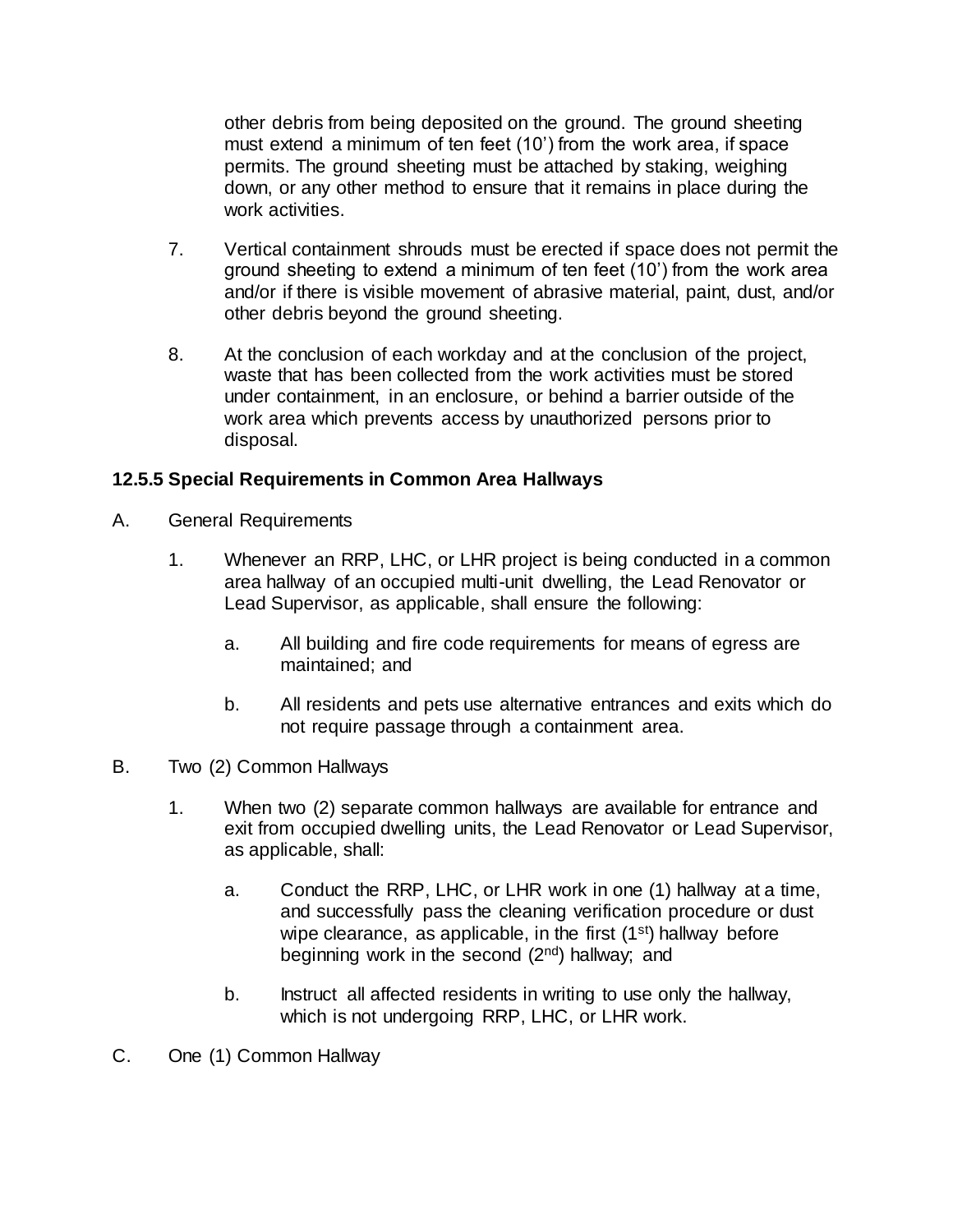- 1. When only one (1) common hallway is available for entrance and exit from occupied dwelling units, the Lead Renovator or Lead Supervisor, as applicable, shall:
	- a. Ensure that the affected dwelling units are vacated until after successfully passing the cleaning verification procedure or dust wipe clearance; or
	- b. Ensure that all occupants of the units which have access to the common hallway:
		- (1) Received written notification specifying the dates and times of reduced hallway access and stating that children should not be allowed to linger or play in the hallway until after the area achieves cleaning verification or dust wipe clearance, as applicable; and
		- (2) Exit the building each day before the start of any RRP, LHC, or LHR work activities in the hallway and before setting up hallway containment; and
		- (3) Do not return until after completion of the day's work and required cleaning.
- 2. Conduct a thorough cleaning at the end of each workday in the common hallway before any tenants can gain access to the hallway. The cleaning must include the packaging and removal of all lead-containing debris, followed by a HEPA vacuum/wet wash sequence, pursuant to § 12.6 of this Part, until no visible dust remains.

#### **12.5.6 Additional Requirements for Interior Mechanical Paint Removal**

- A. In addition to the interior containment requirements in § 12.5.4 of this Part, the following containment is also required for interior mechanical paint removal, to the maximum extent feasible:
	- 1. Floor sheeting must consist of two (2) layers of six (6) mil polyethylene;
	- 2. Wall sheeting must consist of one (1) layer of six (6) mil polyethylene sheeting;
	- 3. All windows and doors in the containment area must be covered and sealed with two (2) layers of six (6) mil polyethylene sheeting and duct tape; and
	- 4. If baseboards are present, the floor/baseboard and baseboard/wall joints must be: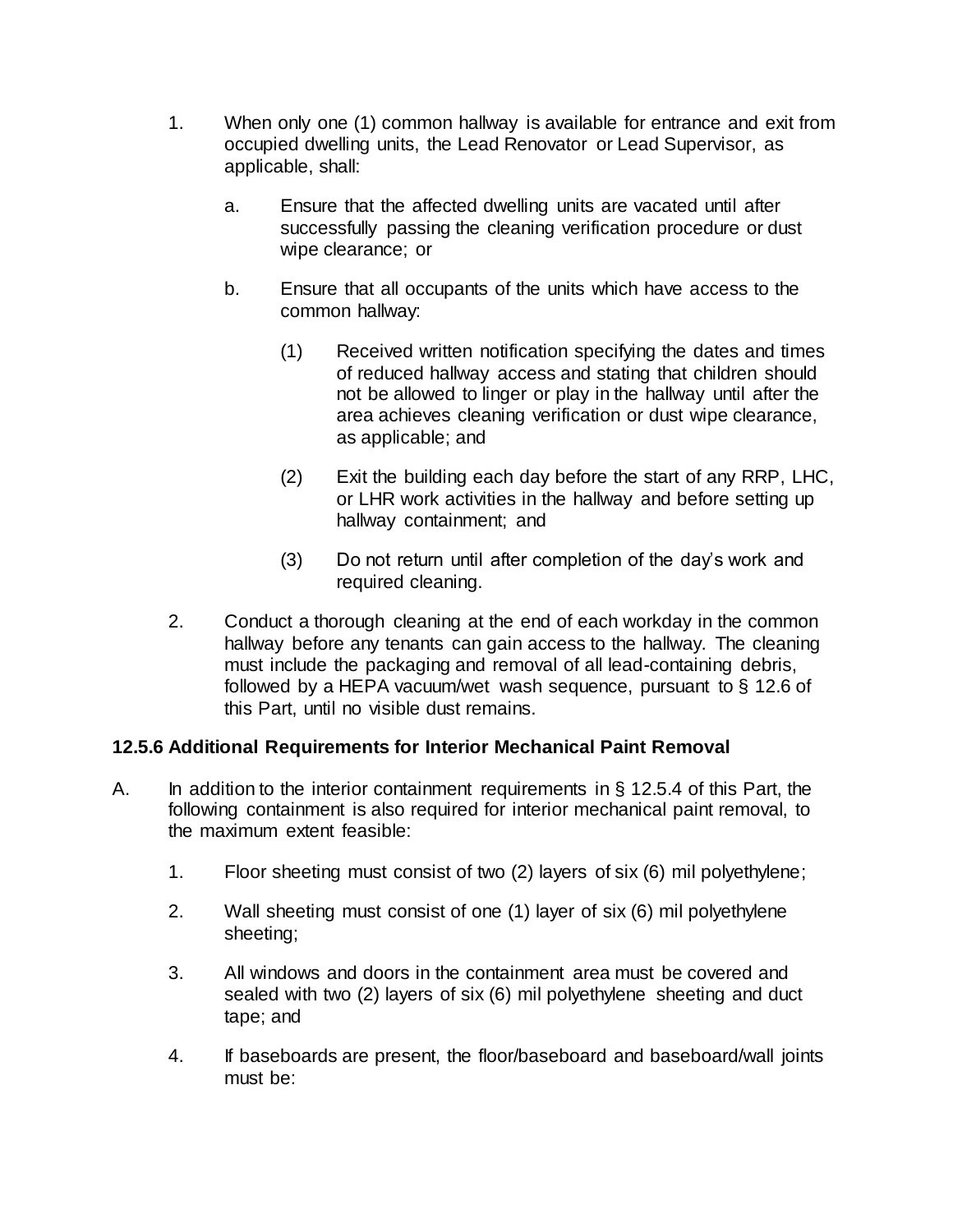- a. HEPA vacuumed and then caulked; or
- b. Sealed with an additional layer of six (6) mil polyethylene sheeting attached with duct tape above the top of the baseboard, extending down the wall and out onto the floor at least six inches (6") from the wall, and secured with duct tape.
- c. If an additional layer of polyethylene sheeting is used to cover the baseboard area, this sheeting must not be removed until all demolition and/or LHR work above the baseboard has been completed.

#### **12.5.7 Additional Requirements for Demolition Activities**

- A. Using hammers or other tools that impact the integrity of a building component is considered demolition for the purposes of this Part. Projects that include interior demolition, including, but not limited to, partial demolition of a structure, total interior strip-outs, selective interior demolition, interior structural deconstruction, and gut rehabilitation must be conducted in accordance with the lead-safe work practice requirements § 12.5 of this Part and the following additional requirements:
	- 1. All RRP, LHC, or LHR projects which include demolition must also comply with the Department's Rules and Regulations for Asbestos Control (Part [1](https://rules.sos.ri.gov/regulations/part/216-50-15-1)) of this Subchapter).
	- 2. RRP, LHC, or LHR projects which include exterior demolition must also comply with DEM Regulation Fugitive Dust [\(250-RICR-120-05-5\).](https://rules.sos.ri.gov/regulations/part/250-120-05-5)
- B. In addition to the interior containment requirements in § 12.5.4 of this Part, the following containment is also required for interior demolition, to the maximum extent feasible:
	- 1. Floor sheeting must consist of two (2) layers of six (6) mil polyethylene;
	- 2. Wall sheeting must consist of one (1) layer of six (6) mil polyethylene sheeting;
	- 3. All windows and doors in the containment area must be covered and sealed with two (2) layers of six (6) mil polyethylene sheeting and duct tape; and
	- 4. If baseboards are present, the floor/baseboard and baseboard/wall joints must be:
		- a. HEPA vacuumed and then caulked; or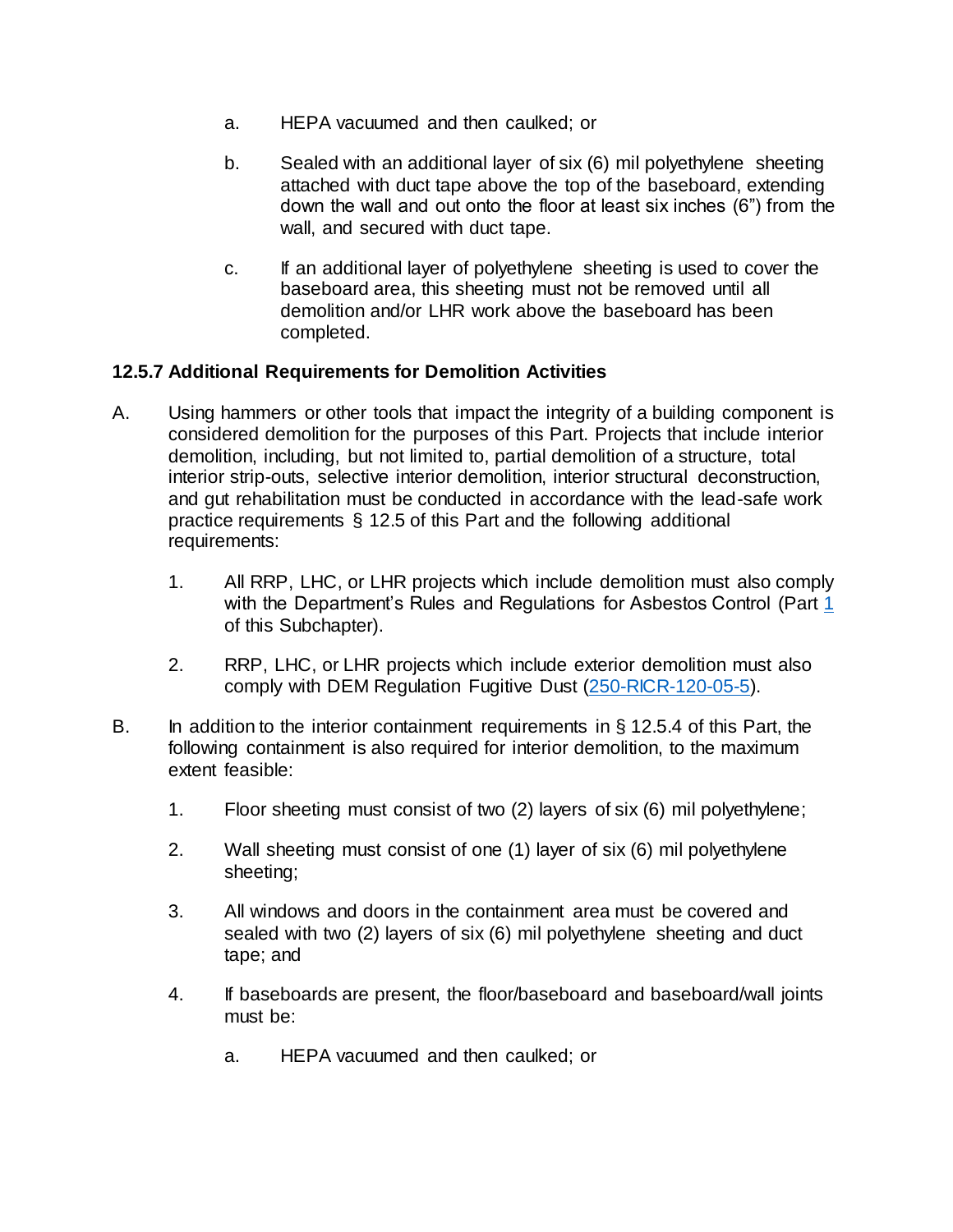- b. Sealed with an additional layer of six (6) mil polyethylene sheeting attached with duct tape above the top of the baseboard, extending down the wall and out onto the floor at least six inches (6") from the wall, and secured with duct tape.
- c. If an additional layer of polyethylene sheeting is used to cover the baseboard area, this sheeting must not be removed until all demolition and/or RRP, LHC, or LHR work above the baseboard has been completed.

#### **12.5.8 Paint Treatment Options**

- A. The following lead-based paint remedies are approved by the Department and may be used as standard treatments for painted surfaces assumed to contain lead-based paint. Treatments which temporarily reduce lead exposure are considered interim controls and require ongoing monitoring and maintenance. Treatments that can be expected to permanently eliminate or reduce lead exposure for at least twenty (20) years under normal conditions are considered lead abatement.
- B. Paint Stabilization
	- 1. Lead-based paint stabilization is an interim control which includes surface preparation, specified in Lead Safe Work Practices Guidance, and the application of new protective coatings or paint.
		- a. No known or assumed lead-based paint should be in a damaged condition. As a minimum, all lead-based paint must be stabilized to an intact condition.
- C. Paint Removal
	- 1. Lead-based paint removal includes stripping, scraping, or other methods to remove paint from a substrate. Because it is extremely difficult to completely remove all lead from a painted surface, stripped components may not meet the lead-safe standards in § 12.7 of this Part and § 5.8 of this Subchapter.
		- a. The following lead-based paint removal methods are prohibited at a regulated facility or for compensation at target housing under all conditions:
			- (1) Dry hand scraping, except for within one foot (1') of electrical outlets;
			- (2) Dry hand sanding, except for "feathering" of previously treated interior painted surfaces;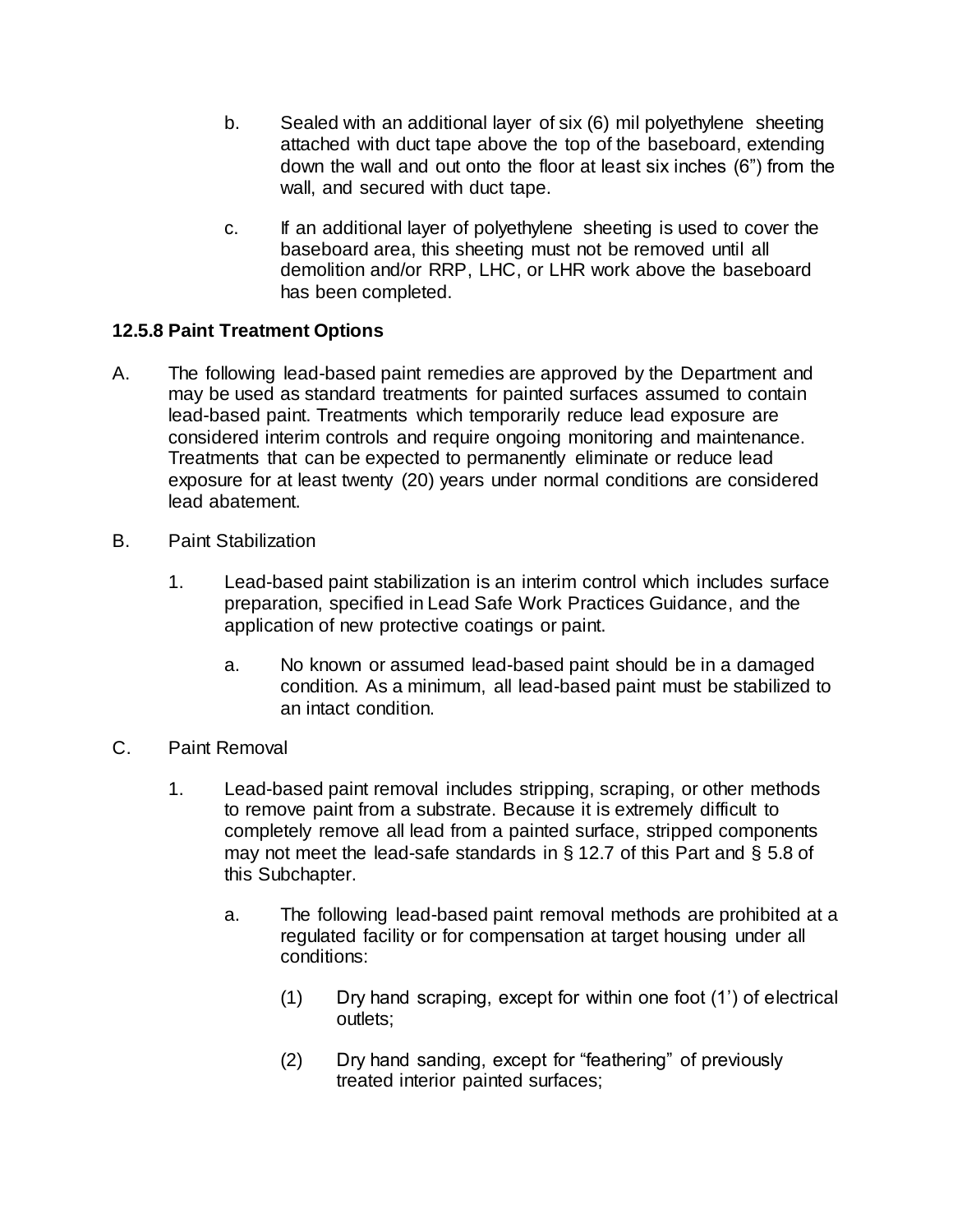- (3) Using a heat gun or other heated device, which chars paint, or at surface temperatures at or above one thousand one hundred degrees Fahrenheit (1100º F);
- (4) Open flame burning or torching;
- (5) Using paint strippers which are flammable or contain methylene chloride or using volatile strippers in a poorly ventilated space;
- (6) Using mechanical paint removal equipment without a shroud or containment system equipped with a HEPA vacuum, and/or with a sanding or scraping disk wider than the direct surface upon which it is being used;
- (7) Using dry abrasive blasting equipment not controlled by a HEPA vacuum system on exterior surfaces;
- (8) Using dry abrasive blasting equipment on interior surfaces;
- (9) Uncontained hydro blasting, including but not limited to, using wet abrasive blasting equipment, and pressure or power washing;
- (10) Any other interior methods not approved by the Department;
- (11) Any other exterior methods not approved by DEM Office of Air Resources; and/or
- (12) Any treatment in violation of local municipal building codes.
- b. Approved Methods. The following paint removal methods are approved for use at a regulated facility or for compensation at target housing when lead based paint is disturbed for any reason.
	- (1) Wet hand scraping or sanding;
	- (2) "Feathering" of previously treated interior painted surfaces;
	- (3) Using heat guns that do not char paint or exceed one thousand one hundred degrees Fahrenheit (1100º F);
	- (4) Paint stripping in adequately ventilated areas using nonflammable chemical strippers that do not contain methylene chloride;
	- (5) Using shrouded mechanical paint removal equipment controlled by a HEPA vacuum system, provided that any and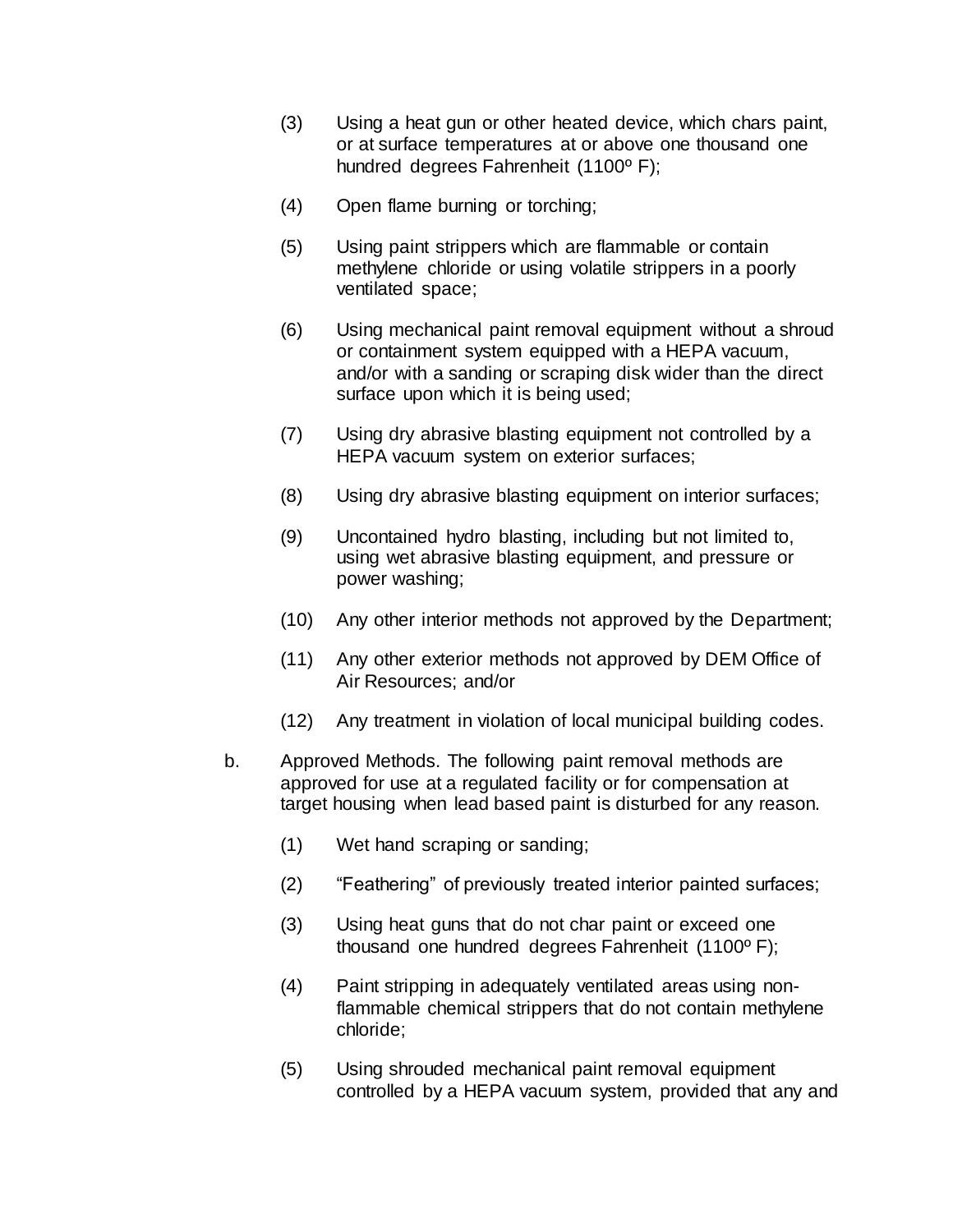all spent abrasive, paint, particulate, dust, and/or other debris generated by the operations is immediately collected by the system, and provided that no sanding or scraping disk is wider than the direct surface upon which it is being used;

- (6) Using exterior dry abrasive blasting equipment controlled by a HEPA vacuum system, provided that any and all spent abrasive, paint, particulate, dust, and/or other debris generated by the operations is immediately collected by the system, or a vacuum blast system used in accordance with the manufacturer's guidelines;
- (7) Using exterior wet abrasive blasting equipment provided that a vertical containment system that prevents any and all fallout generated by the operation from traveling beyond the ground containment is used. Additionally, any and all liquid waste generated by the operation must be adequately contained and handled in accordance with applicable waste disposal Regulations.
- (8) Any other interior methods approved in writing by the Department; or
- (9) Any other exterior methods approved in writing by DEM Office of Air Resources.

#### **12.5.9 Special Requirements for Friction and Impact Surfaces**

A. Friction Surfaces

Remediation of friction surfaces must eliminate friction points or treat the friction surface so that lead-based paint is not subject to abrasion and/or dust generation caused by normal use such as opening a double-hung wooden window, closing a door that binds with its frame, or foot traffic on floors and stairs. Lead-based paint removal methods, which do not result in friction surfaces meeting the lead-safe standards in § 12.7 of this Part and § 5.8 of this Subchapter require additional interim controls.

B. Impact surfaces

Remediation of impact surfaces is required when lead-based paint on an impact surface is damaged, abraded, rubbed, impacted or otherwise deteriorated and/or the damaged lead-based paint is caused by impact from a related building component such as a doorknob that knocks into a wall, or a door that hits against its frame. Treatments for impact surfaces must protect the lead-based paint from impact.

#### **12.5.10 Covering Painted Surfaces**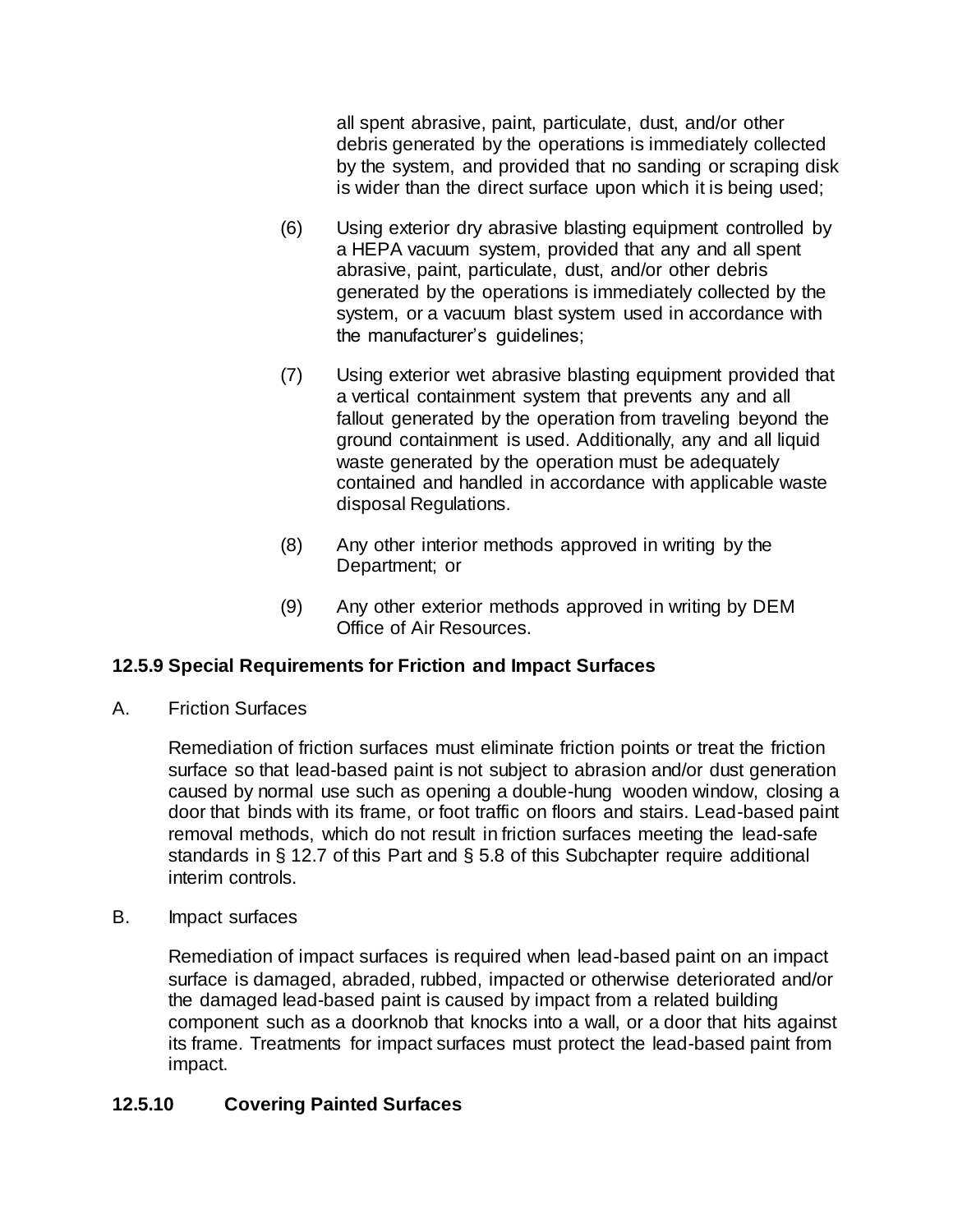#### A. Encapsulation

- 1. Encapsulation is a process that makes lead-based paint inaccessible by providing a barrier between the lead-based paint and the environment. Depending on the circumstances and product, encapsulation may be used to achieve abatement that can be expected to eliminate exposure to leadbased paint for at least twenty (20) years under normal conditions.
- 2. For the purposes of this Part, liquid encapsulation products that are not applied to at least the minimum dry film thickness at which the coating met the applicable ASTM standard are considered an interim control.
- 3. For the purposes of this Part, the encapsulation product or system must be guaranteed by the manufacturer to perform for at least twenty (20) years in locations and conditions like those of the planned application and the installation process must be approved in advance by the Department to be considered a form of abatement.
- 4. The encapsulation process must meet all requirements for the manufacturer's twenty (20) year warranty, including but not limited to, surface assessment testing, proper preparation, approved primers, application methods, number and thickness of coats, periodic monitoring and touch up as necessary. Warranties solely against manufacturer's defects are insufficient.

#### B. Enclosure

Enclosure is the installation of a rigid, durable barrier that is mechanically fastened to building components, with all edges and seams sealed with caulk or another sealant. Enclosure may be used to achieve abatement that can be expected to eliminate exposure to lead-based paint for at least twenty (20) years under normal conditions.

#### **12.5.11 Removing/Replacing Painted Components**

- A. Removal of lead-painted building components and/or replacement with lead-free components is a permanent treatment.
	- 1. Components may be removed intact and replaced, as specified in the Lead Safe Work Practices Guidance Document.
	- 2. Using hammers or other tools that impact the integrity of a building component is considered demolition for the purposes of this Part. There is no *de minimis* for demolition.
- B. Component removal and replacement must be done in compliance with all applicable building codes. For some preservation projects, component removal, replacement, or demolition may not be permitted.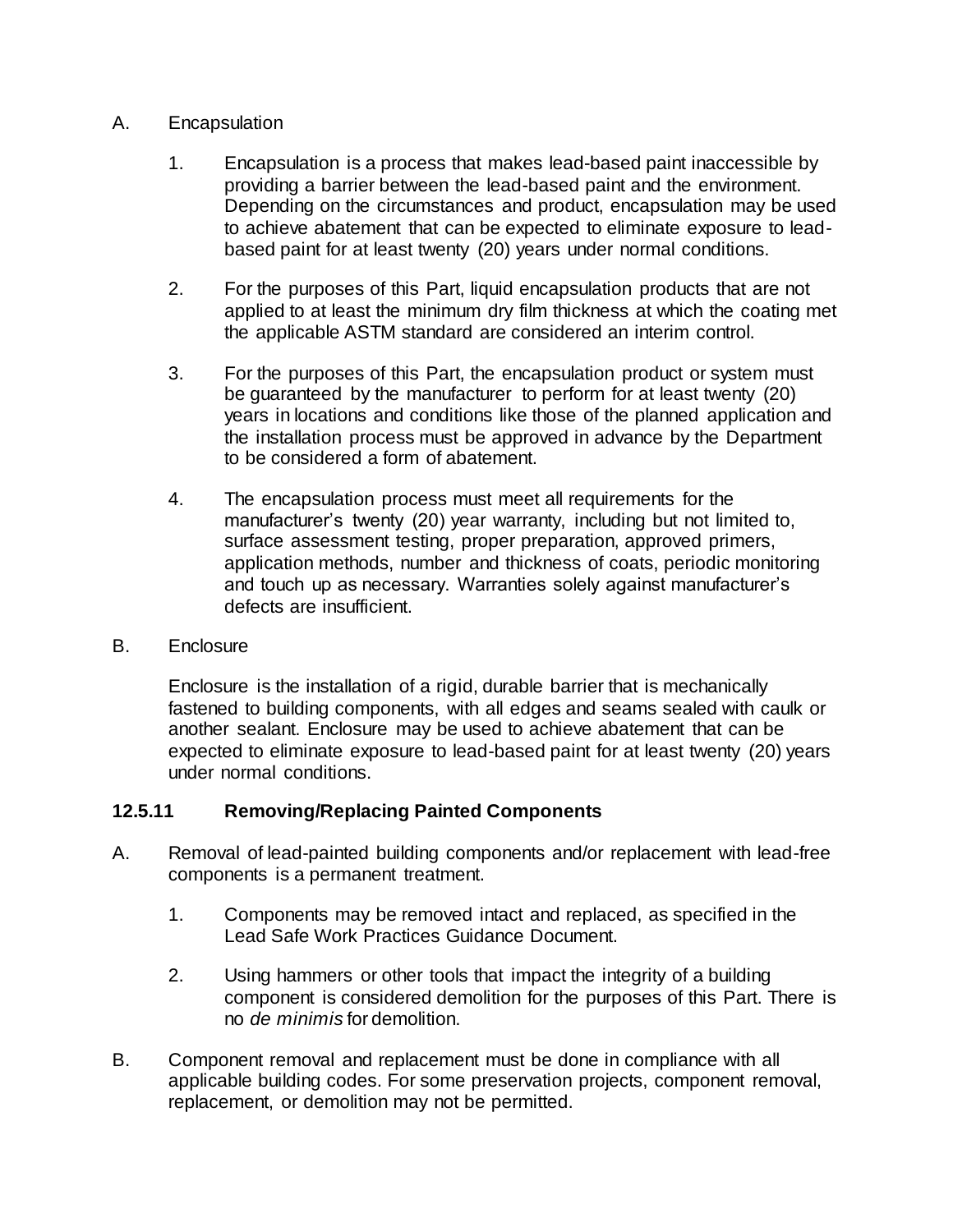#### **12.5.12 Dust Treatment Options**

- A. Cleaning of lead-contaminated dust that was not generated by RRP, LHC, or LHR activities does not require lead professional licensure by the Department but must follow the lead-safe work practices in this Section. This includes immediate cleanup after spot removal or minor repair and maintenance activities.
- B. Disturbing painted surfaces in excess of the spot removal *de minimis* to remediate known or assumed sources of lead-contaminated dust requires lead professional licensure by the Department and is subject to all applicable leadsafe work practice requirements of this Part.
- C. Prohibited Cleaning Methods
	- 1. The following cleaning methods are prohibited in all areas that contain known or suspected lead-contaminated dust, paint chips, or debris.
		- a. Dry sweeping; and/or
		- b. Using a vacuum cleaner which is not a true HEPA vacuum.
- D. Approved Cleaning Methods
	- 1. The following cleaning methods are standard treatments for cleaning leadcontaminated dust:
	- 2. Bare Surfaces
		- a. Uncarpeted floors and other hard surfaces must be cleaned by a process of:
			- (1) HEPA vacuuming;
			- (2) Wet washing with detergent;
			- (3) Rinsing with clean water, changing rinse water often;
			- (4) Followed by a final HEPA vacuuming; and
			- (5) Repeating the above sequence until no visible dust remains.
	- 3. Covered Surfaces
		- a. Surfaces covered by a rug, carpeting, upholstery, or fabric must be cleaned as follows:
			- (1) Lead-contaminated upholstery or fabrics must be thoroughly vacuumed using a HEPA vacuum, followed by steam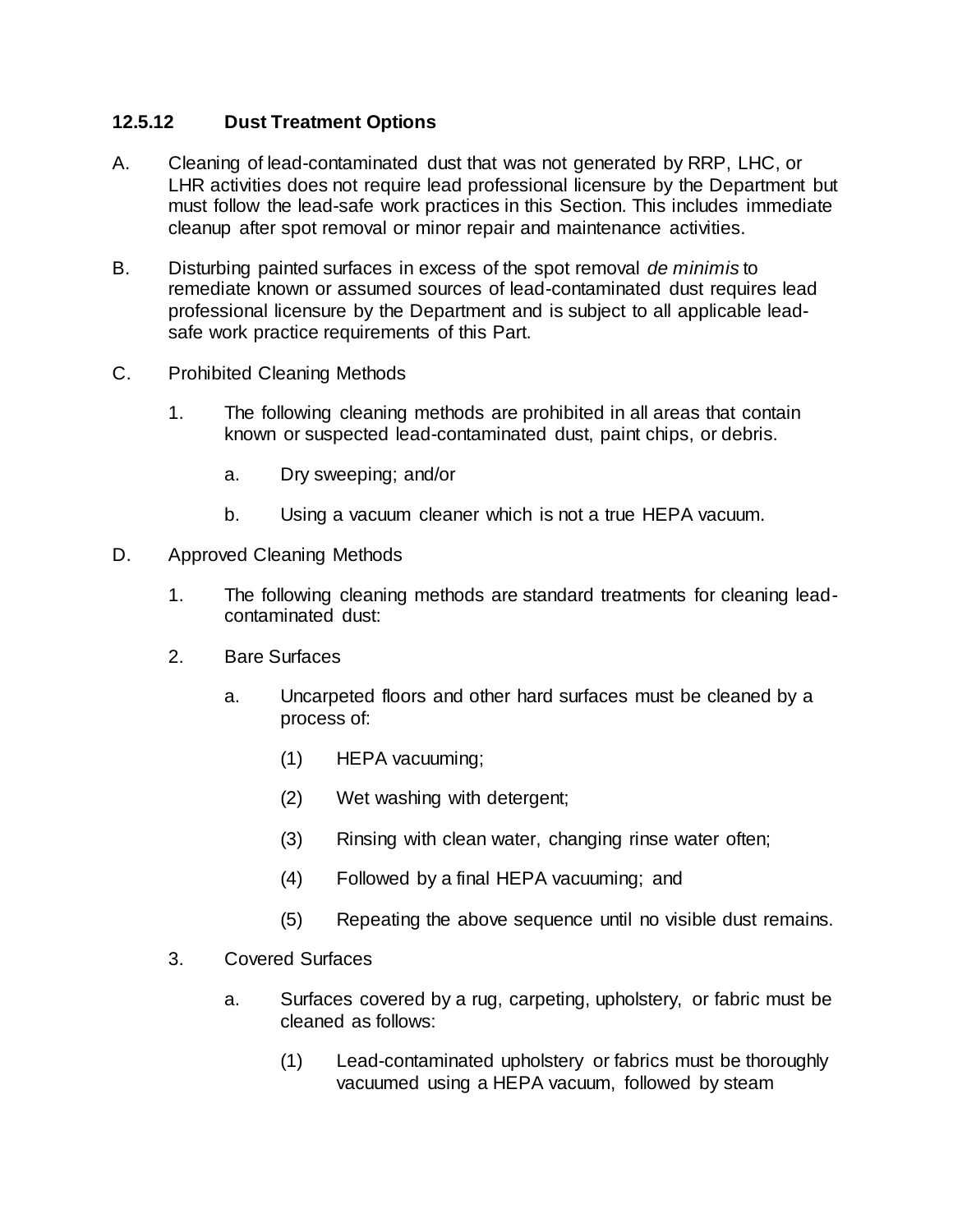extraction cleaning or another appropriate professional cleaning, if necessary.

- (2) Installed carpeting that will not be removed must be thoroughly vacuumed using a HEPA vacuum with a beater bar attachment, followed by steam extraction cleaning or another appropriate professional cleaning, if necessary.
- b. Protective measures must be used to prevent the spread of dust during removal of a rug, carpeting, or padding by:
	- (1) HEPA vacuuming the rug, carpeting, and/or padding using a beater bar attachment;
	- (2) Misting the rug, carpeting and/or padding with water;
	- (3) Cutting the rug, carpeting, and/or padding into pieces of a manageable size and weight, if necessary;
	- (4) Bagging or wrapping and sealing the pieces of the rug, carpeting, and/or padding before removing them from the room or area; and
	- (5) HEPA vacuuming and wet washing the floor surface, underneath where the rug, carpeting, and/or padding was removed, using the process specified in § 12.5.12(D)(2) of this Part.

#### **12.5.13 Soil Treatment Options**

- A. There are no standard treatments for soil. Approved treatments for soil depend upon the actual concentration of lead in the soil. The appropriate treatment must be used in order to meet the lead-safe standards in § 12.7 of this Part and § 5.8 of this Subchapter.
	- 1. General Requirements
		- a. Remediation of soil hazards does not require licensure by the Department but must follow the lead-safe work practices in this Section.
		- b. All work that disturbs lead-contaminated soil must be performed while the soil is wet or damp to minimize the creation of dust.
		- c. Excavated lead-contaminated soil must be handled and disposed pursuant to all DEM and DOT requirements.
	- 2. Prohibited Methods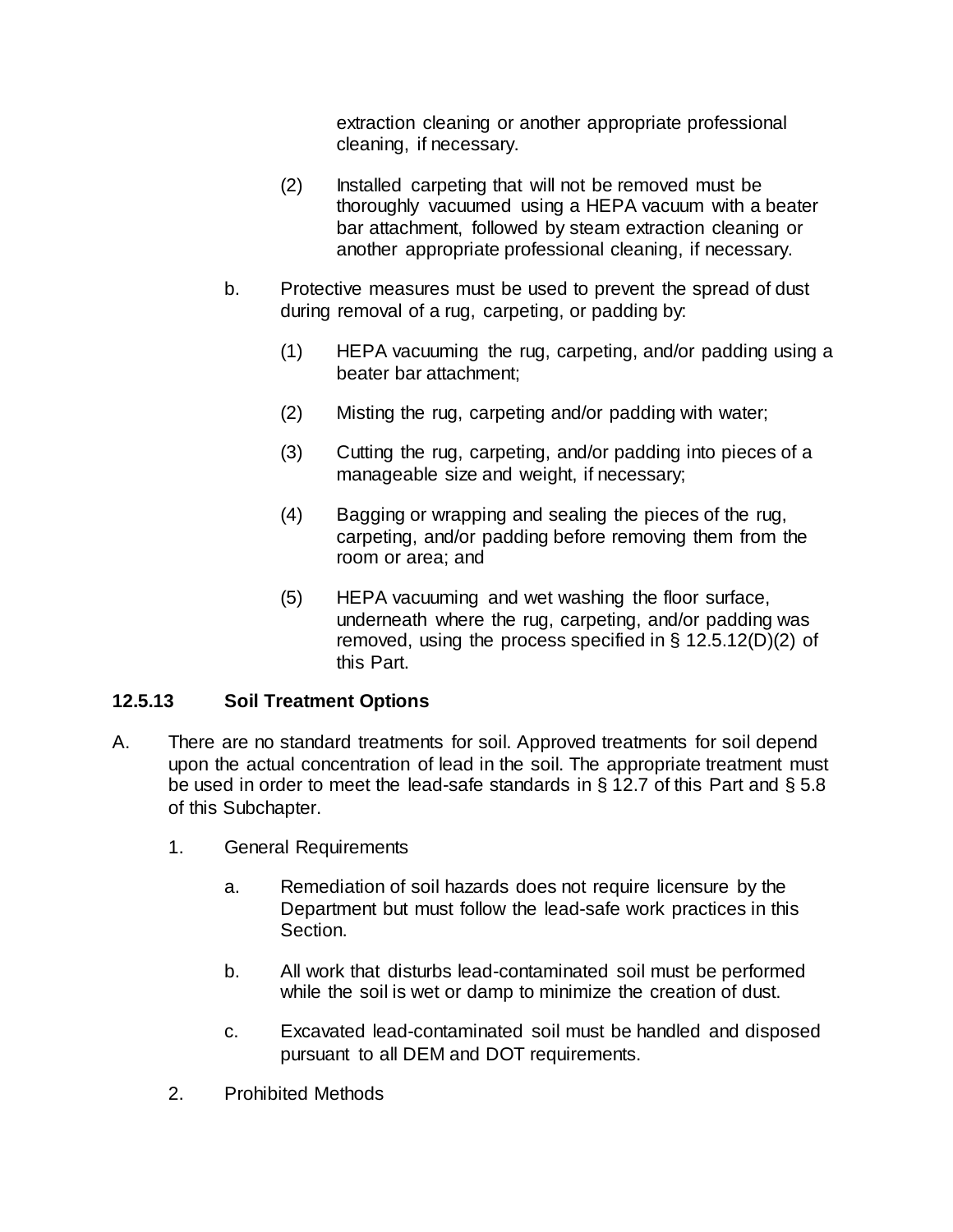- a. Dry raking or shoveling of known or reasonably suspected leadcontaminated soil is prohibited.
- b. Dry sweeping of known or suspected lead-contaminated soil, dust, paint chips, and/or other debris is prohibited.
- c. Relocating excavated lead-contaminated soil to any area of the premises that does not require soil remediation is prohibited.
- d. Any treatment in violation of local municipal codes is prohibited.
- 3. Lead in Soil: less than four hundred (400) ppm.

No action is required for lead concentrations in soil below the lead-safe threshold in § 12.7 of this Part and § 5.8 of this Subchapter.

- 4. Treatment options for bare soil with lead concentrations of four hundred (400) ppm to less than one thousand two hundred (1,200) ppm include:
	- a. Interim control by complete covering of the existing soil with mulch to a depth of at least six inches (6"); stone or gravel to a depth of at least four inches (4"); lead-safe soil to a depth of at least three inches (3"); sod, new grass, or other live ground cover; if area to be controlled is heavily traveled this may not be appropriate.
	- b. Abatement by excavating and removing existing soil, pursuant to all applicable DEM Regulations, to a depth of at least three inches (3") followed by replacement of at least three inches (3") of lead-safe soil;
	- c. Abatement by permanent covering with pavement; or
	- d. A site-specific remediation plan approved in writing by the Department.
- 5. Treatment options for bare soil with lead concentrations of one thousand two hundred (1,200) ppm to less than five thousand (5,000) ppm include:
	- a. Interim control by leaving existing soil in place and installing landscaping fabric along with adequate containment to avoid erosion, followed by covering pursuant to  $\S$  12.5.13(A)(4)(a) of this Part;
	- b. Interim control by tilling existing soil with lead-safe soil to reduce the concentration of lead to less than one thousand two hundred  $(1,200)$  ppm, followed by covering pursuant to § 12.5.13(A)(4)(a) of this Part;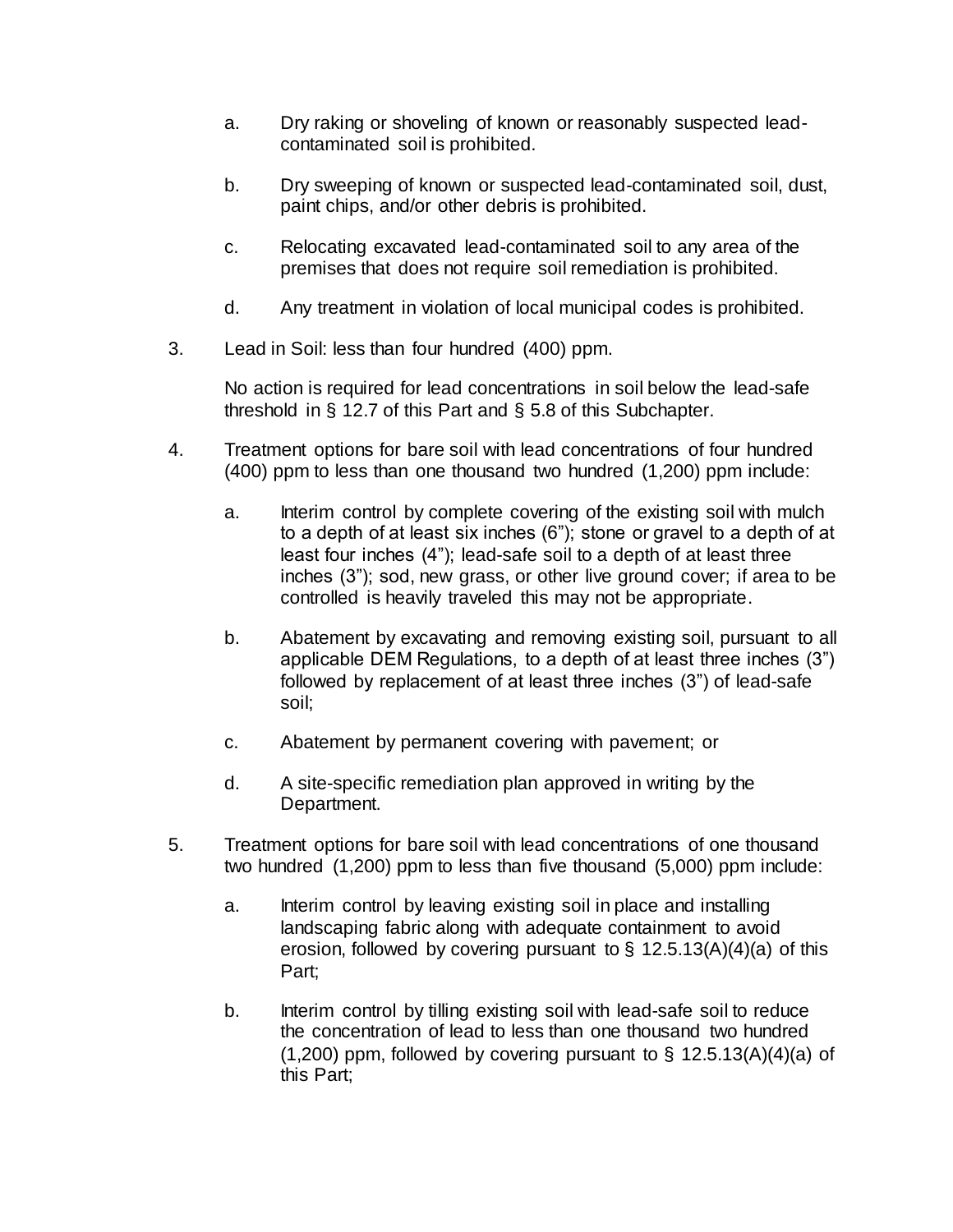- c. Abatement by excavating and removing existing soil, pursuant to all applicable DEM Regulations, to a depth of at least three inches (3") followed by replacement of at least three inches (3") of lead-safe soil;
- d. Abatement by permanent covering with pavement; or
- e. A site-specific remediation plan approved in writing by the Department.
- 6. Treatment options for soil with lead concentrations of five thousand (5,000) ppm or greater include:
	- a. Abatement by excavating and removing existing soil, pursuant to all applicable DEM Regulations, to a depth of at least six inches (6") followed by replacement of at least six inches (6") of lead-safe soil;
	- b. Abatement by permanent covering with pavement; or
	- c. A site-specific remediation plan approved in writing by the **Department**

#### **12.5.14 Water Treatment Options**

- A. There are no standard treatments for water. Approved treatment options for drinking water depend upon the type of sample collected and the resulting lead concentration in the sample. The appropriate treatment(s) must be used in order to meet the lead-safe standards in § 12.7 of this Part and § 5.8 of this Subchapter.
	- 1. General Requirements
		- a. Remediation of lead in drinking water does not require licensure by the Department but must follow the lead-safe work practices of § 12.5.14 of this Part.
		- b. Replacing pipes, joints, couplings or plumbing fixtures may require licensure by the Department of Labor and Training (DLT) and/or a permit from the municipality where the property is located.
		- c. Any treatment in violation of local municipal code is prohibited.
	- 2. First Draw Samples
		- a. Lead in Water: less than fifteen (15) ppb.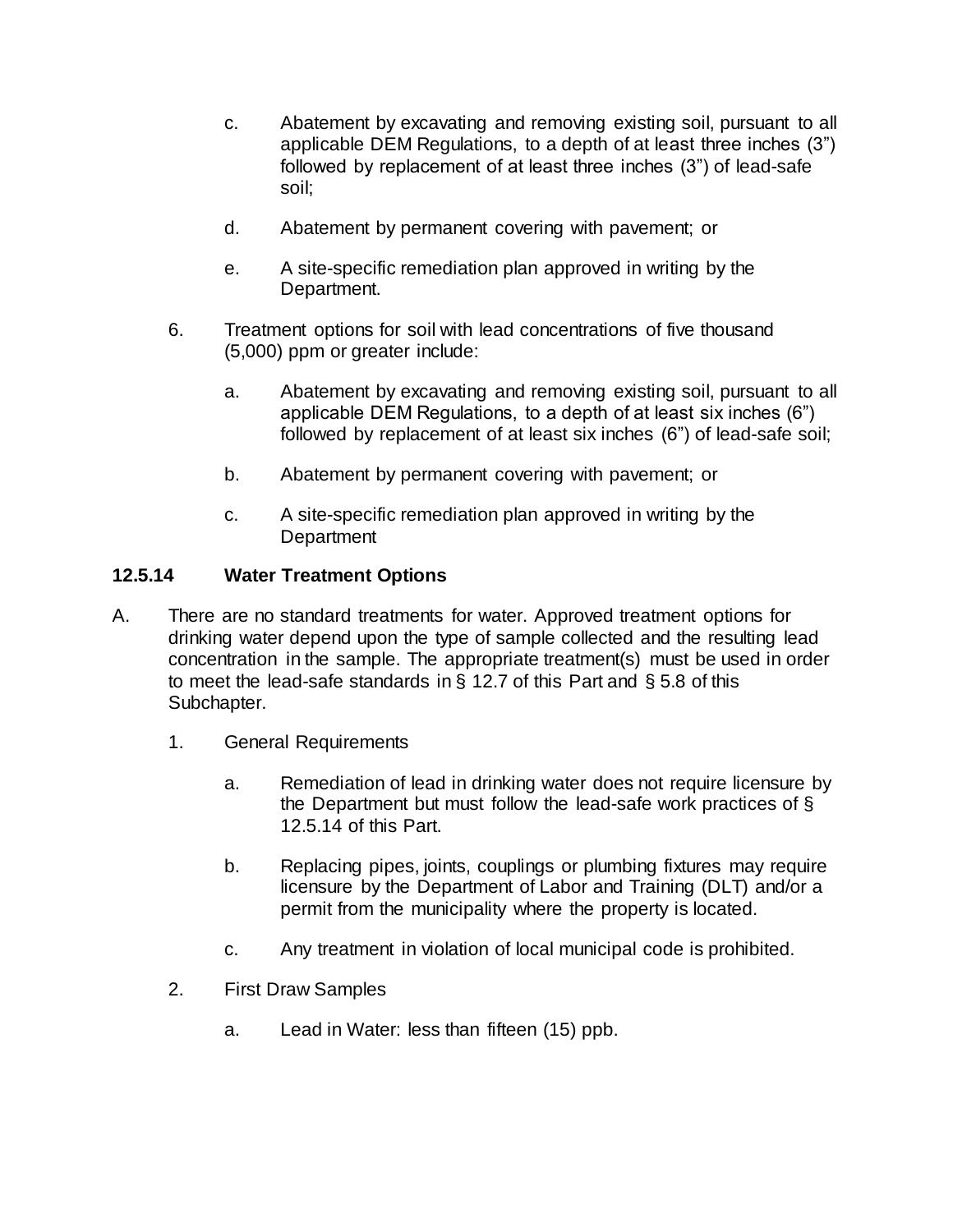- (1) No action is required for lead concentrations below the leadsafe threshold in  $\S 12.7$  of this Part and  $\S 5.8$  of this Subchapter.
- b. Lead in Water: fifteen (15) ppb to less than five hundred (500) ppb.

Analysis of a flushed water sample is required for a lead concentration above the lead-safe threshold in § 12.7 of this Part and § 5.8 of this Subchapter; the treatment will be determined by the result of the flushed sample.

- c. Lead in Water: five hundred (500) ppb or greater.
	- (1) The owner shall provide bottled water for the occupants drinking and cooking until the lead-safe standards in § 12.7 of this Part and § 5.8 of this Subchapter are achieved;
	- (2) The sampled tap(s), and any other taps used for drinking or cooking, must be labeled with at least the following text: "Lead Warning: Do not use for drinking or cooking". To the extent practicable, the lead warning must be in the primary language of the occupants; and
	- (3) All lead-containing pipes, soldered joints, couplings, and fixtures must be replaced with lead-free materials; or
	- (4) A site-specific remediation plan must be approved in writing by the Department for each dwelling unit.
- 3. Flushed Samples
	- a. Lead in Water: less than fifteen (15) ppb.
		- (1) The owner shall instruct the occupants to use only cold water for drinking and cooking; and
		- (2) Flush the tap(s) before using any water for drinking or cooking.
	- b. Lead in Water: fifteen (15) ppb to less than one hundred (100) ppb.
		- (1) The owner shall provide bottled water for drinking and cooking until the lead-safe standards in § 12.7 of this Part and § 5.8 of this Subchapter are achieved;
		- (2) The sampled tap(s), and any other taps used for drinking or cooking, must be labeled with at least the following text: "Lead Warning: Do not use for drinking or cooking". To the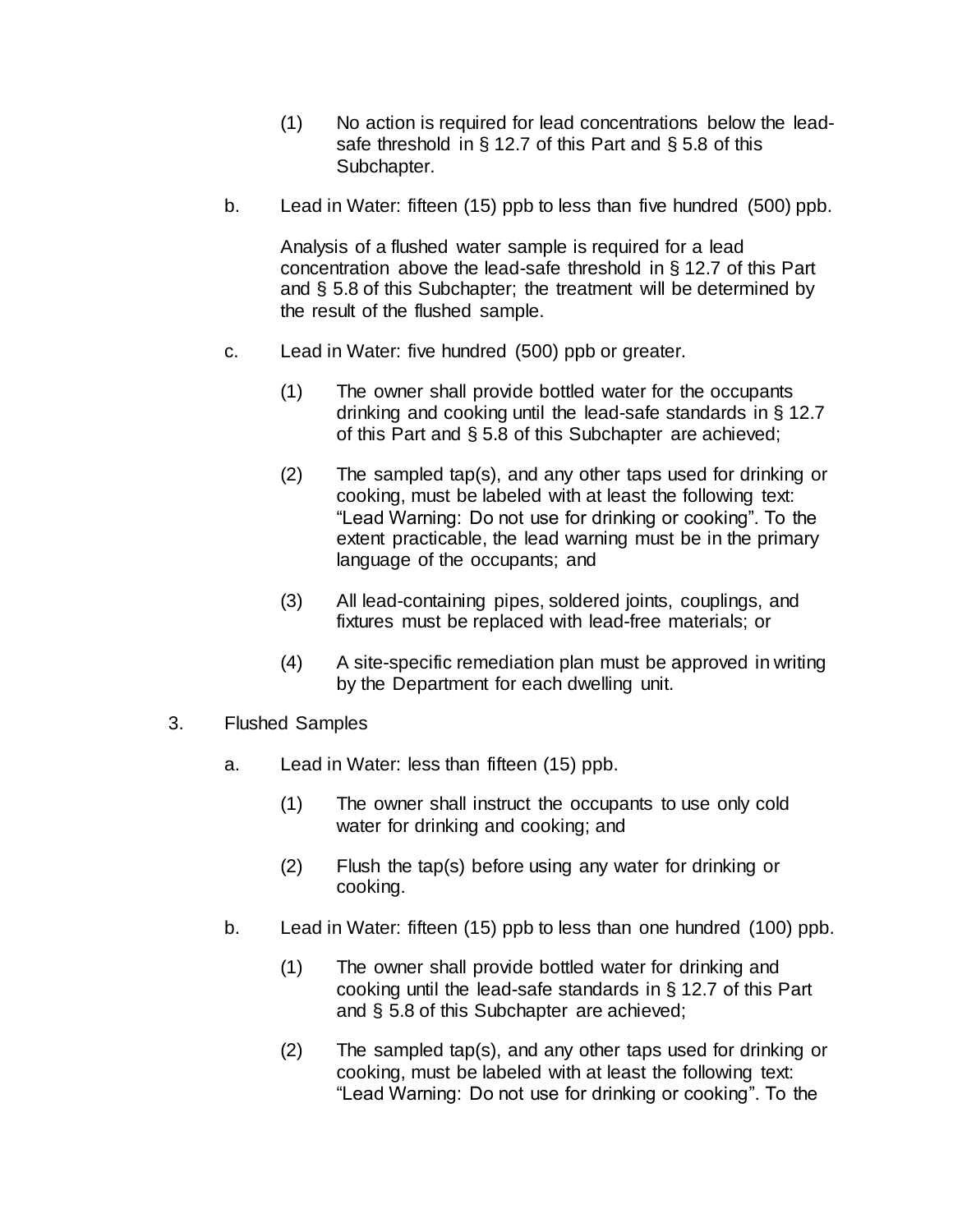extent practicable, the lead warning must be in the primary language of the occupants;

- (3) All lead-containing pipes, soldered joints, couplings and fixtures must be replaced with lead-free materials; or
- (4) The owner may request a temporary variance from the Department to install a State approved NSF-53 certified water filtration system capable of reducing lead concentrations in drinking water, and sign a consent agreement with the Department to maintain the filtration system in accordance with the manufacturer's specifications; or
- (5) A site-specific remediation plan must be approved in writing by the Department for each dwelling unit.
- c. Lead in Water: greater than one hundred (100) ppb.
	- (1) The owner shall provide bottled water for drinking and cooking until the lead-safe standards in § 12.7 of this Part and § 5.8 of this Subchapter are achieved;
	- (2) The sampled tap(s), and any other taps used for drinking or cooking, must be labeled with at least the following text: "Lead Warning: Do not use for drinking or cooking". To the extent practicable, the lead warning must be in the primary language of the occupants;
	- (3) All lead-containing pipes, soldered joints, couplings and fixtures must be replaced with lead-free materials; or
	- (4) A site-specific remediation plan must be approved in writing by the Department for each dwelling unit.
- 4. After plumbing work is completed, either:
	- a. Remove faucet aerators and flush the supply pipes by letting them run for several minutes to remove small pieces of loose solder. Any debris from the faucet aerators must be cleaned before reinstalling the faucet aerator. The water must then be retested; or
	- b. Install new faucet aerators and retest the water.
	- c. The water filtration system(s) must be maintained in accordance with the manufacturer's specifications.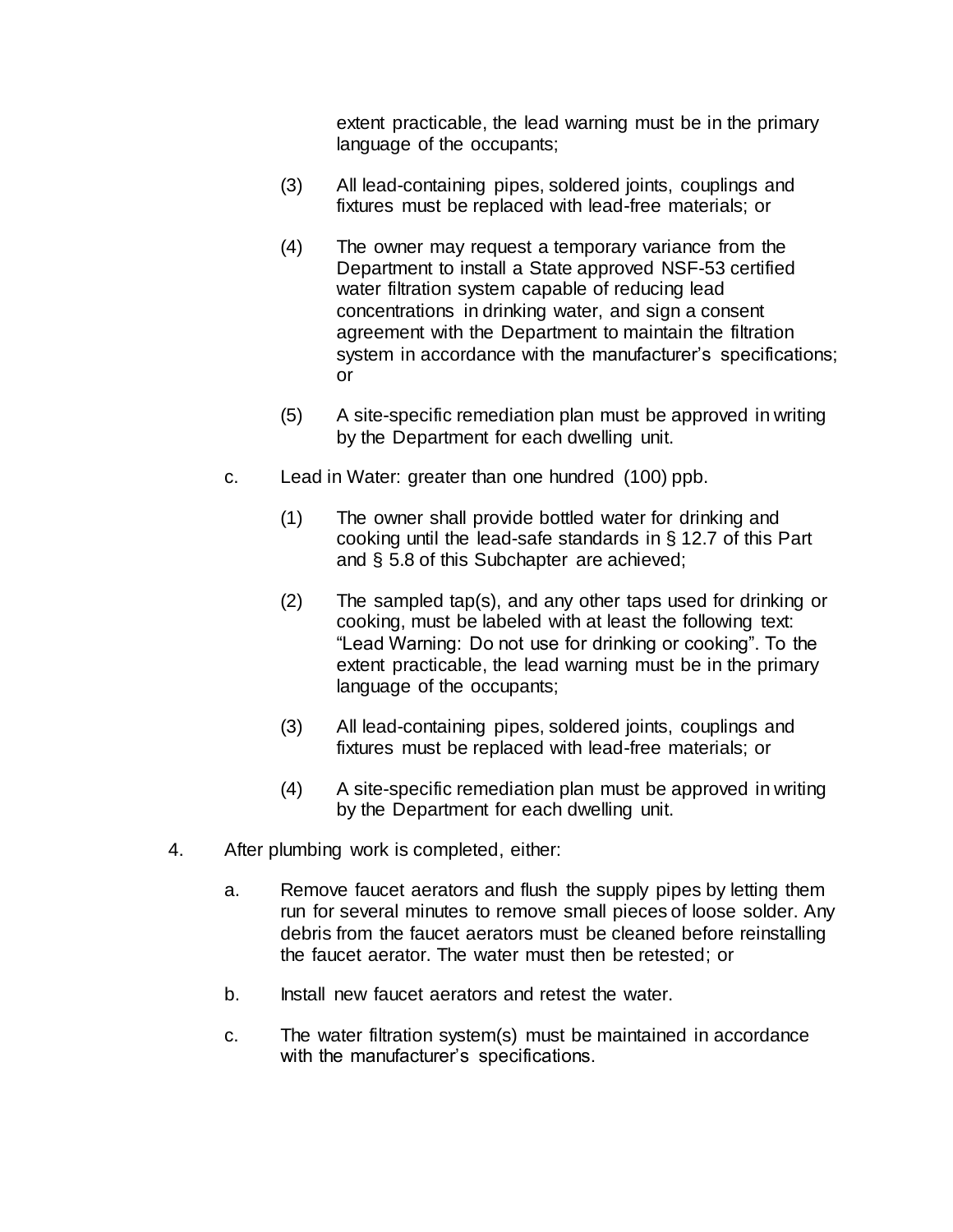## **12.6 Cleaning**

#### A. Interior Cleaning

- 1. The Lead Renovator or Lead Supervisor, as applicable, shall be responsible to ensure that all surfaces in the containment area(s) and any areas outside any containment area that were contaminated with visible dust, paint chips, or other debris from the RRP, LHC, or LHR work, are cleaned in accordance with the following procedures:
	- a. Preliminary cleanup must be performed by HEPA vacuuming the containment area, carefully removing all protective coverings except containment barriers, misting the polyethylene sheeting with water, then carefully folding the sheeting upon itself to trap all dust, and bagging or sealing the sheeting with duct tape.
	- b. For non-mechanical paint removal, final cleanup must begin no sooner than one (1) hour after preliminary cleanup was completed to ensure that airborne dust has time to settle.
	- c. For mechanical paint removal, final cleanup must begin no sooner than twenty-four (24) hours after preliminary cleanup was completed to ensure that airborne dust has time to settle.
	- d. Final cleanup must consist of HEPA vacuuming all surfaces in the containment area, followed by wet cleaning and changing rinse water as often as necessary, then a second HEPA vacuuming of those surfaces. This sequence of vacuuming, wet cleaning, rinsing, and vacuuming must be repeated until no visible residue is observed in the containment area or adjacent to the containment area. Particular attention must be made to floor, baseboard, and wall joints to ensure that no dust, paint chips, or other debris remains.
	- e. When the RRP or LHC work area encompasses less than the entire dwelling unit, interior room, or common area, floor cleaning is required as follows:
		- (1) Uncarpeted floors must be cleaned a minimum of two feet (2') beyond the contained work area.
		- (2) Carpeted floors in the entire room or common area must be cleaned using a HEPA vacuum with a beater bar attachment.
	- f. HVAC system ductwork must be decontaminated, and system filters replaced if the ductwork was contaminated during the RRP, LHC, or LHR work.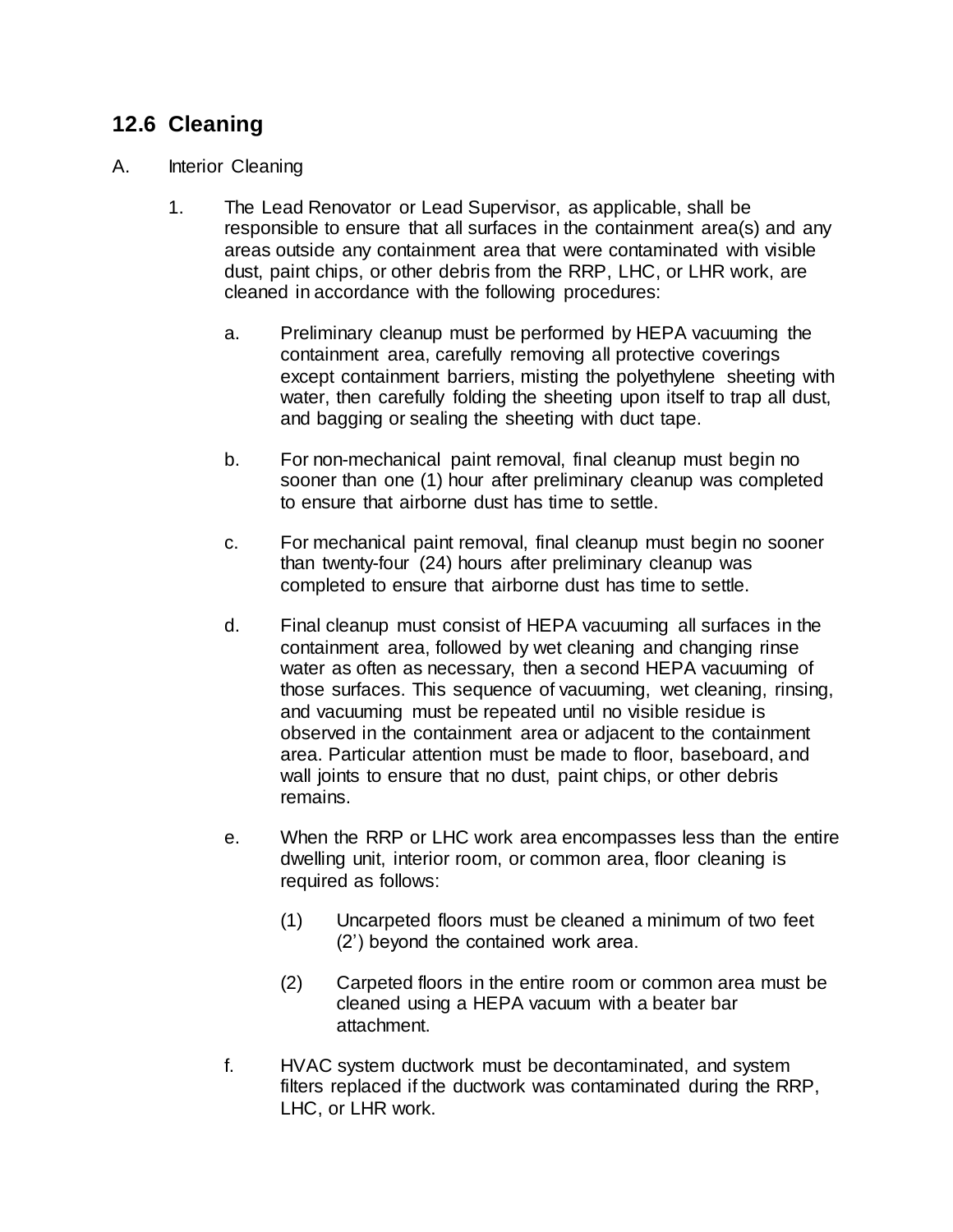- g. In addition, any areas outside the work area that were contaminated with visible dust, paint chips, or other debris must be cleaned using the above sequence of vacuuming, wet washing, rinsing, and vacuuming until no visible residue is observed outside the containment area. Particular attention must be made to pathways used to access work area(s) and pathways used to remove waste from work area(s).
- h. Precautions must be taken to ensure that all workers, tools, waste containers, and other items leaving a work area are free from dust, paint chips, and/or other debris. The removal of lead from PPE, tools, etc., by blowing, shaking, or any other means which disperses lead into the air is prohibited.
- i. All lead-containing waste materials must be wrapped, bagged, or placed in an appropriate container for storage and disposal.
- j. At the conclusion of the RRP, LHC, or LHR work activities, the Lead Renovator or Lead Supervisor, as applicable shall conduct a visual inspection to verify that no visible dust, paint chips, or other debris remain, and the project is ready for the cleaning verification procedure or a clearance inspection, as applicable.
- k. Cleaning verification or dust wipe sampling must begin no sooner than one (1) hour after final cleanup was completed to ensure that airborne dust has time to settle.
- l. Containment barriers and warning signs must not be removed until cleaning verification meets the EPA standards in 40 C.F.R. Part 745.85(b), or the Lead Renovator or Lead Supervisor, as applicable, is notified by the Lead Inspector who conducted the clearance inspection, that the work areas are safe for reoccupancy.
- B. Exterior Cleaning
	- 1. At the end of each workday:
		- a. If a dry removal procedure was used, any and all spent abrasive, paint, particulate, dust, and/or other debris present on the ground sheeting and/or other containment materials must be misted with water, collected, and placed in an appropriate container.
		- b. The Lead Renovator or Lead Supervisor, as applicable, shall visually inspect all areas, including areas that extend beyond the sheeted area, to determine whether any spent abrasive, paint, particulate, dust and/or other debris escaped containment. If any spent abrasive, paint, particulate, dust and/or other debris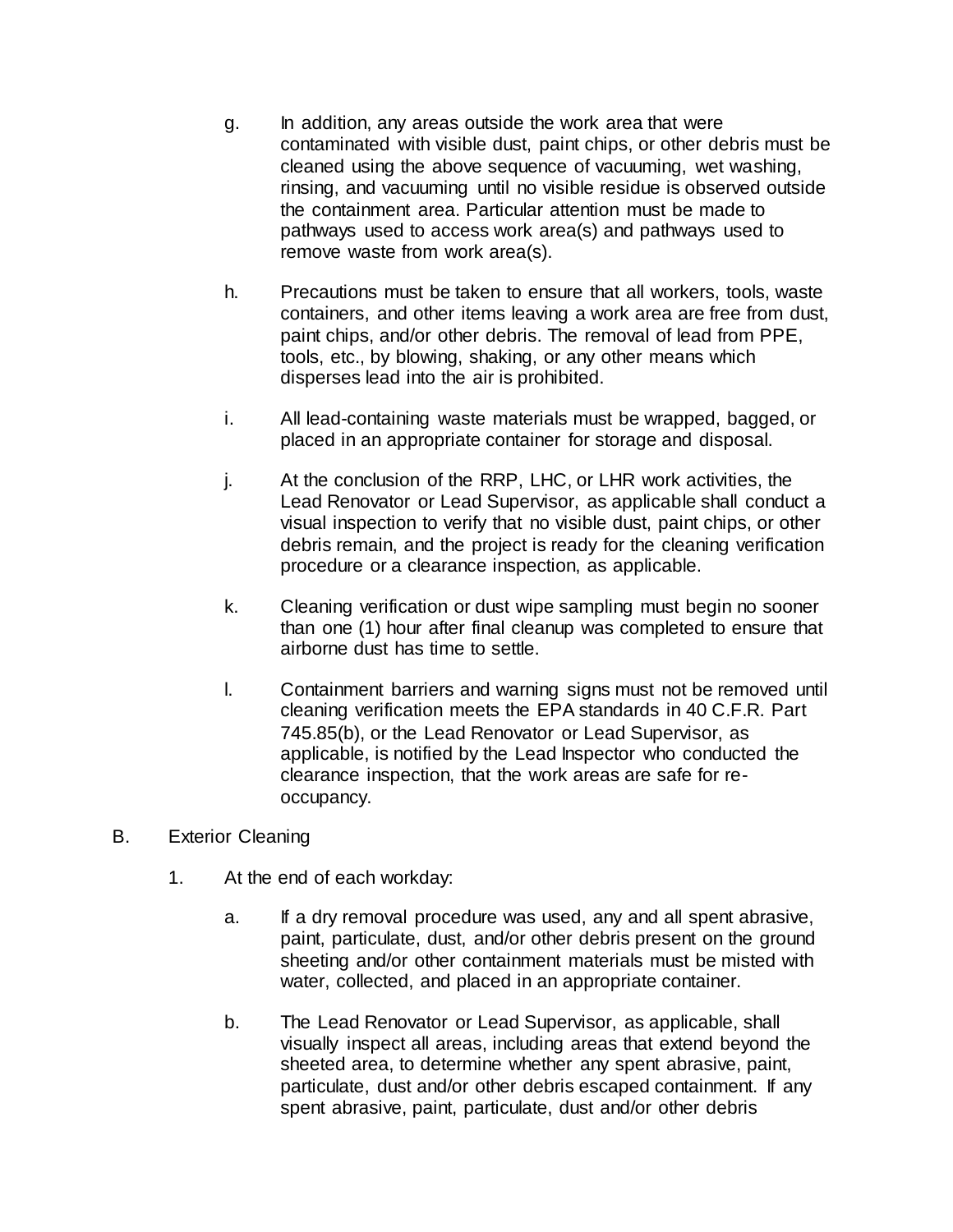generated by the operations is observed, it must be collected and placed in an appropriate container.

- c. Any and all liquid waste must be collected and stored in appropriate containers.
- d. Precautions must be taken to ensure that all workers, tools, waste containers, and other items leaving a work area are free from dust, paint chips, and/or other debris. The removal of lead from PPE, tools, etc., by blowing, shaking, or any other means which disperses lead into the air is prohibited.
- e. Ground sheeting, vertical shrouds, other containment materials, and waste containers should be stored in a secure area not easily accessible to the public prior to removal for disposal.
- 2. At project completion:
	- a. Any and all spent abrasive, paint, particulate, dust, and/or other debris present on the ground sheeting and/or other containment materials must be misted with water, collected, and placed in an appropriate container. The sheeting must then be carefully folded upon itself and sealed with duct tape or bagged and goose necked.
	- b. The Lead Renovator or Lead Supervisor, as applicable, shall visually inspect all areas, including areas that extend beyond the sheeted area, to determine whether any spent abrasive, paint, particulate, dust and/or other debris has escaped containment. If any spent abrasive, paint, particulate, dust and/or other debris generated by the project is observed, it must be collected and placed in an appropriate container.
	- c. All waste must be contained to prevent the release of dust and debris when transported from the work areas.
		- (1) All liquid waste must be collected in appropriate containers.
		- (2) Any and all bags and waste containers must be securely sealed.
	- d. Precautions must be taken to ensure that all workers, tools, waste containers, and other items leaving a work area are free from dust, paint chips, and/or other debris. The removal of lead from PPE, tools, etc., by blowing, shaking, or any other means which disperses lead into the air is prohibited.

#### **12.6.1 RRP Cleaning Verification**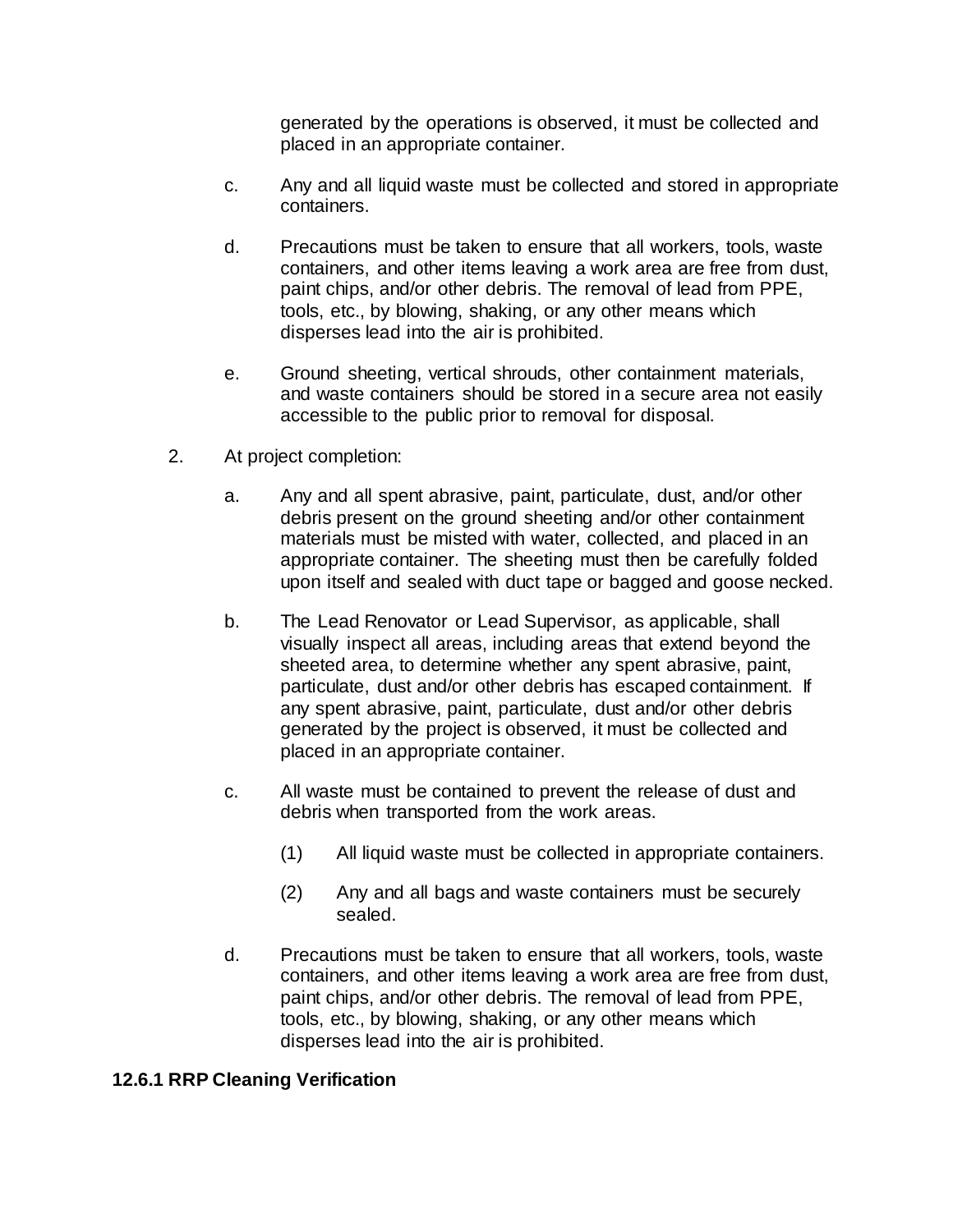- A. The Lead Renovator shall clean the work area(s) pursuant to the EPA standards for renovation activities in 40 C.F.R. § 745.85(a)(5).
- B. Cleaning verification need not be performed if the contract between the Lead Renovation Firm and the owner requires dust clearance sampling at the conclusion of the RRP project.
- C. If the cleaning verification procedure is performed, the work area(s) must meet the EPA standards for post-renovation cleaning verification in 40 C.F.R. § 745.85(b) and be documented on the RRP checklist.
- D. Unless the cleaning verification procedure is performed, an RRP Clearance Inspection with dust wipe sampling is required. If dust wipe sampling is performed, cleaning verification is no longer an option.
- E. The dust clearance samples must be collected by a Department-licensed Lead Inspector or Lead Assessor pursuant to Part 5 of this Subchapter and analyzed by a laboratory certified pursuant to Part 11 of this Subchapter.
- F. The Lead Renovation Firm must re-clean the work area(s) until the dust clearance sample results are below the lead-safe standards in § 12.7 of this Part and § 5.8 of this Subchapter.

#### **12.6.2 Clearance Inspections**

- A. The purpose of a Clearance Inspection is to:
	- 1. Determine that the scope of work is completed and documented in a lead inspection report;
	- 2. The child care center, single-family house, dwelling unit and common areas, or work area(s) were adequately cleaned;
	- 3. Any environmental lead testing results meet the lead-safe standards in § 12.7 of this Part and § 5.8 of this Subchapter; and
	- 4. The child care center, single family house, dwelling unit and common areas, or work area(s), as applicable are safe for re-occupancy.
- B. For RRP or LHC projects, the clearance inspection may be a "work area" or "whole unit" inspection which includes interior paint, exterior paint, interior dust, exterior soil, and/or drinking water, as applicable. For LHR projects, the clearance inspection must be a "whole unit" inspection.
- C. Upon notification that the Clearance Inspection failed the visual assessment, the Lead Renovator or Lead Supervisor, as applicable, shall ensure that the remaining work and/or cleaning, specified by the Lead Inspector who conducted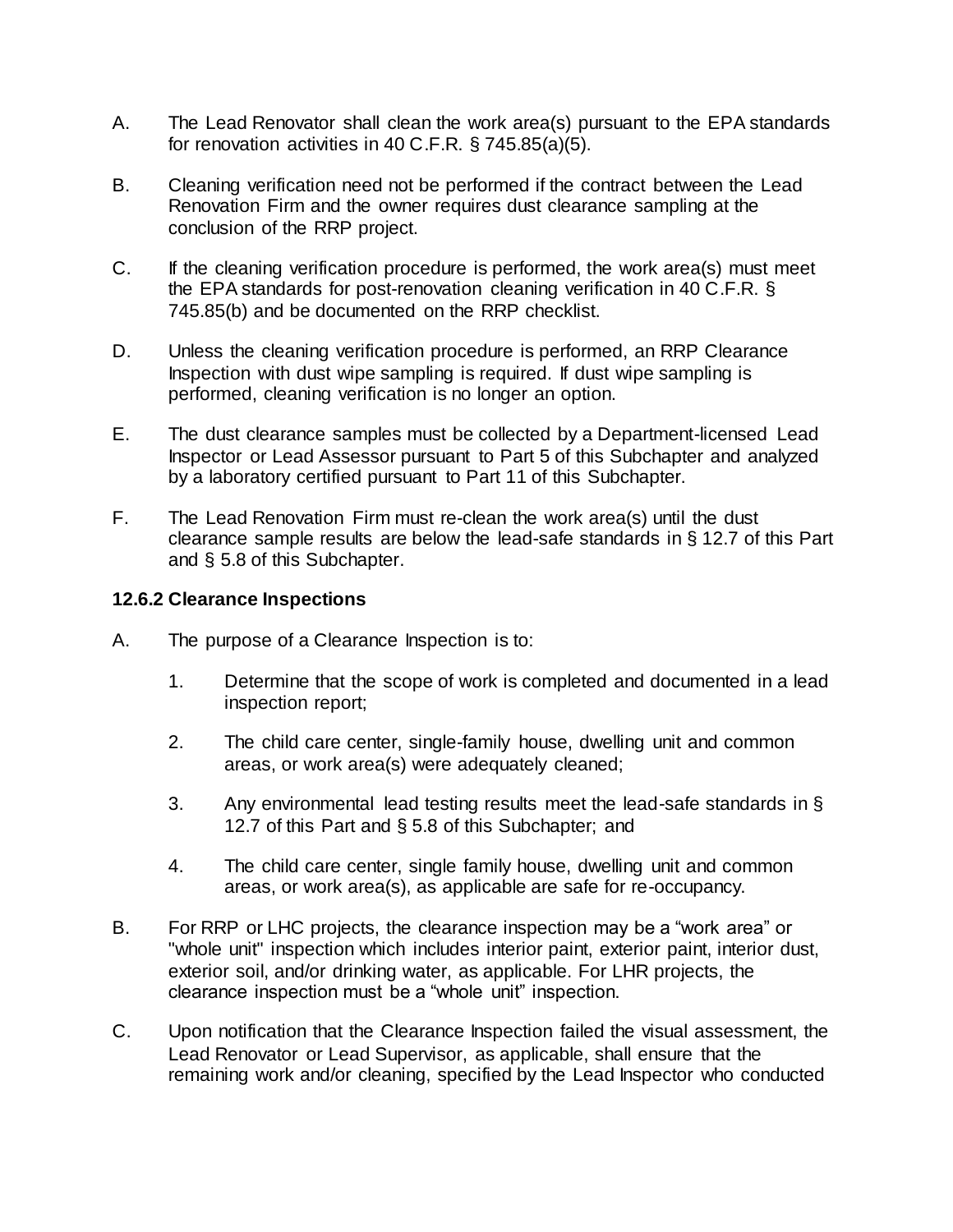the inspection, is completed and all surfaces are free of visible dust, paint chips, or other debris.

- D. Upon notification that one (1) or more dust samples failed to meet the lead-safe standards in § 12.7 of this Part and § 5.8 of this Subchapter, the Lead Renovator or Lead Supervisor, as applicable, shall ensure that the final cleanup procedures are repeated, pursuant to § 12.6 of this Part.
	- 1. Subsequent dust sampling must include dust wipes from the entire child care center, single-family house, dwelling unit, common area, or work area, as applicable, not just the location(s) where the previous failed sample(s) were obtained.
- E. Upon notification that one (1) or more soil samples failed the Clearance Inspection, the Lead Renovator or Lead Supervisor, as applicable, shall arrange for the additional work required to meet the lead-safe standards in § 12.7 of this Part and § 5.8 of this Subchapter.
- F. Upon notification that one (1) or more water samples failed the Clearance Inspection, the Lead Renovator or Lead Supervisor, as applicable, shall arrange for any additional work required to meet the lead-safe standards in § 12.7 of this Part and § 5.8 of this Subchapter.
- G. At the conclusion of an LHC project:
	- 1. A work area or whole unit clearance inspection, as applicable, must be performed to document that the lead hazards were corrected and the child care center, single family house, dwelling unit and common areas, or work area(s) are safe for re-occupancy; or
	- 2. An LHM Inspection may be performed to obtain a Certificate of Lead Conformance (LHM-2-1); or
	- 3. A Comprehensive Environmental Lead Inspection may be performed to obtain a Conditional Lead-Safe Certificate (Form PBLC-15) or a Full Lead-Safe Certificate (Form PBLC-21), as applicable.
- H. At the conclusion of an LHR project:
	- 1. A Conditional Lead-Safe Certificate (Form PBLC-15) or Full Lead Safe Certificate (Form PBLC-21) is required.
	- 2. A Comprehensive Environmental Lead Inspection must be performed pursuant to Part 5 of this Subchapter in lieu of a Clearance Inspection if an initial Comprehensive Environmental Lead Inspection was not performed.

#### **12.6.3 Waste Storage and Disposal**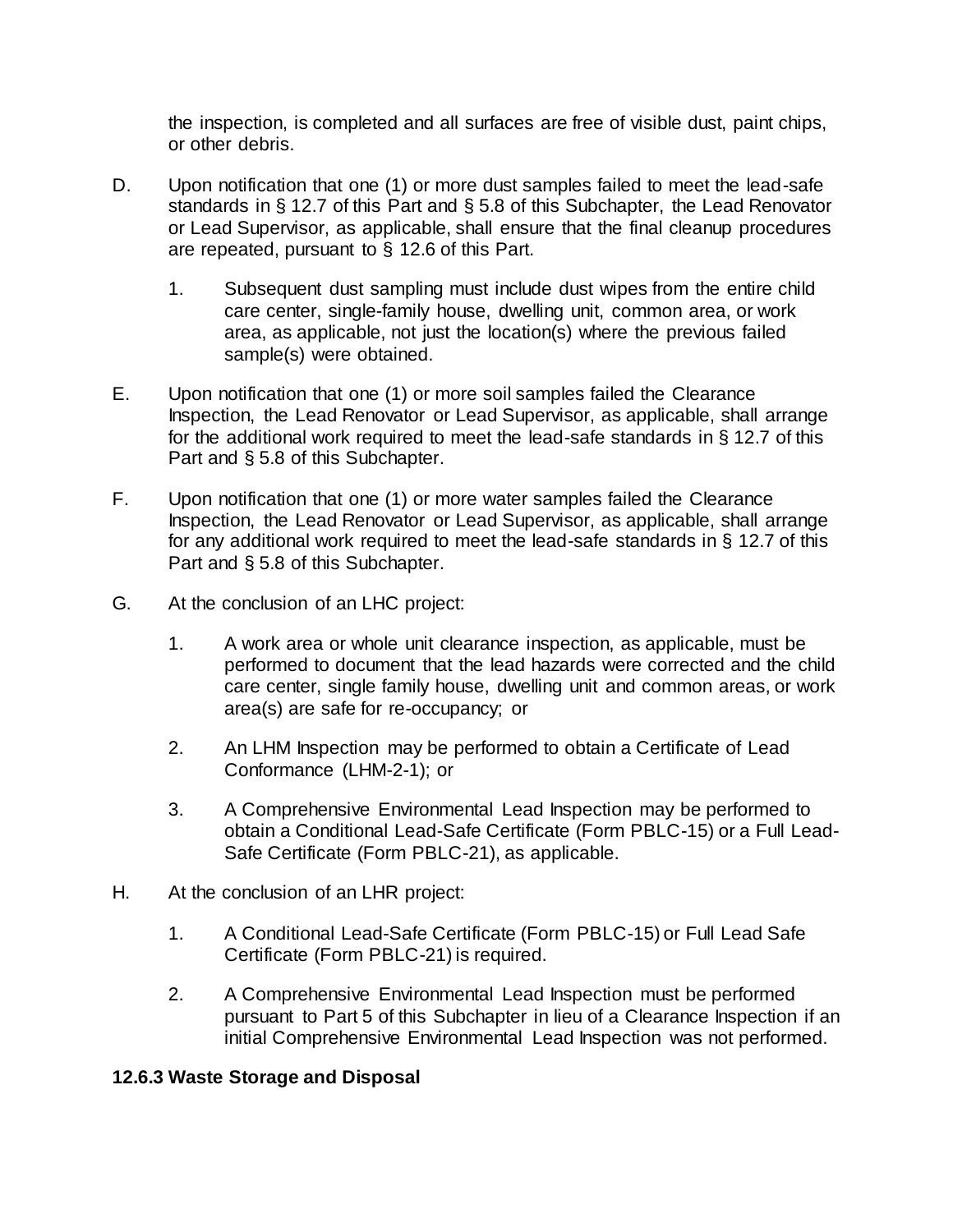- A. All lead-containing waste must either be disposed of daily or stored in a secure location to prevent access by unauthorized persons prior to disposal.
	- 1. Solid Waste
		- a. All solid waste from an RRP, LHC, or LHR project must be contained to prevent the release of dust, paint chips and/or other debris before the waste is removed from the work area(s) and/or project site for storage and/or disposal by:
			- (1) Collecting paint chips and small debris in single six (6) mil or double four (4) mil polyethylene trash bags, or appropriate containers;
			- (2) Storing larger building components in containers or wrapping bulk debris such as doors, windows, and woodwork in six (6) mil polyethylene sheeting and sealing with duct tape;
			- (3) Using a covered chute to remove waste from the work area(s);
			- (4) Using a covered dumpster to store waste until the project is completed; and/or
			- (5) Using another method approved in writing by DEM Office of Waste Management.
	- 2. Residential Waste
		- a. Solid waste materials generated at residential facilities are generally considered to be household waste and therefore exempt from the Rules and Regulations for Hazardous Waste Management [\(250-RICR-140-10-1\).](https://rules.sos.ri.gov/regulations/part/250-140-10-1)
		- b. Liquid or other waste, including chemical paint strippers, must be properly characterized by the generator in accordance with the Rules and Regulations for Hazardous Waste Management [\(250-](https://rules.sos.ri.gov/regulations/part/250-140-10-1) [RICR-140-10-1\).](https://rules.sos.ri.gov/regulations/part/250-140-10-1)
	- 3. Non-Residential
		- a. Waste material generated at child care centers or other nonresidential facilities must be properly characterized based on laboratory analysis for TCLP lead, or on knowledge of the material.
			- (1) Disposable Personal Protective Equipment (PPE) and supplies, such as polyethylene sheeting, may be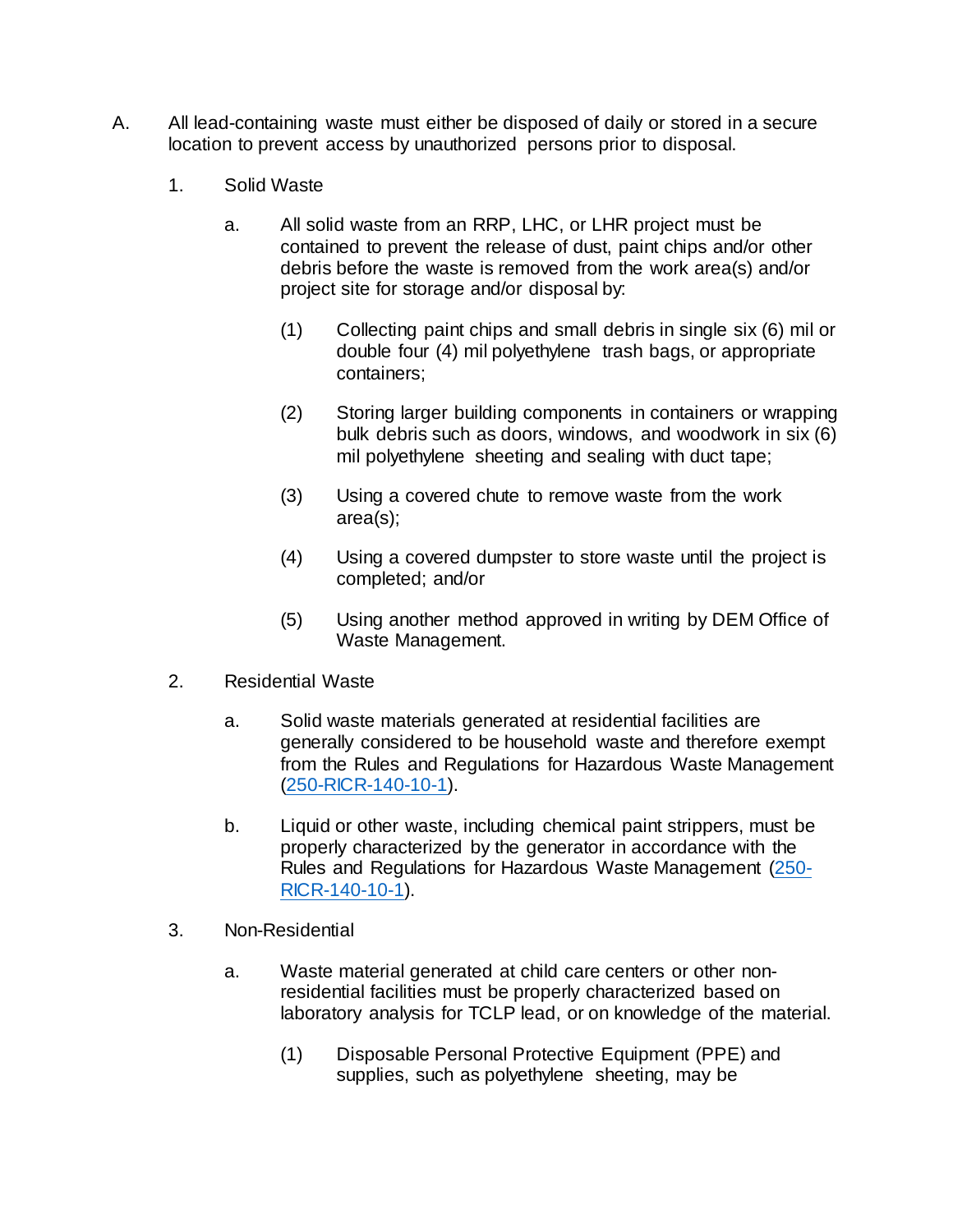characterized as non-hazardous solid waste based on knowledge of the material and properly disposed.

- (2) Manually or mechanically removed lead-based paint and wooden components or debris containing lead-based paint may be characterized as non-hazardous solid waste based on knowledge of the material and properly disposed.
- (3) Metal components containing lead-based paint may be characterized as non-hazardous solid waste based on knowledge of the material and properly disposed or recycled at a scrap metal facility.
- (4) Liquid or other waste must be properly characterized based on laboratory analysis for TCLP lead and properly disposed.
- (5) Chemical paint strippers must be properly characterized based on laboratory analysis for TCLP lead and other factors and properly disposed.
- 4. Wastewater

Water used for cleanup must never be dumped on the ground, down a storm drain, or down a sink or tub. This water must be filtered and dumped in a toilet or disposed pursuant to all applicable local water treatment authority, DEM, and DOT requirements.

- 5. Disposal.
	- a. All lead-containing waste material must be removed from the project site within seven (7) days of the project's completion.
	- b. Homeowner-generated solid waste and non-hazardous solid waste may be disposed in any construction and demolition landfill or a municipal solid waste landfill. The waste must be contained in a manner that prevents the release of any dust or debris and be transported from the project site pursuant to all applicable DEM and DOT requirements.
	- c. Materials characterized as hazardous waste must be transported pursuant to all DOT requirements and disposed pursuant to the Rules and Regulations for Hazardous Waste Management [\(250-](https://rules.sos.ri.gov/regulations/part/250-140-10-1) [RICR-140-10-1\).](https://rules.sos.ri.gov/regulations/part/250-140-10-1)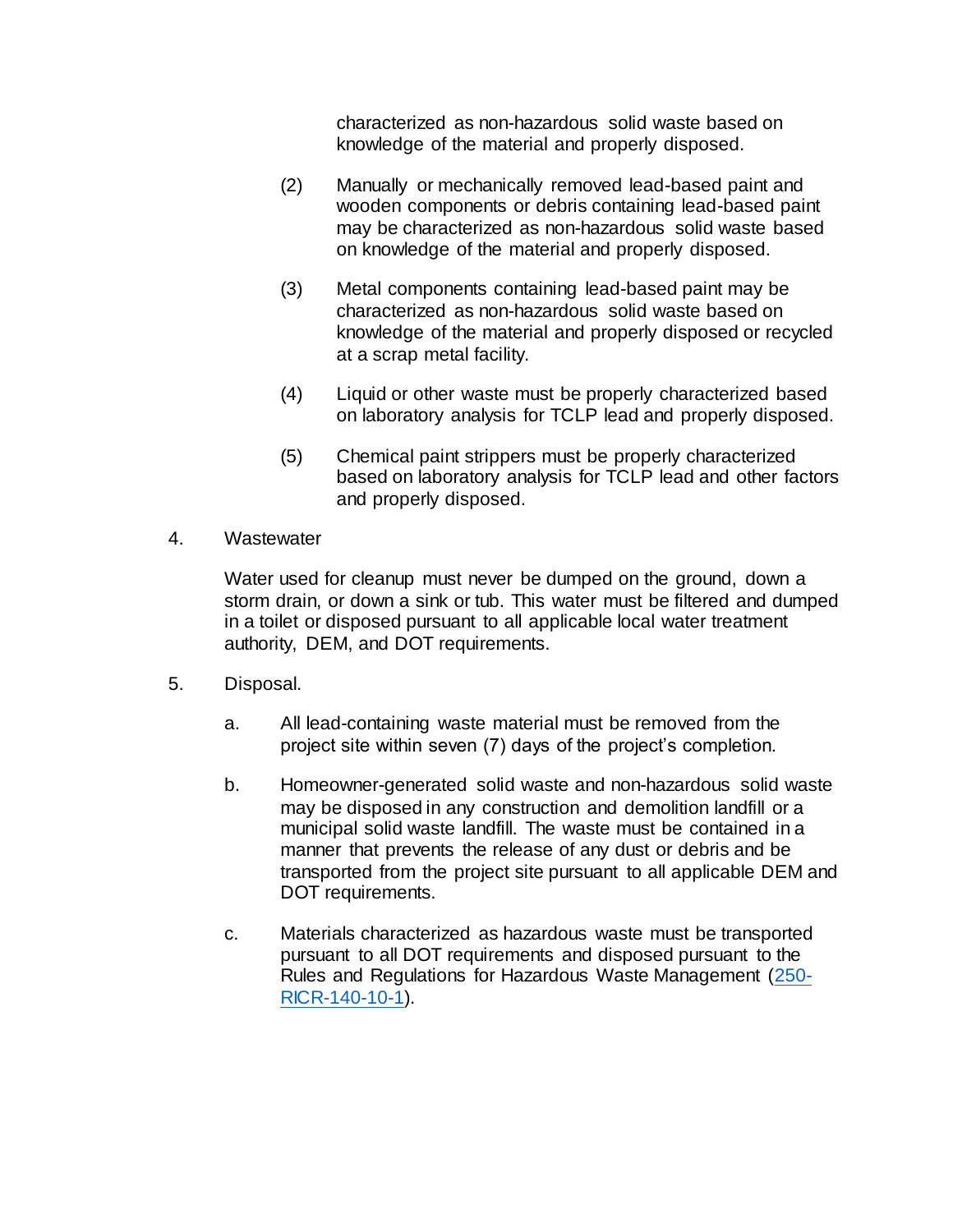## **12.7 Environmental Lead Standards**

| <b>Media</b> |                      | <b>Lead Safe</b>                            | <b>Conditionally</b><br><b>Lead Safe</b>          | <b>Lead Hazard</b>                                |
|--------------|----------------------|---------------------------------------------|---------------------------------------------------|---------------------------------------------------|
| <b>Paint</b> |                      | <b>All Paint</b>                            | Intact Paint                                      | Damaged Paint                                     |
|              |                      | $< 5,000$ ppm<br>$< 1.0$ mg/cm <sup>2</sup> | $\geq 5,000$ ppm<br>$\geq 1.0$ mg/cm <sup>2</sup> | $\geq 5,000$ ppm<br>$\geq$ 1.0 mg/cm <sup>2</sup> |
| <b>Dust</b>  | Floors               | $< 10 \mu g / \text{ft}^2$                  | N/A                                               | $\geq$ 10 µg/ft <sup>2</sup>                      |
|              | <b>Sills</b>         | $< 100 \mu g / \text{ft}^2$                 | N/A                                               | $≥ 100 \mu g/ft^2$                                |
|              | Wells                | $< 100 \mu g / \text{ft}^2$                 | N/A                                               | $\geq$ 100 µg/ft <sup>2</sup>                     |
|              | Any Other<br>Surface | $< 10 \mu g / \text{ft}^2$                  | N/A                                               | $\geq$ 10 µg/ft <sup>2</sup>                      |
| Soil         |                      | <b>All Soil</b>                             | <b>Covered Soil</b>                               | <b>Bare Soil</b>                                  |
|              |                      | < 400 ppm                                   | $\geq 400$ ppm                                    | $\geq 400$ ppm                                    |
| <b>Water</b> |                      | $<$ 15 ppb                                  | N/A                                               | $\geq 15$ ppb                                     |

Lead clearance standards are lead concentrations or conditions that meet the full lead-safe or conditional lead-safe standards and are less than the lead hazard concentrations and conditions shown in § 12.7 of this Part.

## **12.8 Recordkeeping**

- A. The Lead Renovator shall maintain the following information for each RRP or LHC project on-site for the duration of the project (when applicable):
	- 1. Documentation of the Lead Renovation Firm's license;
	- 2. Documentation of the Lead Renovator(s)' certification;
	- 3. Documentation of training for all non-certified workers;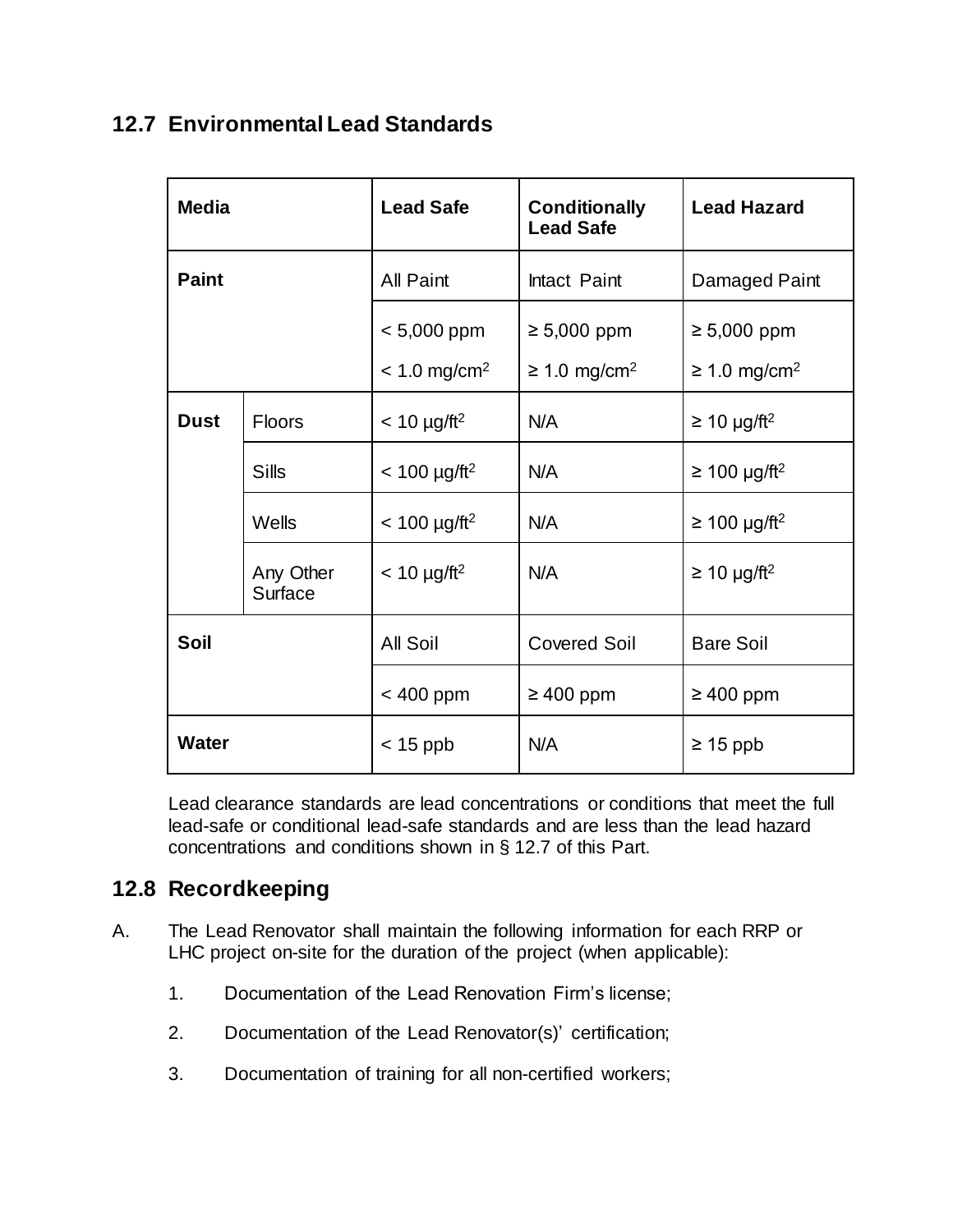- 4. Documentation of distribution of the Pre-Renovation Education Form PBLC-29, or the equivalent;
- 5. A copy of the Start Work Notification (Form PBLC-9) and any revised SWN Form PBLC- 9 for the project;
- 6. Copies of any correspondence with regulatory agencies concerning the project (e.g. building permits, variances, notices or orders from the Department);
- 7. Lead Inspection Report, EPA Test Kit Documentation Form, EPA Paint Chip Sample Collection Form, or the equivalents by a Lead Inspector, Lead Assessor, or Lead Renovator, as applicable; and
- 8. For RRP projects, the RRP checklist to be completed by the Lead Renovator.
- B. The Lead Renovation Firm shall retain and, if requested, make available to the Department all records necessary to demonstrate compliance with this Part for a period of at least three (3) years following completion of each RRP or LHC project including (when applicable):
	- 1. All items specified in § 12.8(A) of this Part;
	- 2. A copy of the DEM Notification of Removal of Lead Based Paint and a list of the parties to whom it was delivered;
	- 3. For RRP projects, documentation of the cleaning verification procedure;
	- 4. A complete and accurate RRP checklist, signed by the Lead Renovator assigned to the RRP project;
	- 5. For LHC projects, a copy of an appropriate lead certificate issued by the Lead Inspector who conducted the clearance inspection;
	- 6. Documentation of compliance with the worker protection requirements of OSHA 294 C.F.R. §§ 1926.62 and 1910.1025; and
	- 7. Documentation of compliance with all applicable DEM and DOT Regulations for transportation and disposal of waste.
- C. The Lead Supervisor shall maintain the following information for each LHR project on-site for the duration of the project (when applicable):
	- 1. Documentation of the Lead Contractor license;
	- 2. The access logbook, pursuant to § 12.5.3(B)(4) of this Part;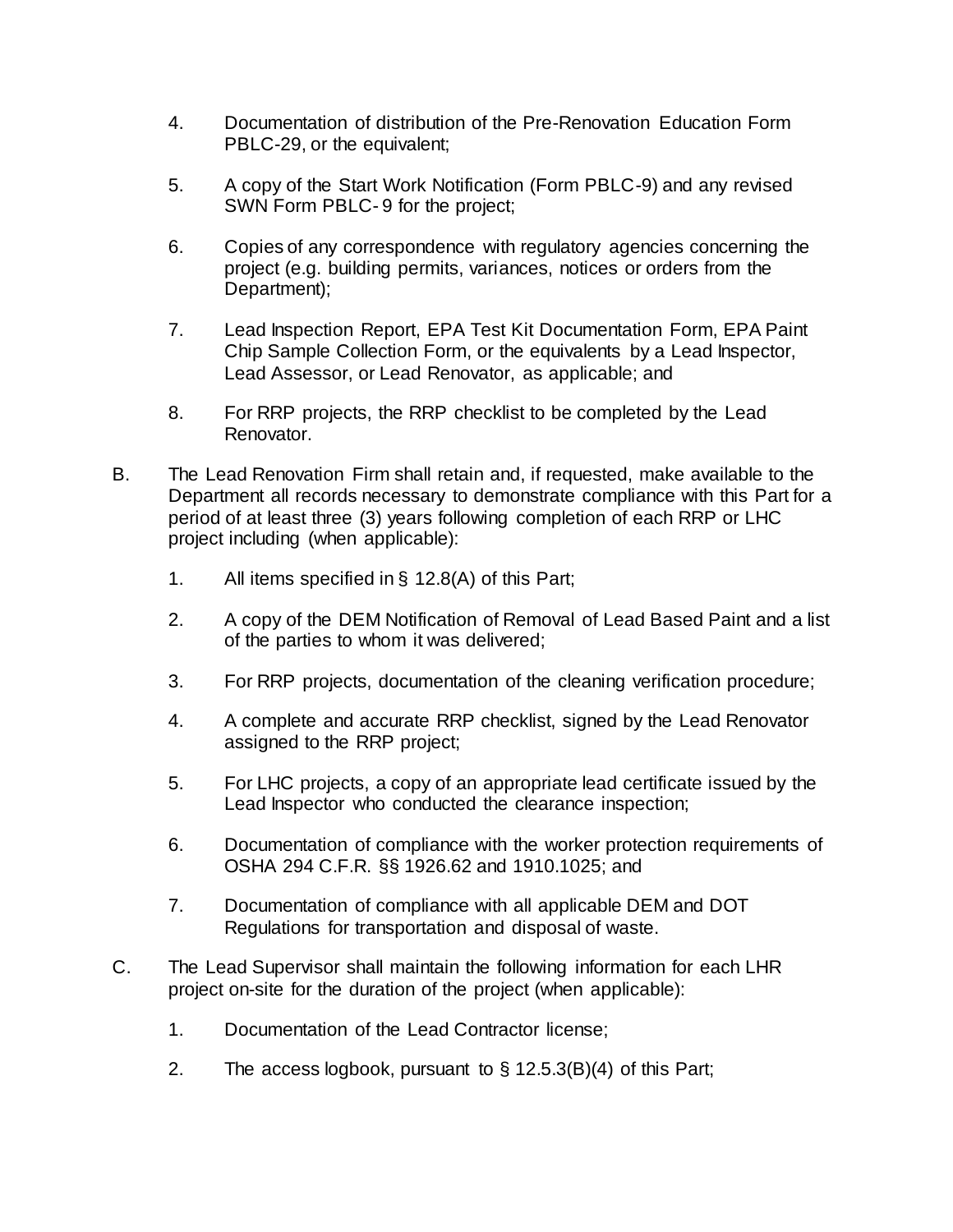- 3. Documentation of compliance with all applicable OSHA medical monitoring requirements (e.g. blood lead test results, respirator fit test results);
- 4. The methodology and results of any air sampling conducted during the LHR project;
- 5. A copy of the Start Work Notification (Form PBLC-9) and any revised SWN Form-PBLC-9s;
- 6. Copies of any correspondence with regulatory agencies concerning the project (e.g. all municipal building or demolition permits, and any variances, notices or orders from the Department);
- 7. Interim Clearance Inspection results which document any previously completed and successfully cleared work area(s) as safe for reoccupancy; and
- 8. A current copy of this Part.
- D. The Lead Contractor shall retain and, if requested, make available to the Department all records necessary to demonstrate compliance with this Part for each LHR project for a period of at least three (3) years following completion of that project including (when applicable):
	- 1. All items specified in § 12.8(C) of this Part;
	- 2. Documentation of compliance with all notifications pursuant to § 12.4 of this Part;
	- 3. A copy of the DEM Notification of Removal of Lead Based Paint and a list of the parties to whom it was delivered;
	- 4. Documentation of compliance with the licensing and supervision requirements, pursuant to § 12.8 of this Part and Part 11 of this Subchapter;
	- 5. Documentation of compliance with OSHA 294 C.F.R. § 1926.62 and 294 C.F.R. § 1910.1025 for the project;
	- 6. Documentation of compliance with all applicable DEM and DOT Regulations for transportation and disposal of waste for the project; and
	- 7. A copy of the lead certificate(s) issued by the Lead Inspector who performed the clearance inspection.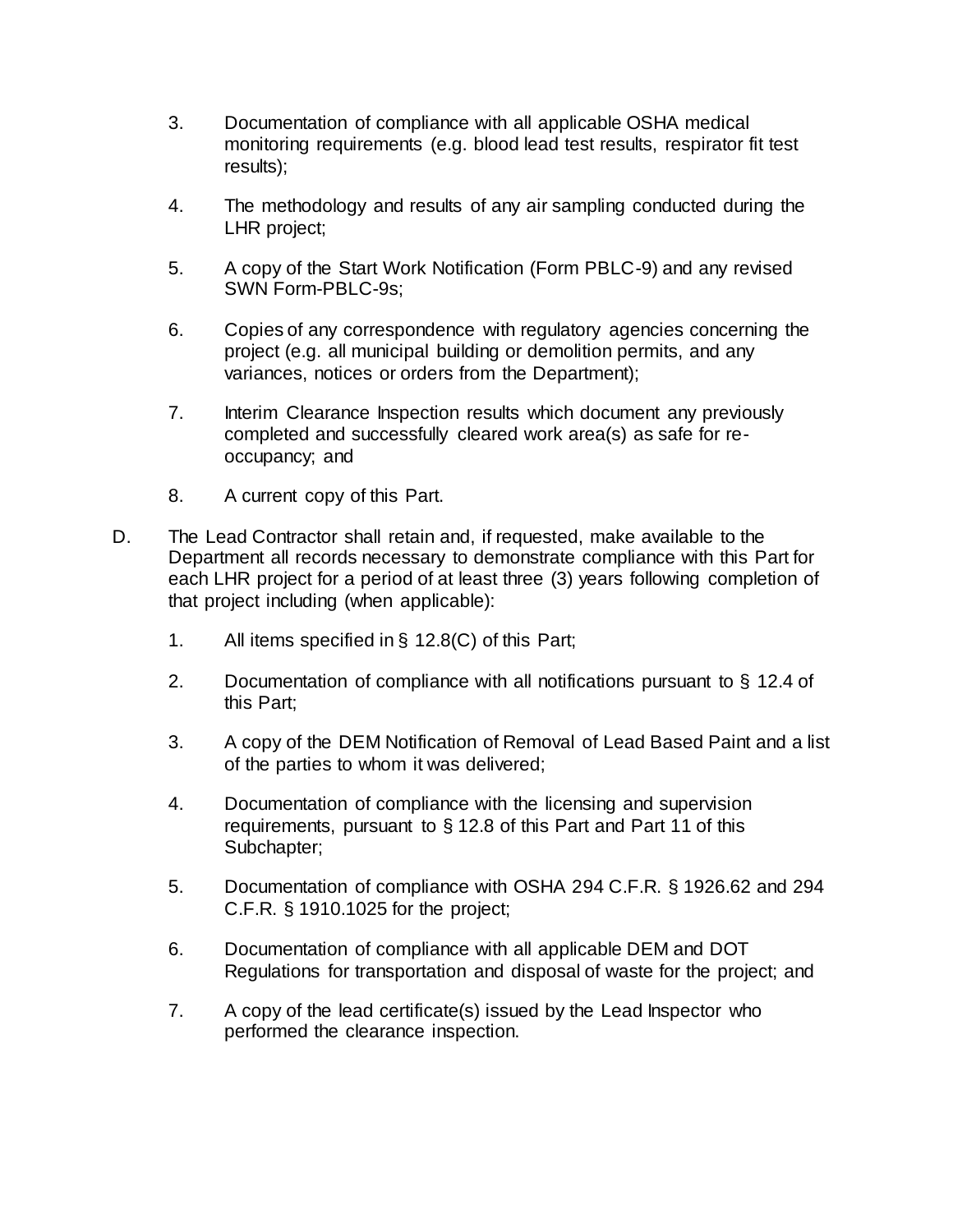# **12.9 Severability**

If any provision of these Regulations, or the application thereof to any person or circumstance, is held to be invalid, such invalidity shall not affect other provisions or applications of the Regulations which can be given effect without the invalid provisions or applications and to this end the provisions are declared to be severable.